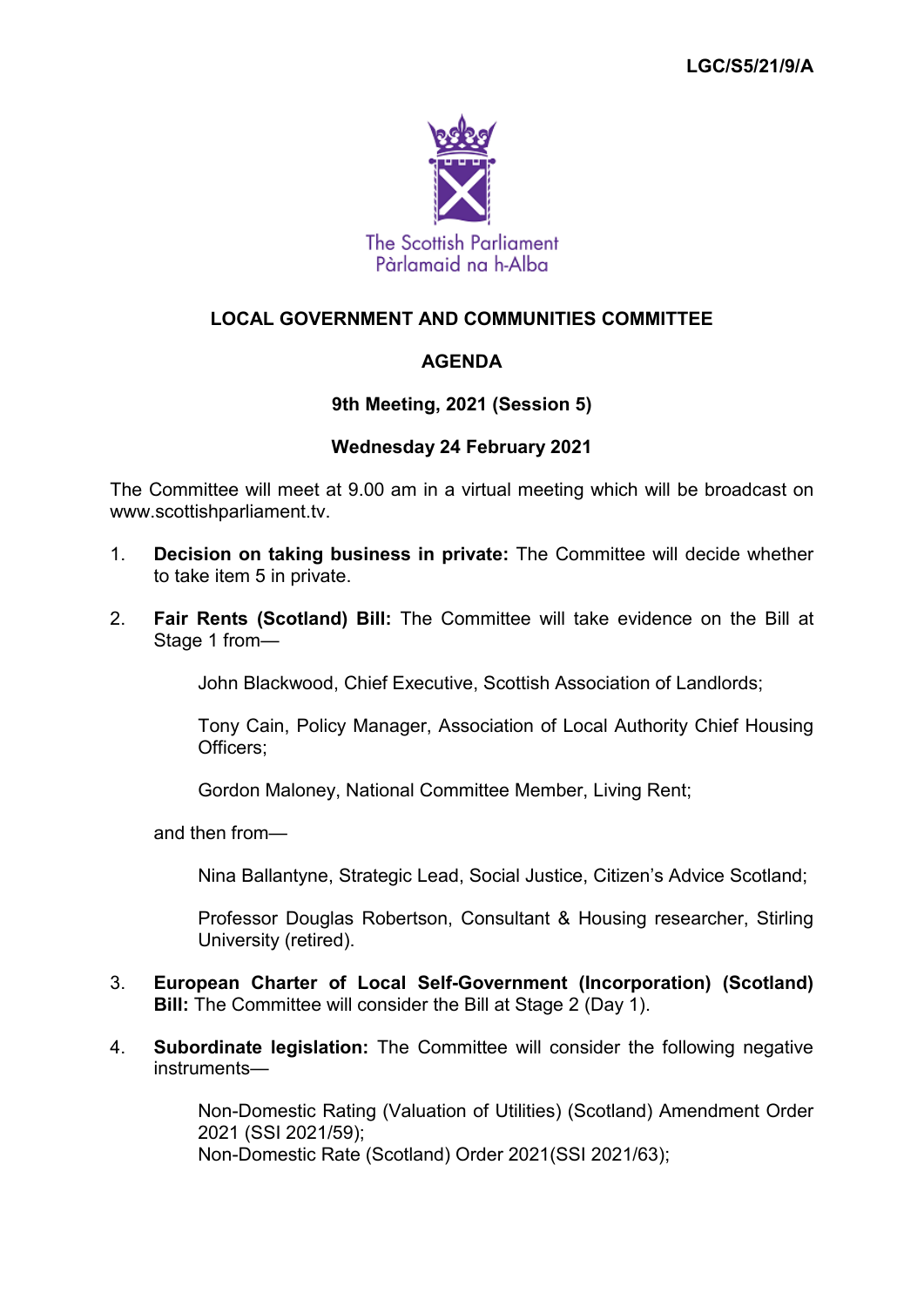Non-Domestic Rates (District Heating Relief and Renewable Energy Generation Relief) (Scotland) Amendment Regulations 2021(SSI 2021/64);<br>Non-Domestic Rates (Levying and Miscellaneous Amendments) (Scotland) Regulations 2021 (SSI 2021/65).

5. **Fair Rents (Scotland) Bill:** The Committee will consider the evidence heard earlier in the meeting.

> Peter McGrath Clerk to the Local Government and Communities Committee Room T3.40 The Scottish Parliament **Edinburgh** Tel: 0131 348 5232 Email: peter.mcgrath@parliament.scot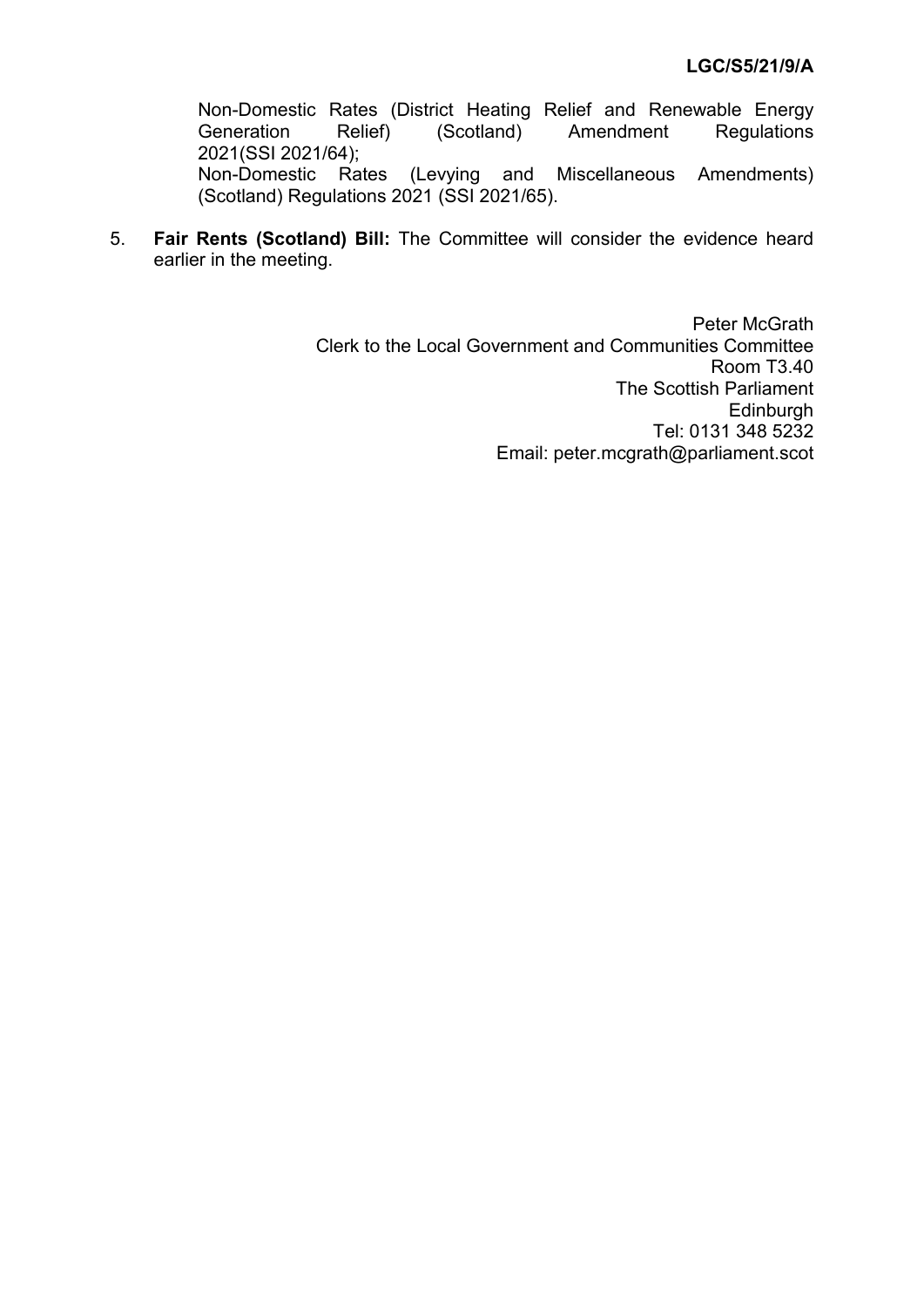The papers for this meeting are as follows—

# **Agenda item 2**

# **Agenda item 4**

Note by the Clerk **LGC/S5/21/8/3** 

Clerks paper LGC/S5/21/8/1

PRIVATE PAPER LGC/S5/21/8/2 (P)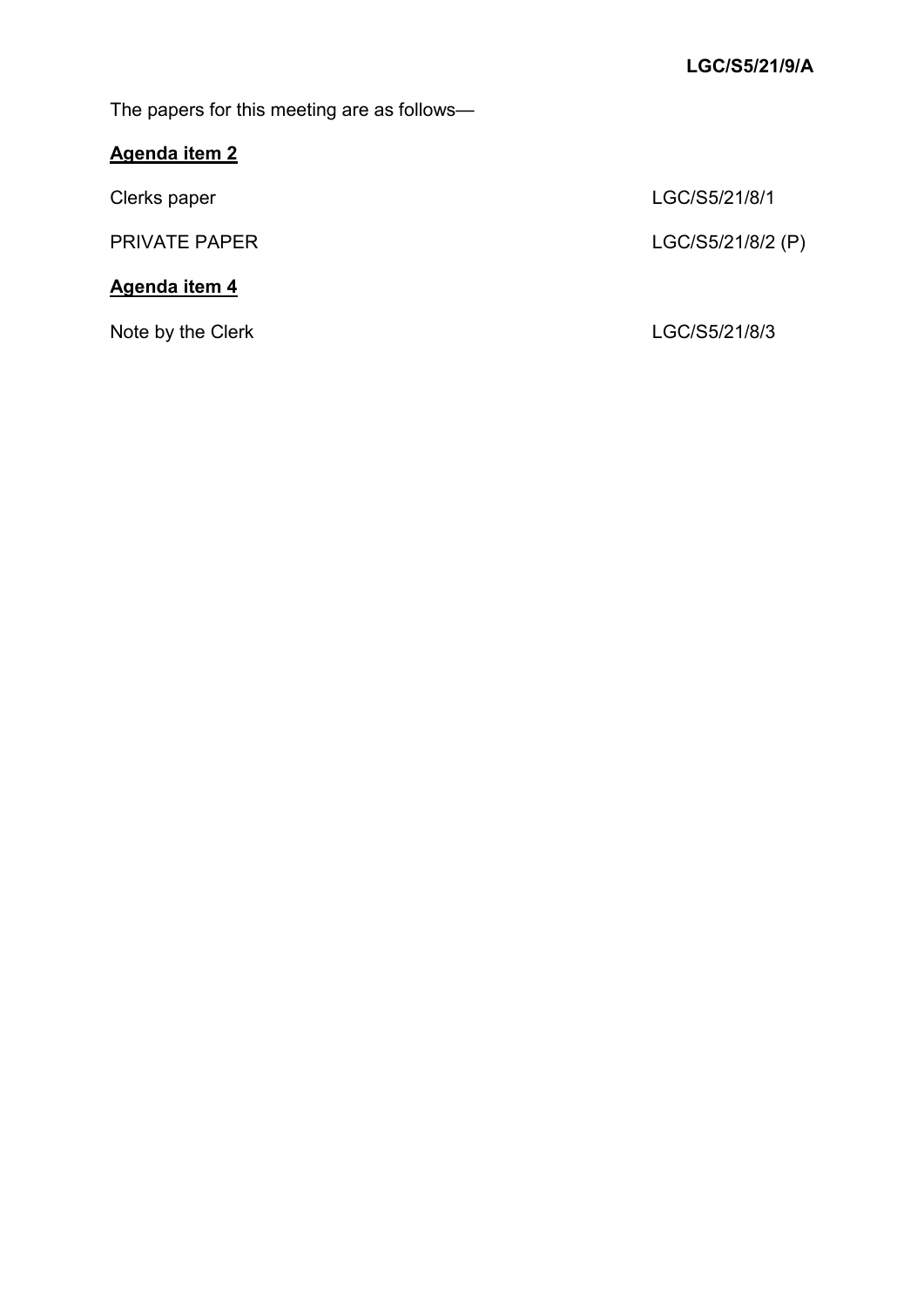## **Local Government and Communities Committee**

## **9th Meeting, (Session 5) 24 February 2021**

### **Fair Rents (Scotland) Bill – Note by the clerk**

#### **Background**

- 1. The Fair Rents (Scotland) Bill is a Member's Bill introduced by Pauline McNeill MSP (the Member in charge) on 1 June 2020. A Member's Bill is introduced by an individual MSP, not the Scottish Government. The Local Government and Communities Committee is leading on scrutiny of the Bill at Stage 1 (scrutiny of the general principles of the Bill). You can read the Bill and accompanying documents [here.](https://beta.parliament.scot/bills/fair-rents-scotland-bill)
- 2. The Bill and accompanying documents have been prepared by Govan Law Centre on behalf of the Member of charge. The Member in charge undertook a [consultation on](https://www.parliament.scot/S5MembersBills/20190513_Final_Version_(2).pdf)  [her proposals](https://www.parliament.scot/S5MembersBills/20190513_Final_Version_(2).pdf) as part of the process of developing the Bill in May 2019. There were 98 responses to the consultation; 38 from organisations and 60 from individuals. A [summary of the consultation responses](https://www.parliament.scot/S5MembersBills/Final_summary_with_commentary.pdf) was prepared by the Scottish Parliament's Non-Government Bills Unit with commentary on the results by the Member in charge.

#### **Overview of the Bill**

- 3. In recent years, there have been various legal changes to the landlord-tenant relationship and some tax changes that have affected landlords. The Member in charge considers that more legal changes are needed to make private rents fairer and to create a better balance of power between landlords and tenants. She also wants to increase the amount of public data about rent levels. In pursuit of this, the Bill is split into four sections:
- 4. Section 1 prevents a landlord in a private residential tenancy from increasing rent in any year by more than the Consumer Price Index (CPI) plus 1%. (This mirrors rules for areas declared as [rent pressure zones](https://www.gov.scot/policies/private-renting/rent-pressure-zones/).) There is a power in the Bill to modify the 1% amount up or down. The [CPI](https://www.ons.gov.uk/economy/inflationandpriceindices/articles/ukconsumerpriceinflationbasketofgoodsandservices/2020) is a measurement of changes in the price of a "basket" of goods and services and is used to calculate inflation.
- 5. Section 2 allows a tenant in a private residential tenancy to apply at any time to a Rent Officer, a public employee working for [Rent Services Scotland,](https://www.gov.scot/publications/about-rent-service-scotland/) for a 'fair open market rent' set for the property. The tenant may appeal a determination to the [First-tier](https://www.housingandpropertychamber.scot/)  [Tribunal for Scotland \(Housing and Property Chamber\).](https://www.housingandpropertychamber.scot/) The Tribunal is a judicial body set up to decide on private landlord-tenant disputes. The Bill sets out criteria for determining a "fair open market rent". This is based partly on the criteria for determining an "open market rent" under the [Private Housing \(Tenancies\) \(Scotland\) Act 2016](https://www.legislation.gov.uk/asp/2016/19/contents/enacted) but includes a list of further matters to which "paramount consideration" should be given in determining whether to reduce the rent. These include matters such as poor energy efficiency, inadequate internal décor and furniture, etc.
- 6. Section 3 requires landlords to enter additional information in the [Scottish Landlord](https://www.landlordregistrationscotland.gov.uk/)  [Register](https://www.landlordregistrationscotland.gov.uk/) when they join the Register or re-register on it. (A landlord must re-register every three years.) As well as providing information about property they rent out (or wish to be able to rent), and any agent for the property, they would also have to state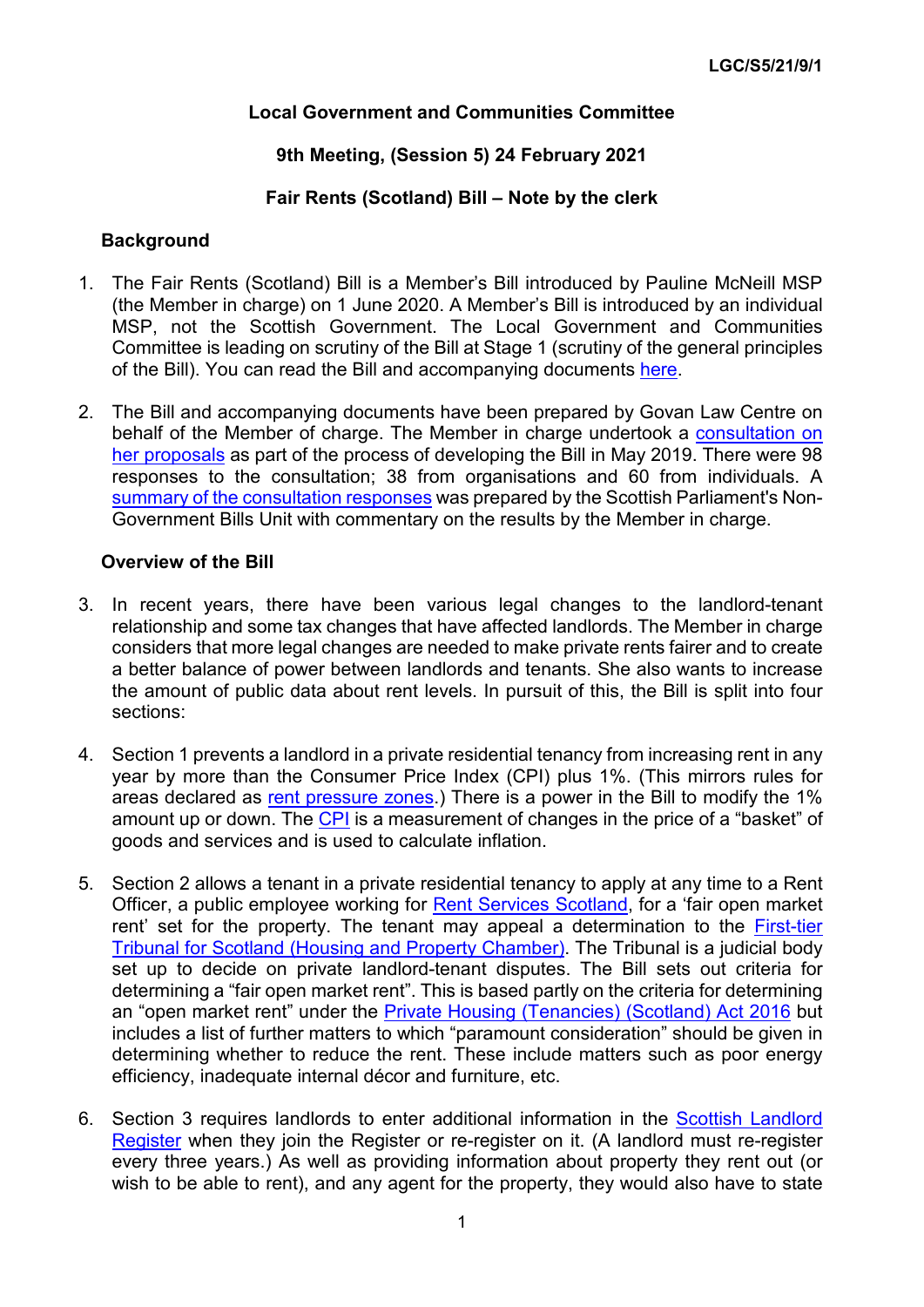"the monthly rent charged, the number of occupiers, and the number of bedrooms and living apartments".

- 7. Finally, at section 4, the Bill places a duty on the Scottish Government to report on the impact of section 1 of the Bill on the affordability of rents for tenants and on the operation of section 2.
- 8. The [SPICe briefing on the Bill](https://digitalpublications.parliament.scot/ResearchBriefings/Report/2021/2/18/6d4bbb5c-67f4-4f27-83e7-8992d8656d28) contains more information.

## **Committee Scrutiny**

- 9. The Committee issued a [call for views on the Bill](https://yourviews.parliament.scot/lgc/fair-rents-bill/) on 12 October 2020, which closed on 24 December 2020. [Two hundred and three responses were published.](https://yourviews.parliament.scot/lgc/fair-rents-bill/consultation/published_select_respondent)
- 10. During a recent work programme discussion, the Committee agreed to take oral evidence on the Bill from a number of interested organisations and individuals. At its meeting on 24 February, the Committee will hear from—
	- [Living Rent](https://yourviews.parliament.scot/lgc/fair-rents-bill/consultation/view_respondent?show_all_questions=0&sort=submitted&order=ascending&_q__text=living+rent&uuId=629055969)
	- [Scottish Association of Landlords](https://yourviews.parliament.scot/lgc/fair-rents-bill/consultation/view_respondent?show_all_questions=0&sort=submitted&order=ascending&_q__text=scottish+association+of+landlords&uuId=408942889)
	- [ALACHO](https://yourviews.parliament.scot/lgc/fair-rents-bill/consultation/view_respondent?show_all_questions=0&sort=submitted&order=ascending&_q__text=association+of+local+authority+chief+&uuId=739655515)
	- Douglas Robertson; Honorary Professor at Stirling University
	- [Citizens Advice Scotland](https://yourviews.parliament.scot/lgc/fair-rents-bill/consultation/view_respondent?show_all_questions=0&sort=submitted&order=ascending&_q__text=Citizens+Advice+Scotland&uuId=222794424)
- 11. Written submissions from the four organisations are annexed to this paper. Professor Robertson has carried out research on rent regulation regimes. He co-authored An [Evaluation of Rent Regulation Measures within Scotland's Private Rented Sector](https://scotland.shelter.org.uk/__data/assets/pdf_file/0011/1527590/Shelter_RentReport_May18_screen3_1.pdf/_nocache)  [\(2018\),](https://scotland.shelter.org.uk/__data/assets/pdf_file/0011/1527590/Shelter_RentReport_May18_screen3_1.pdf/_nocache) commissioned by Shelter Scotland. He is also part of a three-year project funded by the Nationwide Foundation looking at the impact of private rented housing reforms in Scotland. Wave 1 Findings, [Research on the impact of changes to the](http://www.nationwidefoundation.org.uk/wp-content/uploads/2020/11/Rent-Better-Wave-1-Summary_print.pdf)  [private rented sector tenancy regime in Scotland](http://www.nationwidefoundation.org.uk/wp-content/uploads/2020/11/Rent-Better-Wave-1-Summary_print.pdf) were published in 2020.

#### **Next Steps**

12. The Committee will take evidence from the Member in charge at its next meeting, before considering its next steps.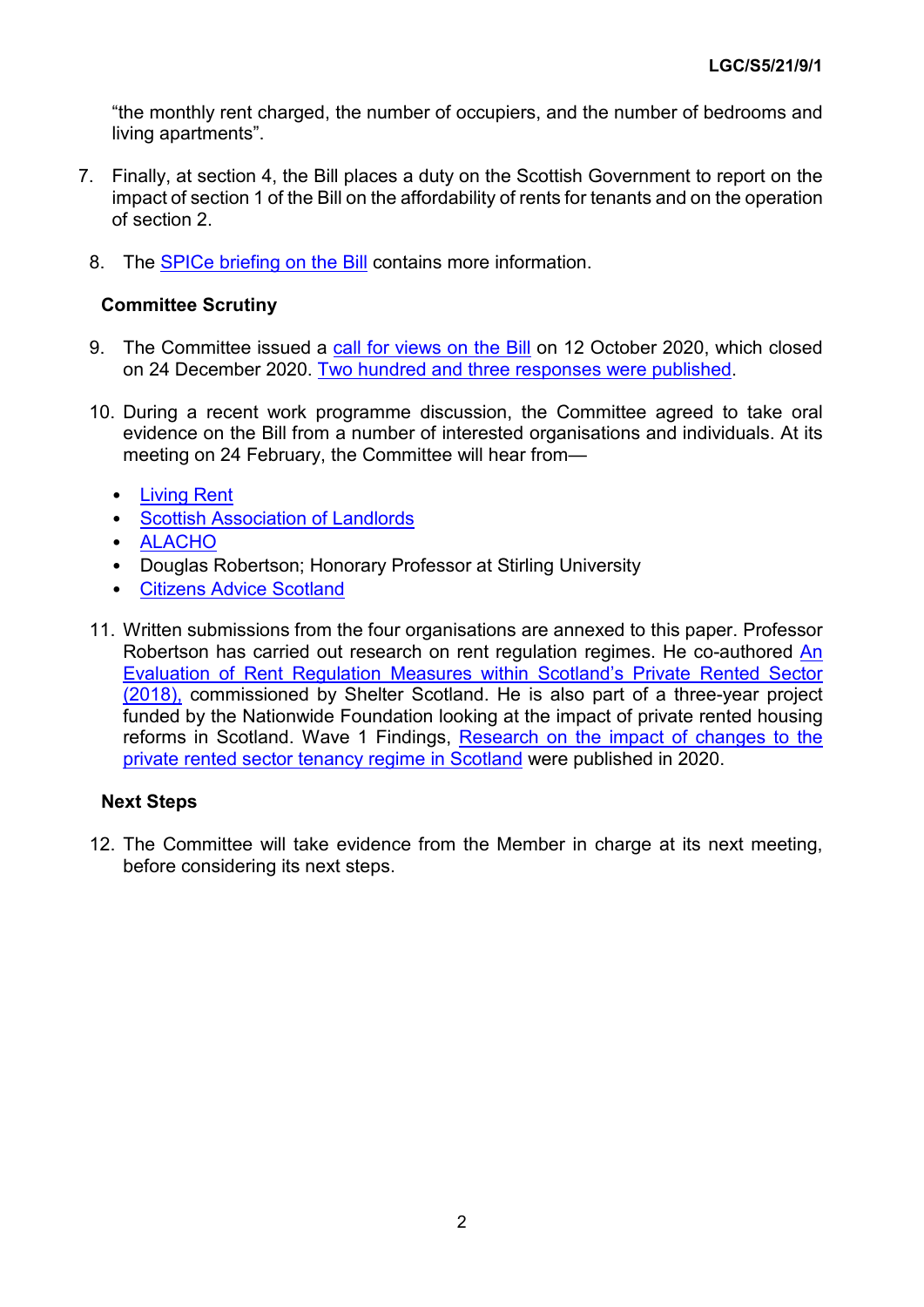# Fair Rents (Scotland) Bill

# Submission from Scottish Association of Landlords

**1. The Member in Charge thinks there is a need to make private rents fairer for tenants and to create a better balance of power between private landlords and tenants. Do you agree with this overall policy aim? If so, do you think the Bill will help achieve this outcome?**

We do not agree with this policy aim. Rent levels are determined not by landlords and what they would like to achieve but by simple supply/demand economics. Landlords don't set rents, they are set by the market. If a landlord advertises a property at above market value he/she will struggle to let the property. The effectiveness of market forces has been shown in the Aberdeen market where, according to data from the web portal Citylets, the average monthly rent fell by 37% from £1110 to £696 between Q4 2014 and Q2 2020 after many years of significant increases in response to local market conditions. Prior to this Aberdeen had the highest rent levels in Scotland. They are now below the Scottish average (£844 in Q2 2020).

**2. Section 1 of the Bill prevents a landlord of a private residential tenancy from increasing rent in any year by more than the Consumer Price Index plus 1%? Do you agree with this? Section 1 also gives the Scottish Government a power to vary the cap by order. Do you agree with this?**

We do not agree with the proposal to cap rent increases at CPI + 1%. Setting artificial controls on rent levels is likely to have unintended consequences including:

1. Higher rent increases – as landlords try to increase rents to the maximum possible to protect themselves against open market rents increasing above CPI + 1% in the future. Landlords are currently unlikely to impose market value increases mid tenancy. A survey of 7,400 tenants in Scotland by the web portal Lettingweb in November 2014 found that 90% had never experienced a rent rise that they deemed to be unreasonable.

2. More frequent rent increases – where there is a formal process set out in law for rent increases landlords are more likely to follow it whereas historically the majority of landlords did not increase rents mid tenancy. A survey of 7,400 tenants in Scotland by the web portal Lettingweb in November 2014 found that 86% of tenants surveyed had never received a request for a rent increase during a tenancy and 91% of tenants thought that the frequency of rent reviews on their property has been reasonable. In July 2014 the Scottish Association of Landlords conducted a survey of landlord and agent members, asking for their attitudes to rent increases. The landlord survey showed that 78% of landlords do not increase rent mid tenancy. Amongst those who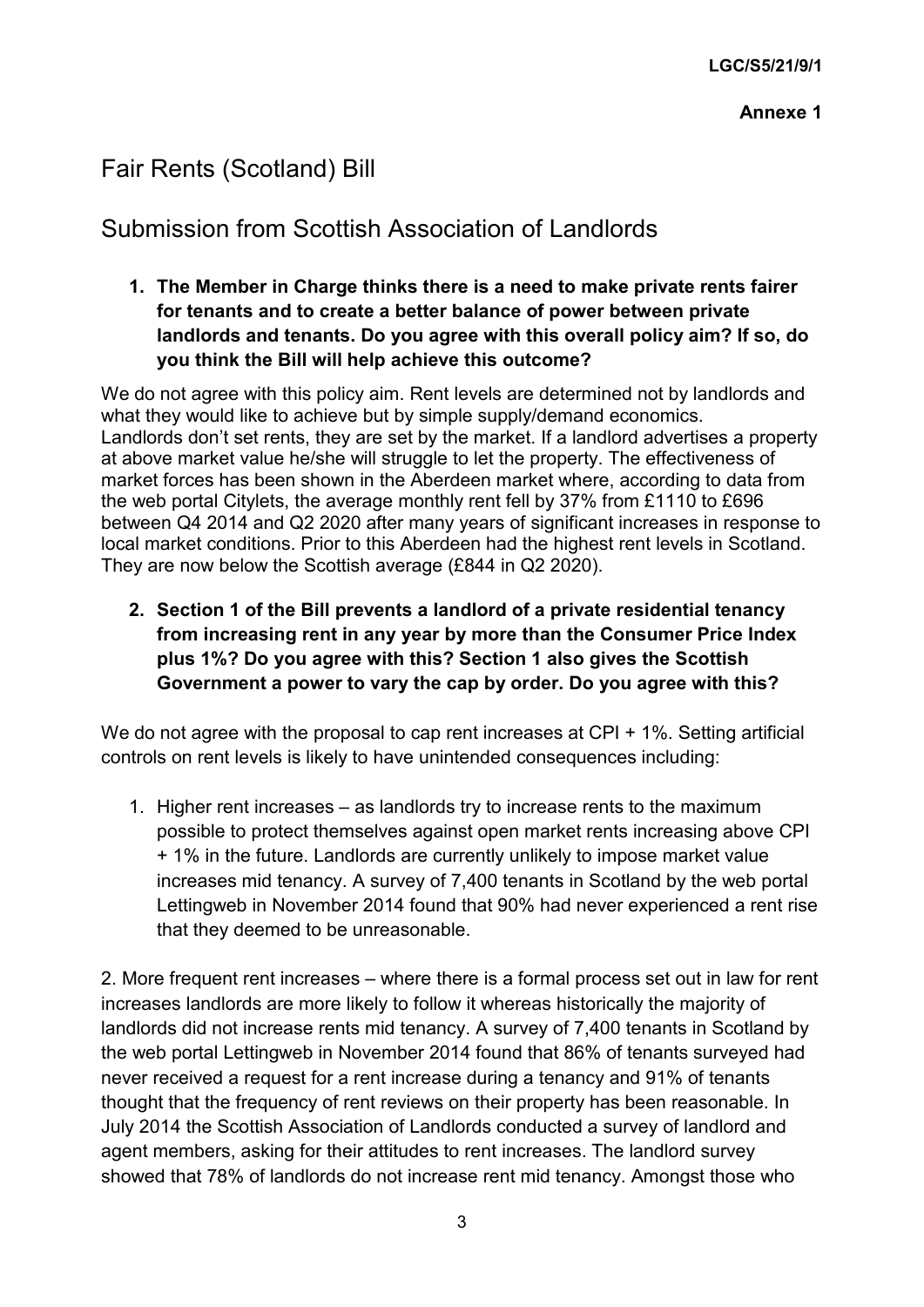do, 70% last did so more than 12 months ago. 36% said they would be more likely to increase rents if the government introduced controls on how often increases could be carried out. Amongst our letting agent members only a third review rents periodically mid tenancy. 39% don't generally review rents mid tenancy and 28% do so only when the landlord requests it. 47% said they would be more likely to increase rents if the government introduced controls on how often increases could be carried out as reflected in these comments from members who took part in the survey:

"If rent increases are limited and not related to market a landlord would be foolish not to raise the rent whenever possible."

"If there is legislation in place stating how often and by how much rent can be increased landlords will expect it to be done."

During the coronavirus crisis we have seen many landlords reducing rents to help their tenants. At the start of August 2020 SAL conducted a survey of member landlords to explore the impact of Covid-19 on their businesses. We received 518 responses from landlord members (a 21% response rate). Of the landlords who responded to the survey, 41% have reduced rents for their tenants. The most common discount given by landlords was 20% corresponding to the reduction in income of those tenants on furlough but there were several instances of 100% discount where tenants in need were granted a rent free period. The proposal to cap rent increases would act as a barrier to those considering reducing rents to help their tenants. Below is an illustration of this, based on true stories from our members:

#### Case study: discounting rent for existing tenants

Paul lets a property to a couple with two children. They pay rent of £750 per month. This is already well below market rate as the tenants have been in the property for a long time and, in common with many landlords, Paul doesn't like to do rent increases mid tenancy. The tenants contact him to let him know they have fallen on hard times as one of their children is seriously ill and they are having to work reduced hours to care for the child. Paul offers to reduce their rent to £600/month for the foreseeable future as they are good tenants and he doesn't want them to get into rent arrears or have to move elsewhere at such a difficult time. If the Fair Rents Bill proposals became law Paul would not be able to increase the rent back up the original rent of £750 so is much less likely to offer a reduction to tenants in hardship.

3. Supply shortages leading to homelessness – rent caps will increase the risks and costs to unacceptable levels for many existing landlords who will have no choice but to sell their properties. Furthermore, potential new landlords will be put off from entering the market. This will reduce the supply of properties even faster, making it very difficult for tenants to find homes. This is at a time when there is increasing demand for homes in the PRS due to the shortage of social housing and a difficulty or unwillingness to purchase property, with the PRS the only sector able to house some of the country's most vulnerable households.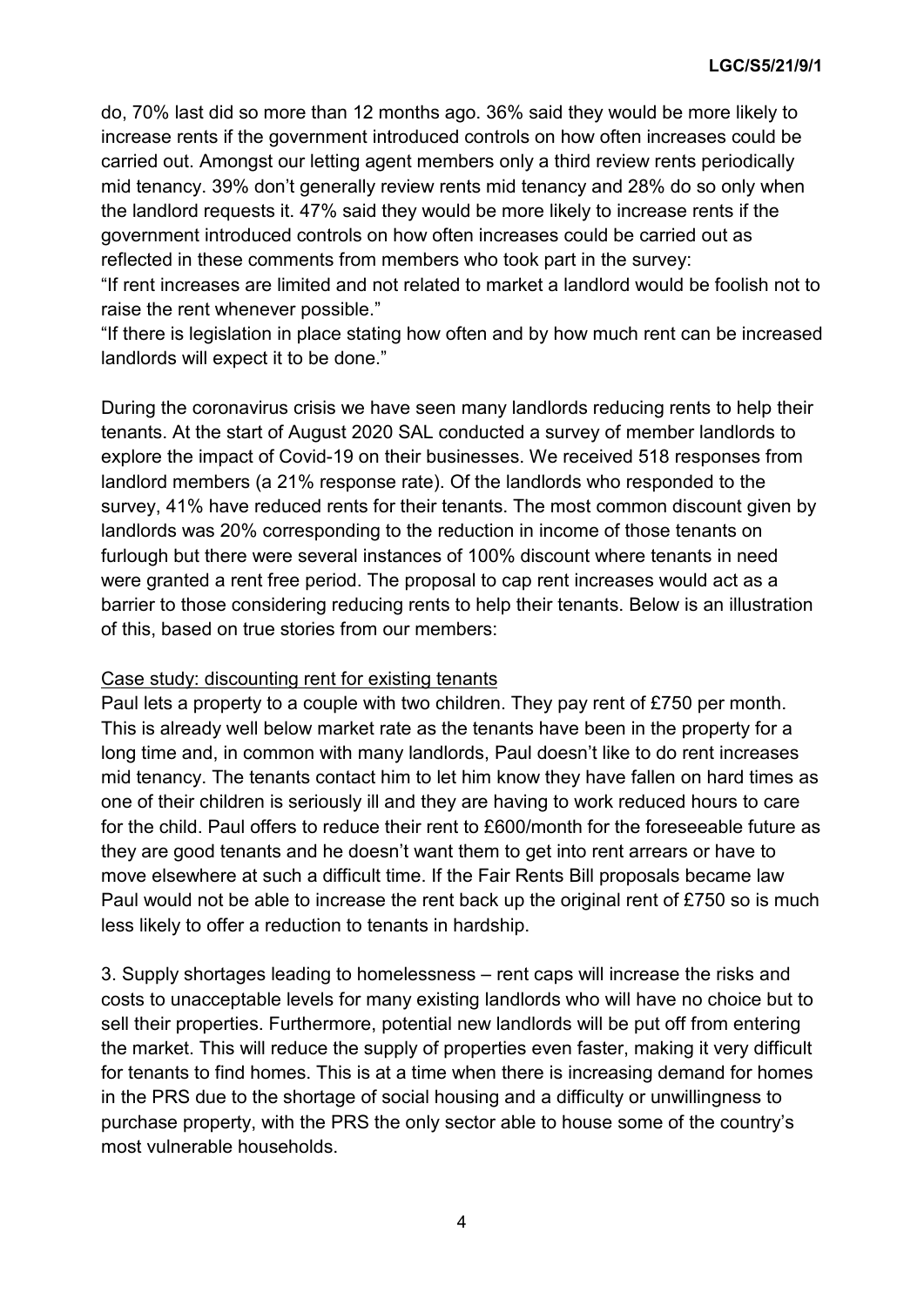Rent caps as proposed in the consultation paper are likely to lead to a reduction in investment and supply shortages for the following reasons:

a) The CPI bears no resemblance to the increases in costs that landlords incur. For example, CPI is not connected to mortgage rates which are a key driver of the viability of a landlord's business. Therefore any kind of rent increase restriction would mean that landlords would then be at risk of being unable to service their mortgage payments and other operational costs, particularly if there is an increase in mortgage rates.

b) Mortgage companies will further restrict the supply of mortgage finance available to potential landlords in Scotland as they will be very concerned at the new risk exposure of landlords not being able to service mortgage payments in a scenario where interest rates rise significantly. This may mean for example that they limit their maximum LTV ratios thus requiring landlords to find larger deposits.

c) If rent increases are limited to an arbitrary factor such as CPI, then the only way that landlords can even begin to absorb unexpected costs, such as replacing boilers, roof repairs, or being required to install carpets etc, will be to stop investing in other aspects of the property, e.g. redecoration and improvements. Over time the condition of rental properties in Scotland will steadily deteriorate. This will also happen if mortgage rates rise.

A shortage of supply will drive open market rents even higher in the areas the legislation is most designed to help.

Below is an illustration of how rent caps can affect the supply of properties, based on true stories from our members:

# Case study: discounting rent for new tenants

Janet has a 5 bedroom HMO property where the market rent is £2000 per month and the tenants are usually students. With the tenancy regime being open ended she has no control over when tenants move out. Tenants usually move in and out over the summer months when it is easy for Janet to find new tenants.

However, her current set of tenants have moved out in January. There is not much demand for student properties in January so Janet struggles to re-let the property. Under the current system she can heavily discount the rent down to £1000 per month to get the property occupied, knowing that she can at some future date increase the rent back to the open market rental value. If the Fair Rents Bill proposals became law Janet would be faced with a difficult choice of whether to let the property at £1000 per month, knowing the legislation would prevent her from increasing it back to the open market rent or leave the property empty from January until the summer in order to preserve her ability to charge a higher rent.

The only effective solution to increasing rents is to supply more homes. Secondary to that a less damaging short term solution would be to work with the industry to produce better data on rent increases which will allow the existing RPZ legislation to be used where necessary at a local level.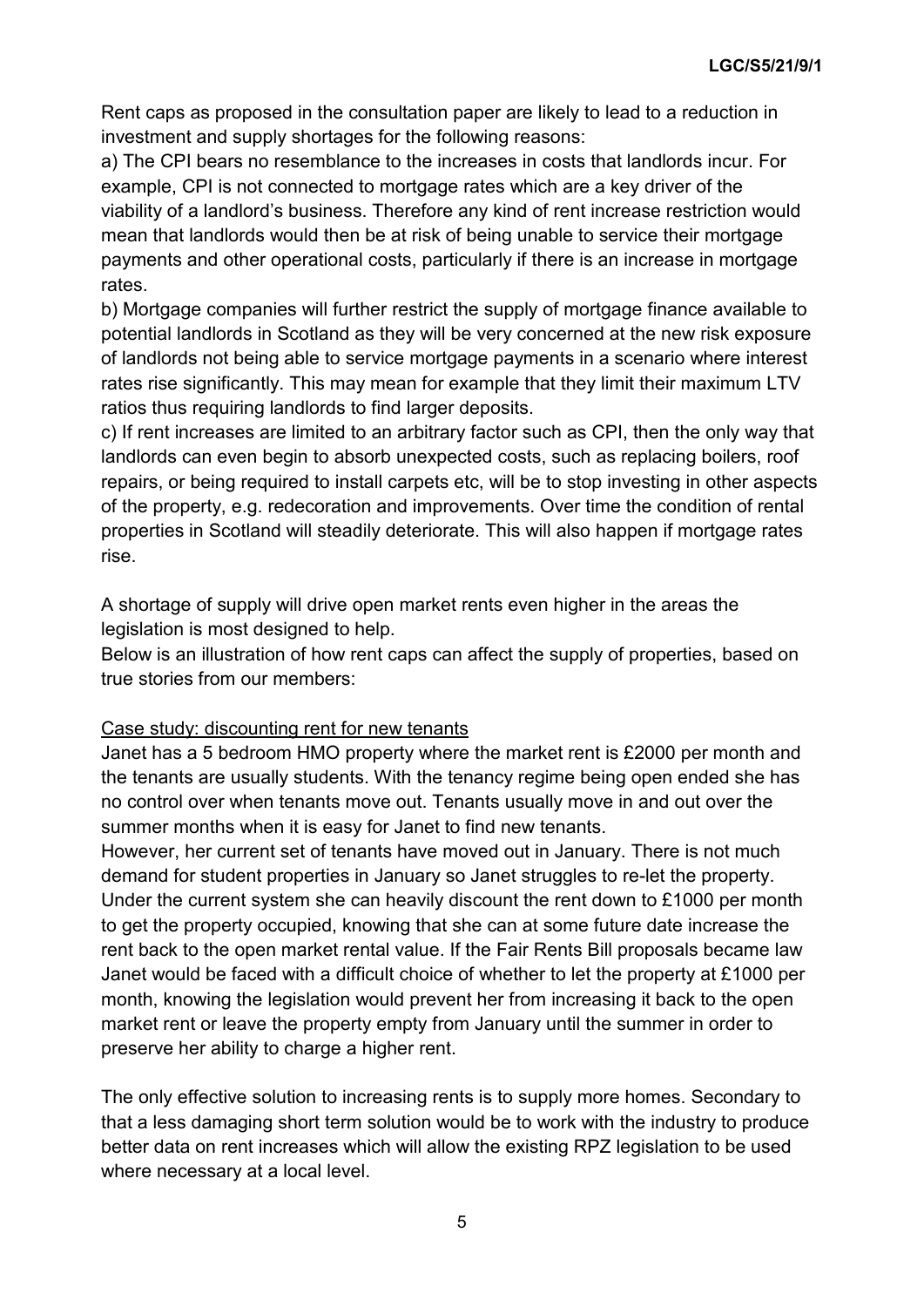Varying the cap:

For the reasons set out above, we don't agree with the proposal to artificially restrict rents at any level. Giving Scottish Ministers power to vary any cap introduces further uncertainty for landlords and investors and any decrease in the cap will exacerbate the negative impact of the proposals set out above.

# **2. Section 2 allows a tenant in a private residential tenancy to apply to have a "fair open market rent" determined by a Rent Officer. Do you agree with section 2?**

Whilst we have no objection to giving tenants the right to have the market rent determined, we don't consider it fair to artificially restrict the amount that can be determined by preventing a rent officer from increasing the rent where it is below the open market level. We also have concerns about the number of applications that might be received from tenants if this proposal was introduced in its current form and the consequent cost to the public purse.

We are particularly concerned about section 22B(6) which proposes that the landlord cannot increase the rent within 12 months of an order from the rent officer setting the rent. Along with clause 22B(5) which prevents the rent officer from increasing the rent, these measures could be used by tenants to prevent a landlord from ever increasing the rent on a PRT. The tenant would simply need to apply to the rent officer once a year for a determination of a fair rent.

a) We do not have any objection to a rent officer's determination being appealed to the First-tier Tribunal provided that the tenant is required to pay the rent determined by the rent officer while the appeal is ongoing.

b) We dispute the justification for section 22B(3) as any of these points which affect the market value of the property would already be taken into consideration by a rent officer exercising their powers under 22B(1). We do not consider it appropriate to reduce the rent below what a hypothetical wiling tenant would be prepared to pay for the property. At the very least this section should be amended to require the rent officer to disregard any aspects of the points (a) to (e) that have been caused by the tenant's failure to adhere to the tenancy terms or to look after the property in a tenant-like manner.

**3. Section 3 requires the following to be entered into the Scottish Landlord Register: the monthly rent charged for a property, the number of occupiers, and the number of bedrooms and living apartments. The MSP who introduced the Bill thinks this change will help ensure we have more public data about private rent levels. Do you agree with section 3?**

We agree that better data is needed on rent levels and we are confident that if this is obtained it would show that landlords don't regularly increase rents for existing tenants.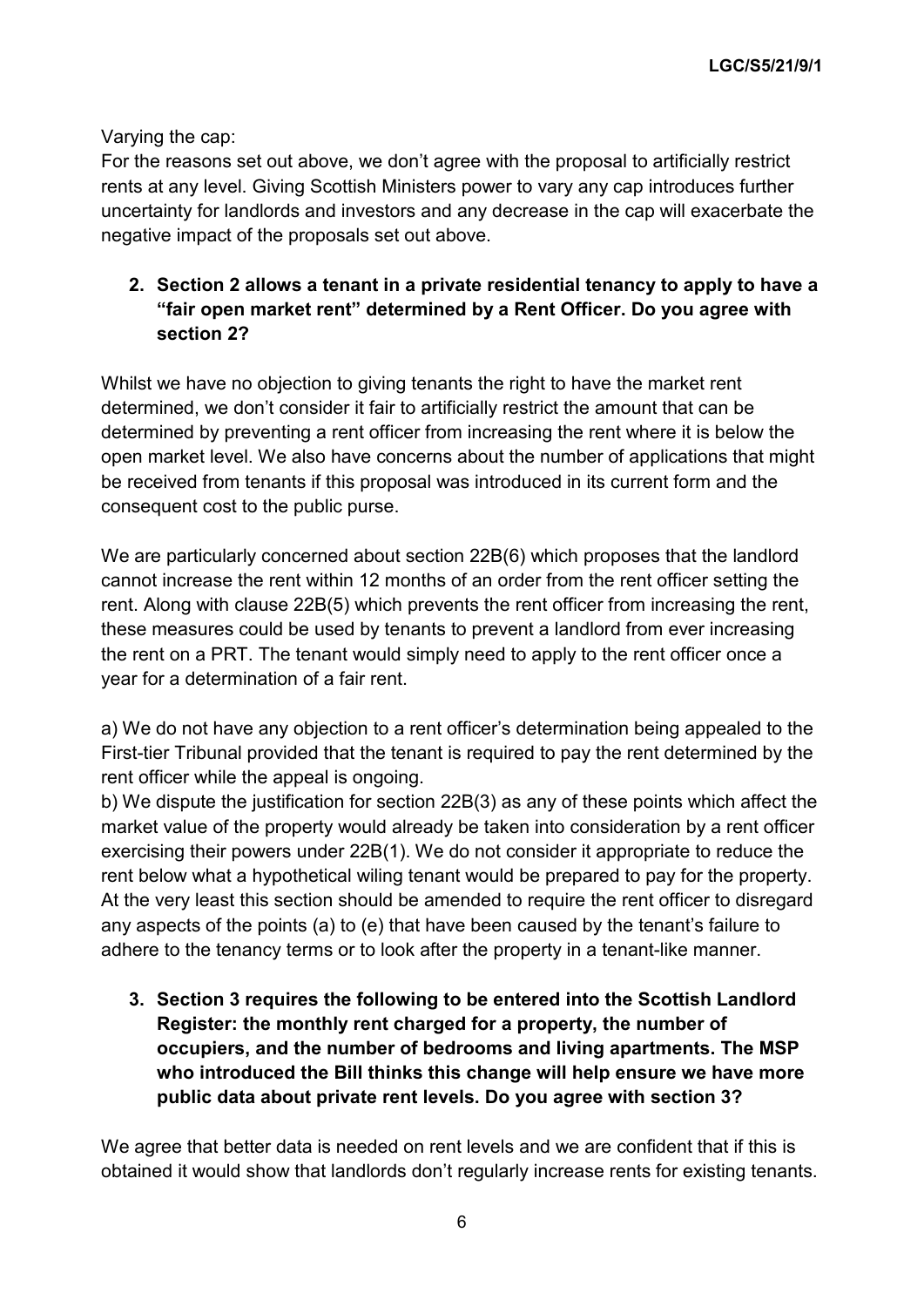However, the data that is required to be supplied by this proposal will not assist in determining whether rents are increasing between tenancies or mid tenancy and so will have limited use in determining whether it is necessary to place controls on mid tenancy rent increases. It may be more beneficial to require landlords to state whether they have issued a PRT rent increase notice in the preceding 3 years and if so what the rent was before and after that increase.

We don't consider it necessary to collect data on the number of occupiers as this is not relevant to determining rent level and can vary from tenancy to tenancy for the same property.

# **4. What financial impact do you think the Bill will have – on private tenants, on landlords in the private rented sector, on local authorities, on Rent Services Scotland, on the First-tier Tribunal, or on anyone else.**

We believe the Bill will have a significant financial impact on all those involved in the private rented sector, as detailed below:

Government/local authorities:

- the cost of housing those made homeless by a reduction in the supply of PRS accommodation and more frequent and higher rent increases in rent brought about by caps on rent increases
- the cost of enforcement of/training on the new legislation
- the cost to the public purse cost of covering more frequent rent increases for those in receipt of housing benefit/universal credit
- the cost of amendments to the landlord registration system

•

Rent Service Scotland/First-tier Tribunal:

the cost of overseeing a large number of applications for determination of a fair rent/appeals

•

Landlords/letting agents:

- the cost of compliance and training
- the cost of subsidising properties where rent becomes well below the market level and no longer covers the operating costs of the business
- the cost of having to be involved in regular fair rent determinations/appeals

Private tenants:

- more frequent and higher rent increases to "keep up" with the market
- costs associated with difficulties in finding accommodation when rent control legislation leads to a shortage in the supply of properties in the sector
- more frequent rent increases leading to an increased risk of tenants getting into debt resulting in eviction and debt recovery action.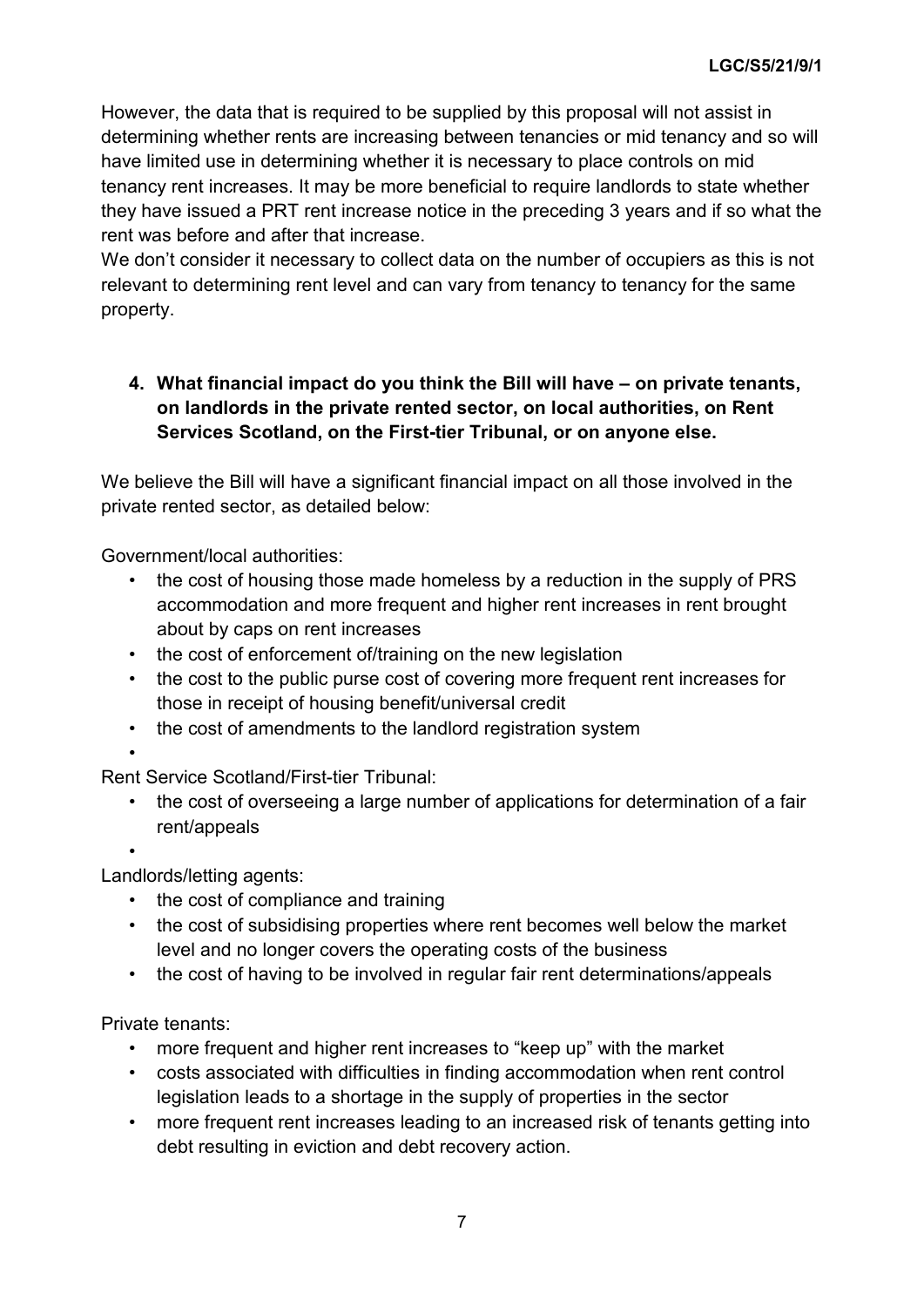**6. We welcome any other comments you may have on the Bill that you think are relevant and important, including its likely impact (positive or negative) on equalities, human rights and quality of life issues.**

We believe the bill will have a negative impact particularly on young people, low income households and families with children because they are disproportionately represented in PRS housing and will face the unintended consequences of a cap in rent increases which we have highlighted elsewhere in our response including higher and more frequent rent increases and a shortage of available properties.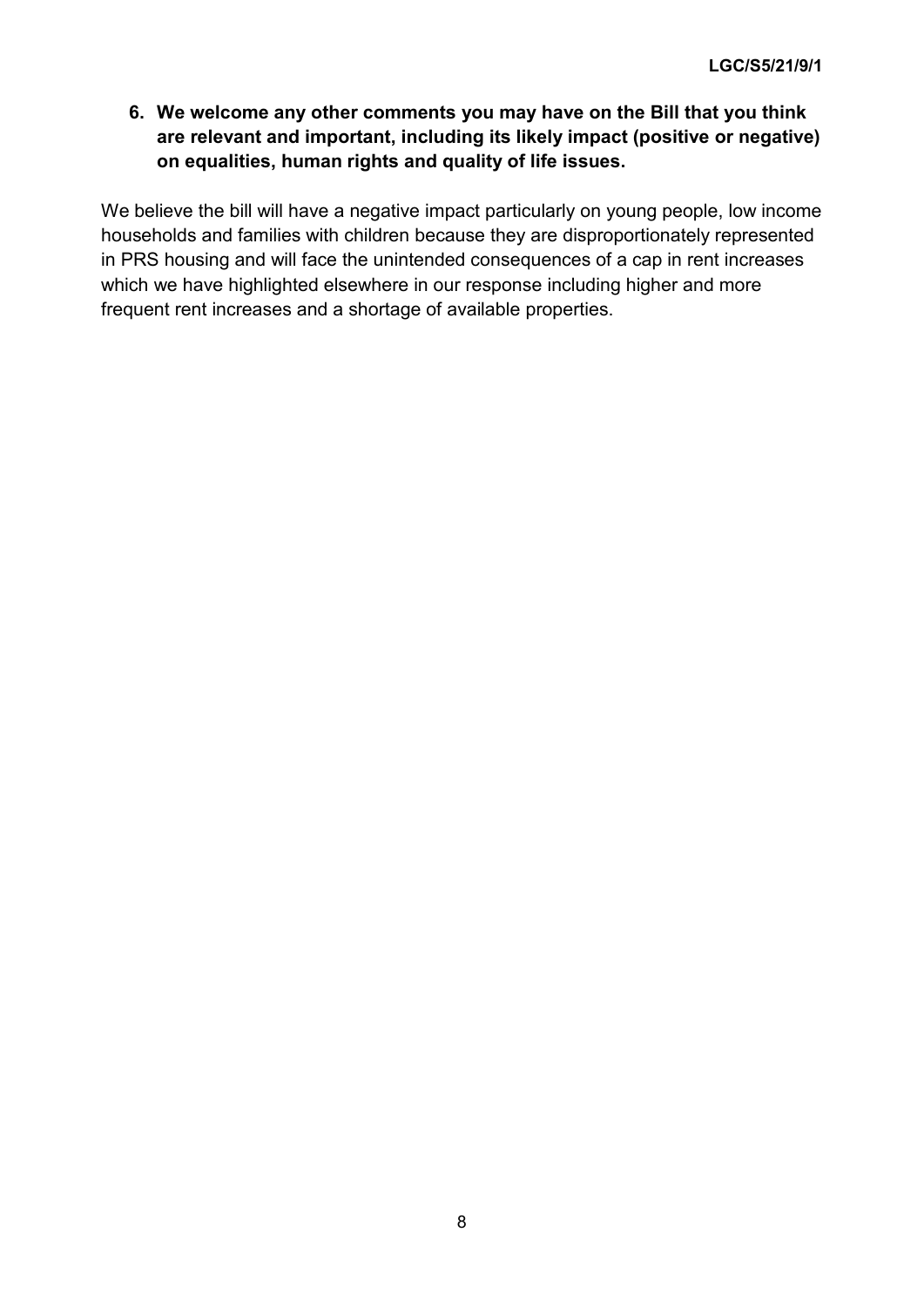# Fair Rents (Scotland) Bill

Submission from Association of Local Authority Chief Housing Officers (ALACHO)

**1. The Member in Charge thinks there is a need to make private rents fairer for tenants and to create a better balance of power between private landlords and tenants. Do you agree with this overall policy aim? If so, do you think the Bill will help achieve this outcome?**

We agree that there is a need to rebalance the relationship between landlords and tenants, many tenants are and feel vulnerable and many landlords and agents pay too little attention to customer service and customer care. Many tenants feel that they have limited power to influence or challenge their landlord.

However, this problem is for the most part caused by weaknesses in current tenancy regime, the lack of effective enforcement were landlords break the law and the consistent under resourcing of the regulatory regime. Rent setting and limited protection from rent rises driven by market failure and supply shortages are just one aspect of the problem.

To this extent we do not think that the bill will achieve its objective.

**2. Section 1 of the Bill prevents a landlord of a private residential tenancy from increasing rent in any year by more than the Consumer Price Index plus 1%? Do you agree with this? Section 1 also gives the Scottish Government a power to vary the cap by order. Do you agree with this?**

No. A cap of CPI+1% applied nationally is not appropriate, it will have no impact at all in most of Scotland where rents have risen significantly in the past but were rental growth is relatively low; it will enshrine above inflation increases in the overall approach and even where it does constrain rent rise decisions, rents will still rise ahead of other costs.

The provisions around annual rent rises and no "catch up" between tenancies may encourage some landlords to raise rents every year where, as things stand most do not increase rents during the course of a tenancy.

**3. Section 2 allows a tenant in a private residential tenancy to apply to have a "fair open market rent" determined by a Rent Officer. Do you agree with section 2?**

Rents and rent setting is a matter between tenants and landlords but given the significant imbalance in power between the two under the current tenancy and regulatory regime and market conditions in some areas we agree that private tenants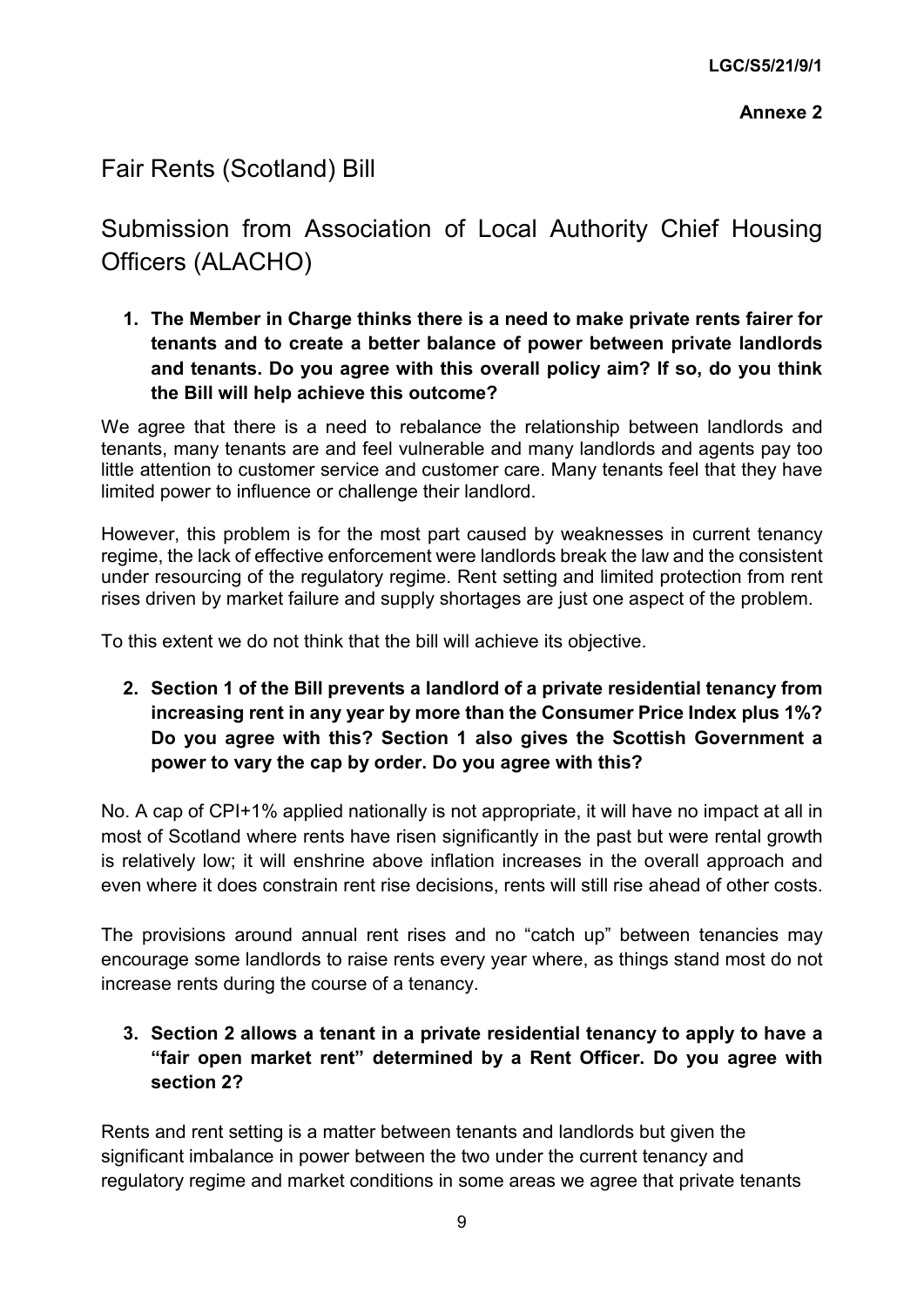should have access to an independent process that protects them from excessive rent rises and exploitative rents.

To that extent we agree that the option to appeal to a rent officer and the FTT to set a "fair" rent should be available. We would go further and say that this approach is preferable to a blanket approach to setting a national rent cap not least because it would contribute to a shift in the balance of power between tenants and landlords.

We are not convinced however, that the approach proposed in this bill is the right one. We have significant concerns about a rent review process that will, in effect provide a justification to landlords who continue to offer properties for rent that do not meet the statutory minimum standards or that are, in other ways inadequate.

The existing legislation already includes a mechanism for tenants to challenge landlords that fail to carry out essential repairs and a process for abating or suspending rents where the landlord fails to do so.

Setting aside the definitional issues, not to mention how condition deficiencies will be "priced" to reduce a proposed rent it seems to us that it is simply not fair to tenants that they should have to continue to occupy a property in poor condition even if the rent is adjusted downwards to reflect the failure to meet minimum standards.

Worse still the approach set out in the bill will cut across existing tenants rights and create a process that could trap them in properties in poor condition because they know that any improvement will result in an unaffordable rent rise. Landlords will also be encouraged to take the view that the completion of what should be essential repairs should be rewarded by a rent rise.

In our view the appropriate response to poor housing conditions is action to improve them.

We are also concerned by the implication in the bill that market outcomes driven by an excess of demand over supply and the weak barging position of tenants generally can result in rents that are "fair" to tenants. If a genuinely "fair market" rent is the objective, then it would make more sense to return to an approach focused on setting rents based on a "balanced" market rather than one based on shortage.

**4. Section 3 requires the following to be entered into the Scottish Landlord Register: the monthly rent charged for a property, the number of occupiers, and the number of bedrooms and living apartments. The MSP who introduced the Bill thinks this change will help ensure we have more public data about private rent levels. Do you agree with section 3?**

Yes. We agree that there is need to improve the data we collect on the private rented sector and accurate and up to date information on passing rents rather than asking prices (which is all we have now) would be an important first step.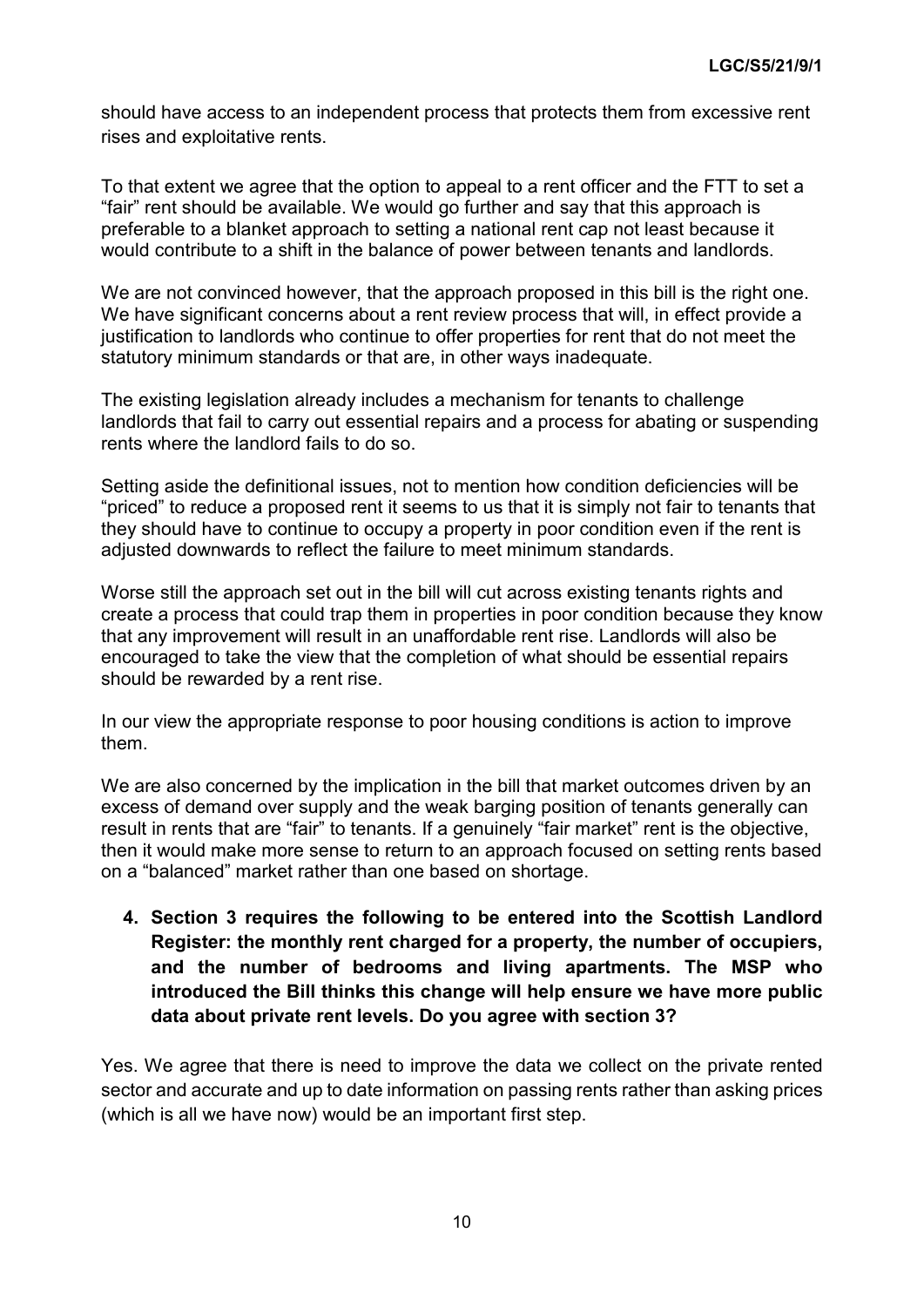We are unconvinced that it is necessary to collect data on how many folk live in a home other than in relation to HMOs were a maximum occupancy level may be set through the licencing process.

That said, the proposals set out in the bill are limited and do not address some of the key data gaps. By way of one example; as things stand it isn't possible to track properties or landlords through the system. The system only captures the date of current registration. As a result, it isn't possible to be certain about the extent and rate of growth or contraction across the sector, particular local trends in investment or the impact of local social and economic changes on supply. Nor do we have any detailed information on PRS cases being taken to the FTT or their outcomes.

Whilst we agree that the limited additional data required by the bill would be useful our view is that a full review of all the data sources, what they produce and the data needs arising from policy development, implementation

# **5. What financial impact do you think the Bill will have – on private tenants, on landlords in the private rented sector, on local authorities, on Rent Services Scotland, on the First-tier Tribunal, or on anyone else.**

We think it unlikely that the bill will have any substantial benefit to significant numbers of tenants, it will make the process of keeping the landlord register up to date more complicated and require some additional investment to support the data collection requirements.

Whilst we would regard that as a price worth paying for the additional data and there will be additional work in supporting tenants and to challenging landlords who are slow to comply.

Automatic financial penalties within the registration system for failing to provide data will be a better option that other forms of enforcement but the ultimate sanction for not complying with the requirements of the registration regime is deregistration of the landlord. Under the existing legislation this would create a mandatory ground for evicting the tenant. This is clearly inappropriate and simply reinforces the imbalance in power and advantage in the system. These problems will not be resolved by piecemeal changes. A better option would be a comprehensive review of the impact of the 2016 act once the current public health emergency is over.

The bill is likely to increase the workload of the FTT and the rent officer service, they need to be resourced to cope. Additional resources will also be required to provide a regular and comprehensive analysis on the case load and outcomes form the FTT.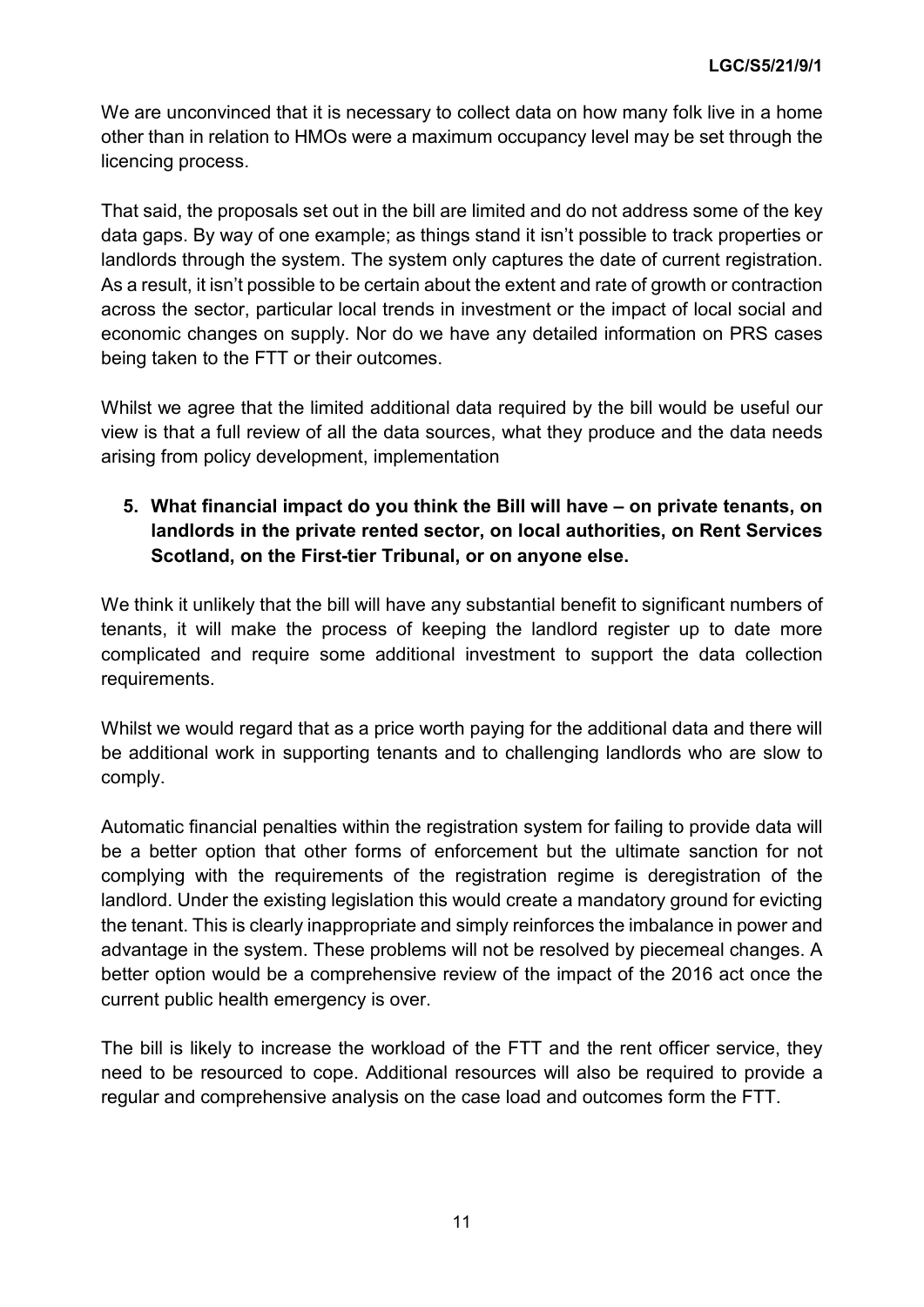# **6. We welcome any other comments you may have on the Bill that you think are relevant and important, including its likely impact (positive or negative) on equalities, human rights and quality of life issues.**

From a strategic perspective our view is that the private rented sector in Scotland is now providing housing for a much wider range of households including an increasing number of lower income and vulnerable families.

As a result, we agree that there is a continuing need to reform of the private rented sector to provide better protection for tenants; significant improvements in the professionalism and compliance of many private landlords; better enforcement of criminal sanctions where they exist; more effective regulation across the board and better data collection on the sector as a whole and its occupants. The measures set out in this bill will not address any of these problems.

A better approach would include strengthening the regulatory regime, requiring higher standards of knowledge and qualification on the part of those delivering services and better advice and advocacy services available to tenants. In the medium to long term our view is that it would be better to expand the social rented sector substantially and reduce the role of the PRS to a market driven sector providing high quality services to those who chose it as a preferred option rather than as now, a less than best option for many households who can't access either owner occupation or the social rented sector.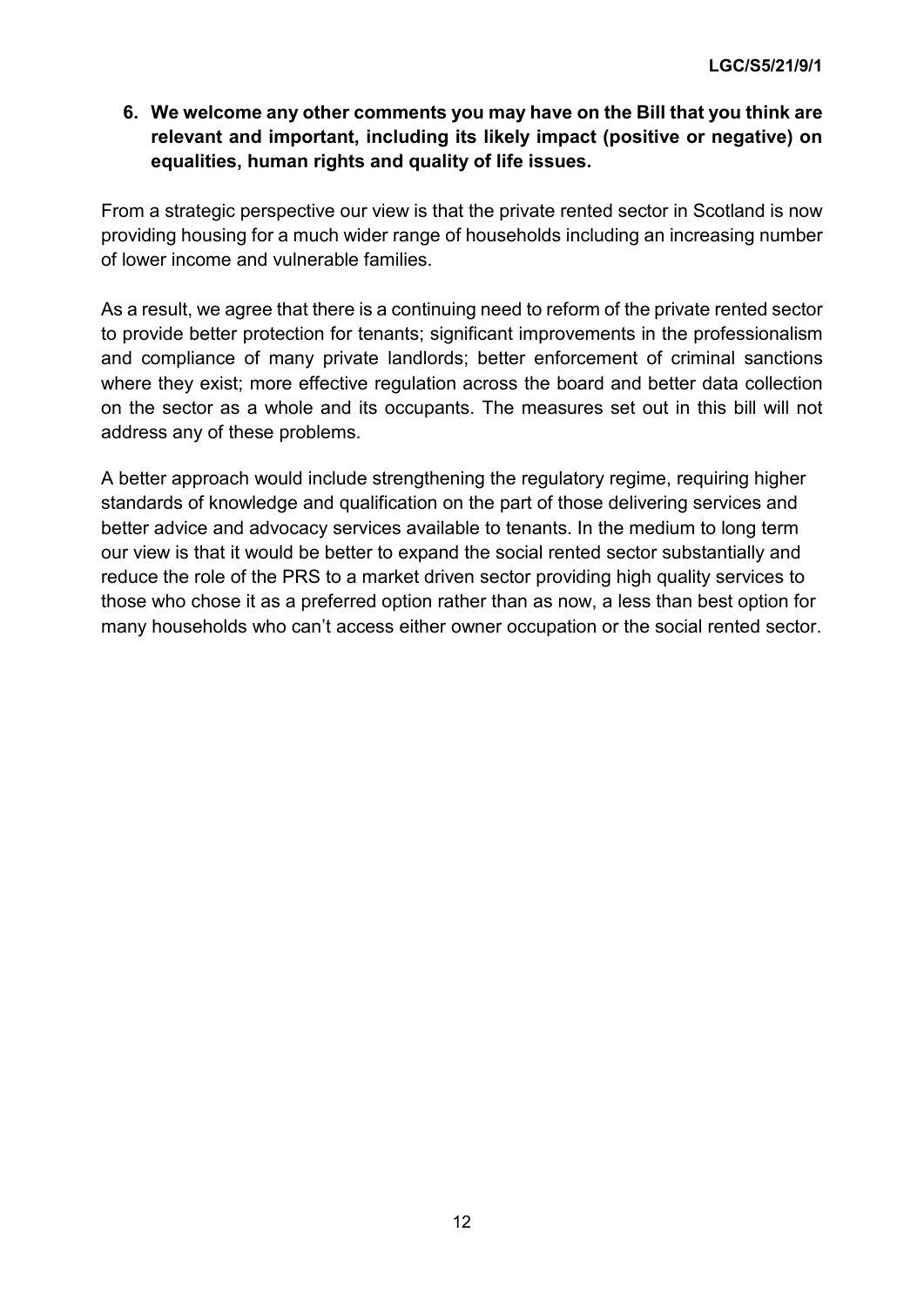# Fair Rents (Scotland) Bill

# Submission from Living Rent

**1. The Member in Charge thinks there is a need to make private rents fairer for tenants and to create a better balance of power between private landlords and tenants. Do you agree with this overall policy aim? If so, do you think the Bill will help achieve this outcome?**

# **Agree.**

We say daily that the balance of power between private landlords and tenants is dangerously skewed in favour of landlords and we believe that the pandemic has only further illustrated this.

We believe that this bill represents an important step towards achieving this outcome, but remain concerned that in a number of respects it does not go far enough.

**2. Section 1 of the Bill prevents a landlord of a private residential tenancy from increasing rent in any year by more than the Consumer Price Index plus 1%? Do you agree with this? Section 1 also gives the Scottish Government a power to vary the cap by order. Do you agree with this?**

# **Partially agree.**

We **do** agree with the principle of preventing the landlords of private residential tenancies from increasing rents by set amounts, but we are concerned that the stated metric of the Consumer Price Index plus 1% is too high a benchmark. We would, though, support the legislation stipulating that annual increases could not be **more** than CPI + 1%, but believe that there should also be no minimum level for caps, and that both local and national limits could be set at lower limits.

On the metric itself, we believe that CPI is a flawed measure. We have previously called for the creation of a specific metric - a "Rent Affordability Index" - that would be designed specifically to assess what is affordable for tenants.<sup>1</sup>

We also agree with giving the Scottish Government the power to vary the cap by order, but believe that this process should also involve local authorities, and that in some regions, where affordability issues persist despite rent increases rarely exceeding CPI + 1%, the case for specific localised caps, to reflect local incomes, is strong.

<span id="page-15-0"></span><sup>&</sup>lt;sup>1</sup> Living Rent: The Rent Controls Scotland Needs:

<https://commonweal.scot/policy-library/rent-controls-scotland-needs>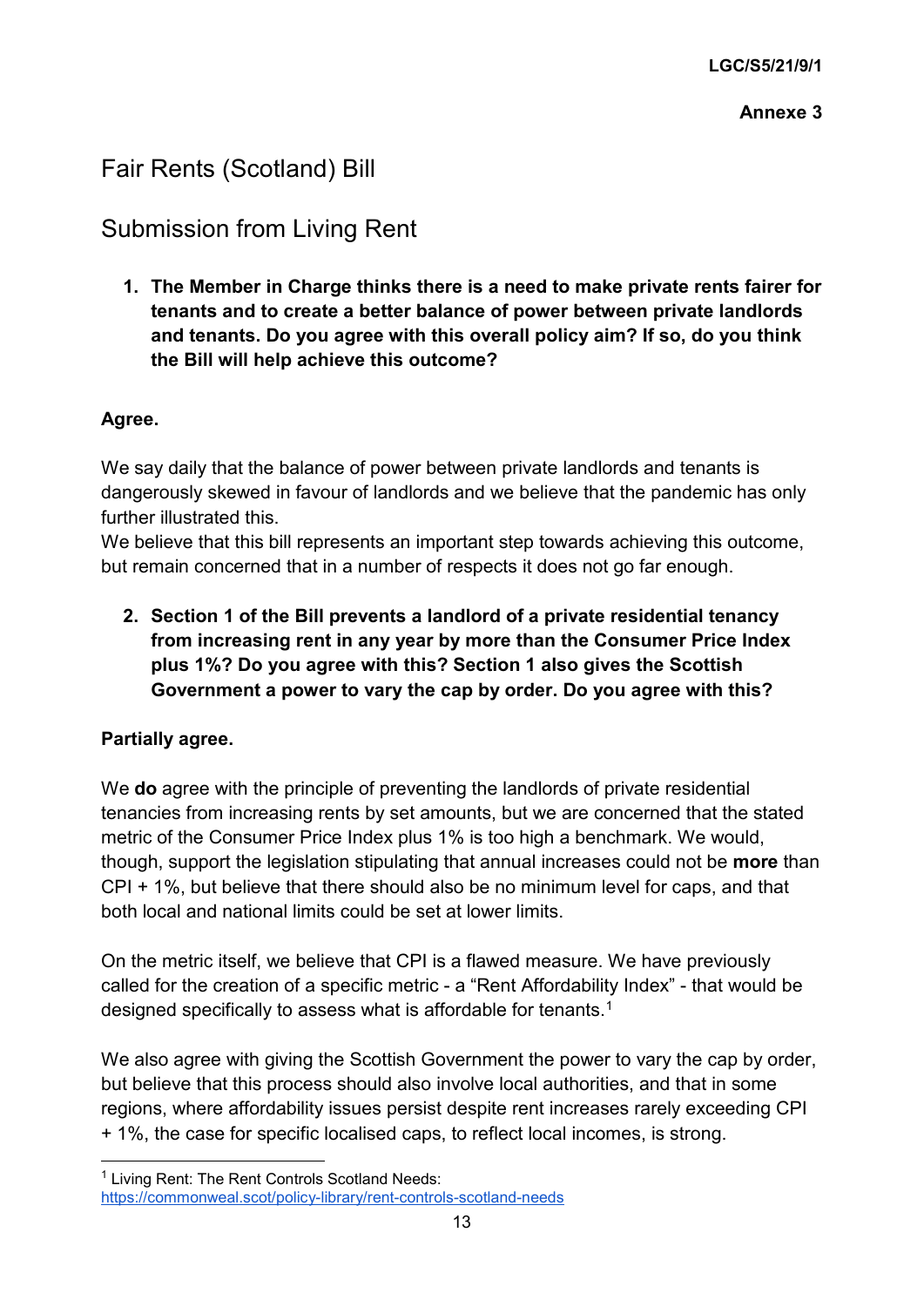Furthermore, we believe it is vital that any limits are 'grandfathered' and carry over from tenancy to tenancy. We have long argued that, unlike the 'rent pressure zone' model, it is important that rent levels are linked to the *property*, not the *tenancy*.

Without this, and if increases are only capped within a tenancy (sometimes referred to as "third-generation rent controls"), it means that a tenants model would have rent increases limited while in their tenancy, but that their landlord would be able to increase rents without any limit if that tenant moves out and another moves in. This limitation creates three challenges:

- It disincentivises tenants from moving. This creates problems for tenants if and when their circumstances change, as well as creating potential barriers for new tenants to find accommodation. Additionally, it can create incentives for landlords and letting agents to find ways to seek out ways to evict their tenants. Within-tenancy controls are a heavily criticised feature of the rent control models in New York and San Francisco<sup>[2](#page-16-0)</sup>. Far from constituting an argument against rent controls, however, this evidence, is an argument for stronger regulation, not weaker, and ensuring that limits are carried over from tenancy to tenancy.
- It creates a situation where RPZs offer no protection to more precarious tenants who, for whatever reason, cannot or do not want to stay in properties for longer periods of time than 12 months. There is even a danger that limits on increases within RPZ tenancies could lead to landlords artificially increasing rents in between leases to compensate for limits to increases within tenancies. That would mean that while the regulations may protect tenants who stay for the maximum period of five years of an RPZ, tenants who move regularly could end up paying more. This point is noted by the Cambridge Centre for Housing Policy & Research in an extensive comparative study of rent regulations across Europe, concluding that tenants who stay longer than the average may benefit, while "those who stay for a shorter-than-average period will pay 'too much'".<sup>[3](#page-16-1)</sup>
- There is little evidence that this model of rent controls will do anything to limit rent increases in the long term. This point is also noted by Shelter Scotland, which notes that "with above inflation rent increases still possible during tenancies, and with no controls on initial rents, upward pressure on housing costs could continue under this model".<sup>[4](#page-16-2)</sup>

<span id="page-16-0"></span> $<sup>2</sup>$  National Bureau of Economic Research: The Effects of Rent Control Expansion on Tenants, Landlords,</sup> and Inequality: Evidence from San Francisco:<http://www.nber.org/papers/w24181>

<span id="page-16-1"></span> $3$  Cambridge Centre for Housing & Planning Research: The private rented sector in the new century – a comparative approach:<https://www.cchpr.landecon.cam.ac.uk/Projects/Start-Year/2010/Private-Rented->[Sector-New-Century-Comparative-Approach/Project-Report](https://www.cchpr.landecon.cam.ac.uk/Projects/Start-Year/2010/Private-Rented-)

<span id="page-16-2"></span><sup>&</sup>lt;sup>4</sup> Shelter Scotland: Rent Pressure Zones: What next?: [https://blog.scotland.shelter.org.uk/rent](https://blog.scotland.shelter.org.uk/rent-pressurezones-next/)[pressurezones-next/](https://blog.scotland.shelter.org.uk/rent-pressurezones-next/)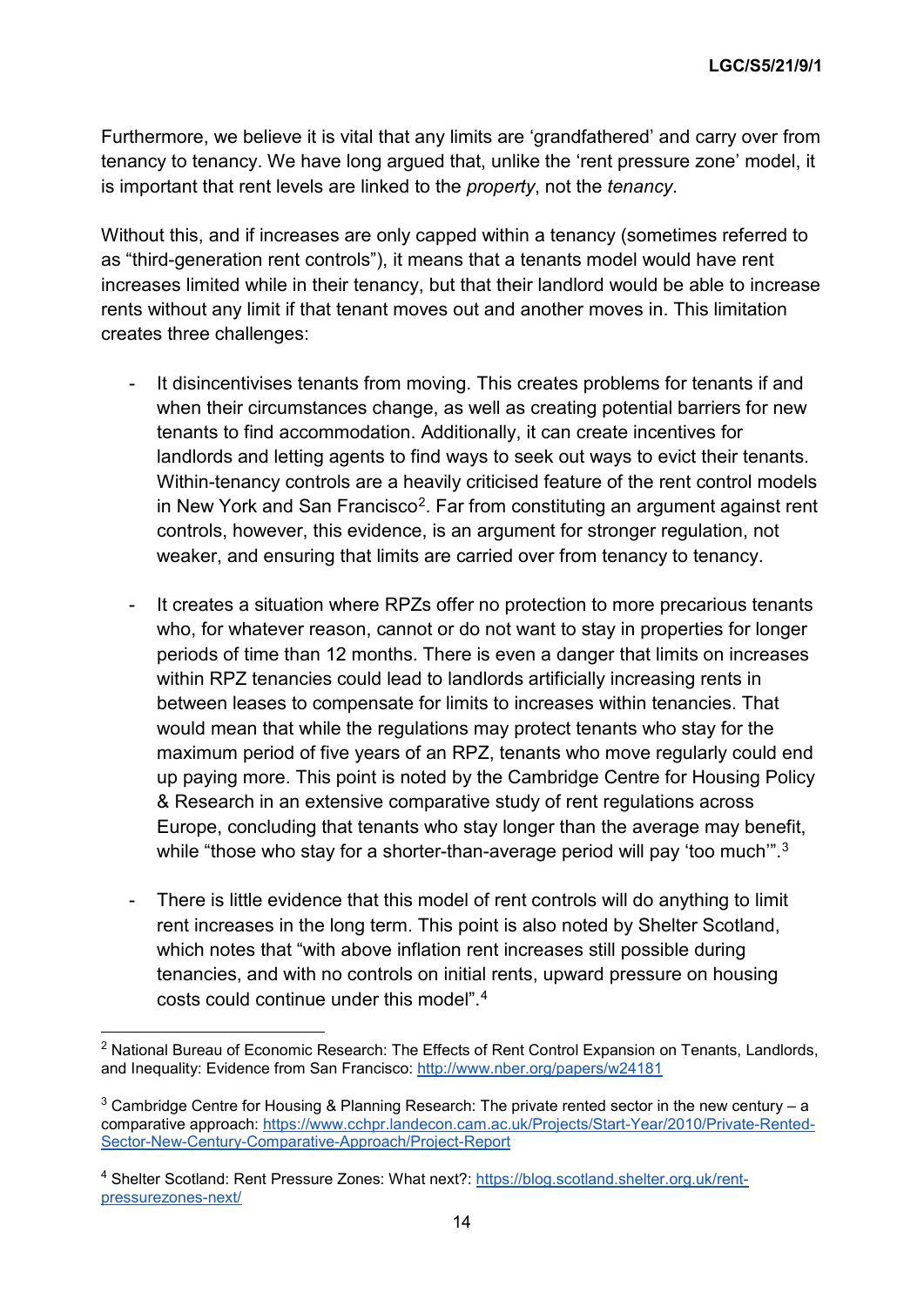# **3. Section 2 allows a tenant in a private residential tenancy to apply to have a "fair open market rent" determined by a Rent Officer. Do you agree with section 2?**

# **Agree.**

We strongly support the ability of tenants in private residential tenancies to apply for a "fair open market rent" to be determined by a Rent Officer, and for tenants to be able to appeal these decisions to the First Tier Tribunal.

We also strongly support the inclusion of quality issues as determining factors in these judgements. We regularly see tenants living in properties in an appalling state of disrepair, and the measures available for tenants to seek redress of this are too limited and cumbersome.

We do believe, however, that in determining a 'fair' rent, consideration should be given to more than just quality - and certainly more than wider market rents. We have long argued for the creation of a 'rent affordability index' that would attempt to establish not just what are fair rents, but what are genuinely *affordable* rents, taking into account local earning conditions and the income distribution of private renters.

Furthermore, we believe it vital that for tenants to have confidence in any such system, that while a Rent Officer should be entitled to reject a request to determine a 'fair open market rent', they should *not* be able to set, suggest or indicate that the rent should be *higher* than it currently is.

We further believe that it is important for the timescales involved in this to be as rapid as practically possible. Rent increases can cause extreme distress to tenants, and we would be concerned that a slow, unclear or difficult process would render this important measure unworkable. If tenants know they will have to wait months for a decision, there is a real danger that they would prefer to move out of a property than go through a lengthy appeal process. This undermines the proposals and also creates the real danger of landlords using unaffordable rent increases as a means of evicting tenants, thus undermining the important steps made in the 2016 Act to improve security of tenure.

*In any answer to question 3, the Committee also welcomes your views on—*

- *The right set out in section 2 to appeal a Rent Officer's determination to the First-tier Tribunal*
- *The matters set out in section 2 that must be taken into account in determining what is a "fair open market rent"*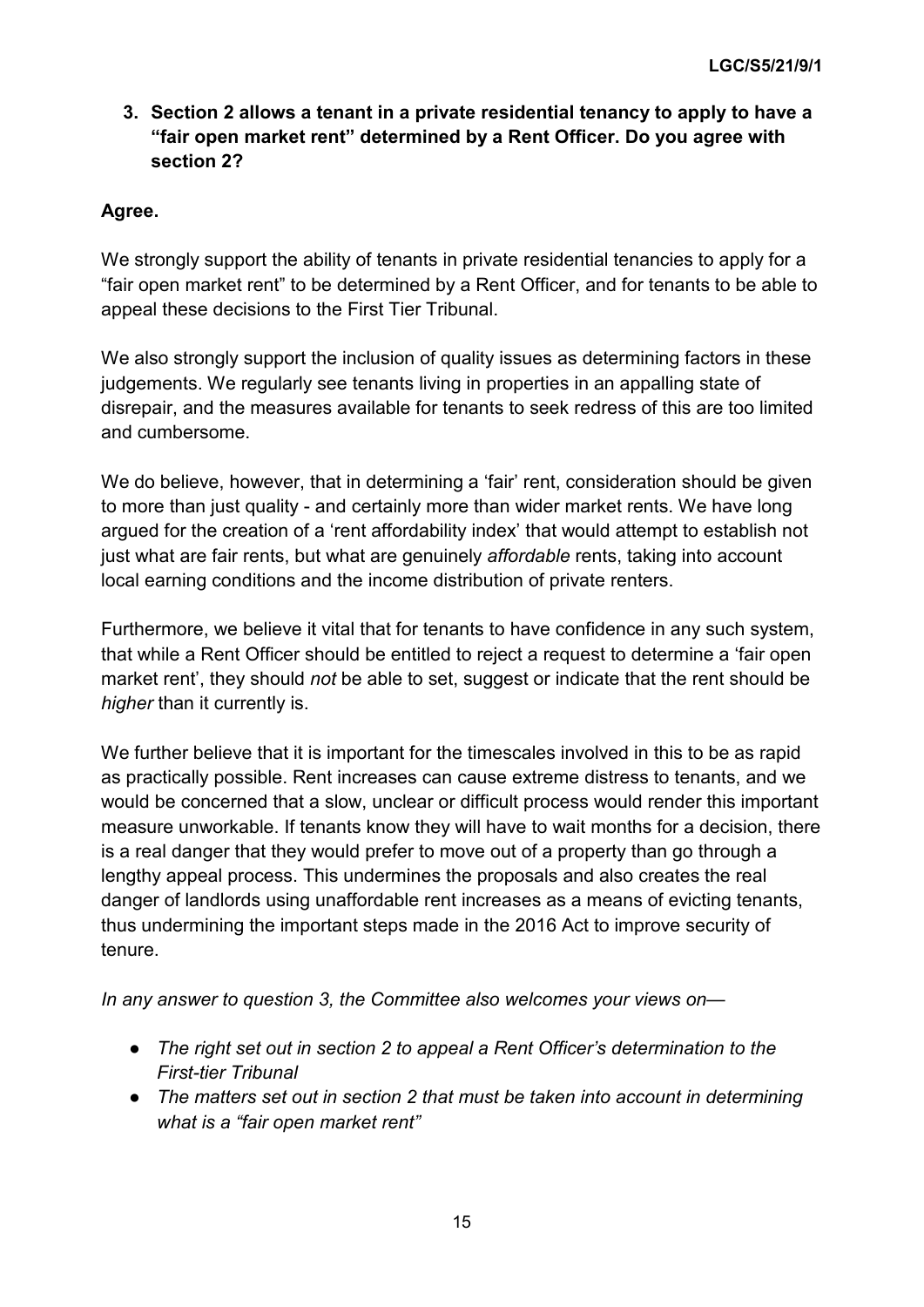**4. Section 3 requires the following to be entered into the Scottish Landlord Register: the monthly rent charged for a property, the number of occupiers, and the number of bedrooms and living apartments. The MSP who introduced the Bill thinks this change will help ensure we have more public data about private rent levels. Do you agree with section 3?**

# **Agree.**

We do support this measure, and argue that debate around private rented housing is informed by high-quality, holistic data. To this end, we strongly support this data being made publicly accessible.

However, as we have detailed before, we do *not* believe that Rent Pressure Zones are a sufficient model, and as such do not believe that the goal of this should be to facilitate the introduction of RPZs. We published a policy paper last year outlining what we see as the problems with RPZs, and while collating the required data is indeed one of them, we have identified a number of other crucial issues. We believe that the limited scope of Rent Pressure Zones, the fact that they don't take account of quality issues, and that caps on increases are only within tenancies, mean that they will not effectively protect tenants from unfair rents. Our full report can be read here:

<https://commonweal.scot/policy-library/rent-controls-scotland-needs>

# **5. What financial impact do you think the Bill will have – on private tenants, on landlords in the private rented sector, on local authorities, on Rent Services Scotland, on the First-tier Tribunal, or on anyone else.**

It goes without saying that reducing rents in the private sector could have an enormous and positive impact on private tenants, who the Joseph Rowntree Foundation have described as the 'new face' of poverty in Scotland.<sup>[5](#page-18-0)</sup> We believe that effective rent controls - which both reduce rents and limit future increases, would be a powerful way of improving the quality of life of private tenants across Scotland.

Of course, though, the inequality and poverty faced by private tenants in Scotland is worse for some than others. In particular, the gender and ethnic pay gap means that high rents in the PRS, which are unaffordable for all tenants, are particularly unaffordable for women and BAME people, who are disproportionately likely to live in the PRS. Reducing rents, therefore, has the ability to also represent a significant step forwards in gender and racial equality.

<span id="page-18-0"></span><sup>&</sup>lt;sup>5</sup> Joseph Rowntree Foundation: Monitoring poverty and social exclusion 2016 (MPSE): <https://www.jrf.org.uk/report/monitoring-poverty-and-social-exclusion-2016>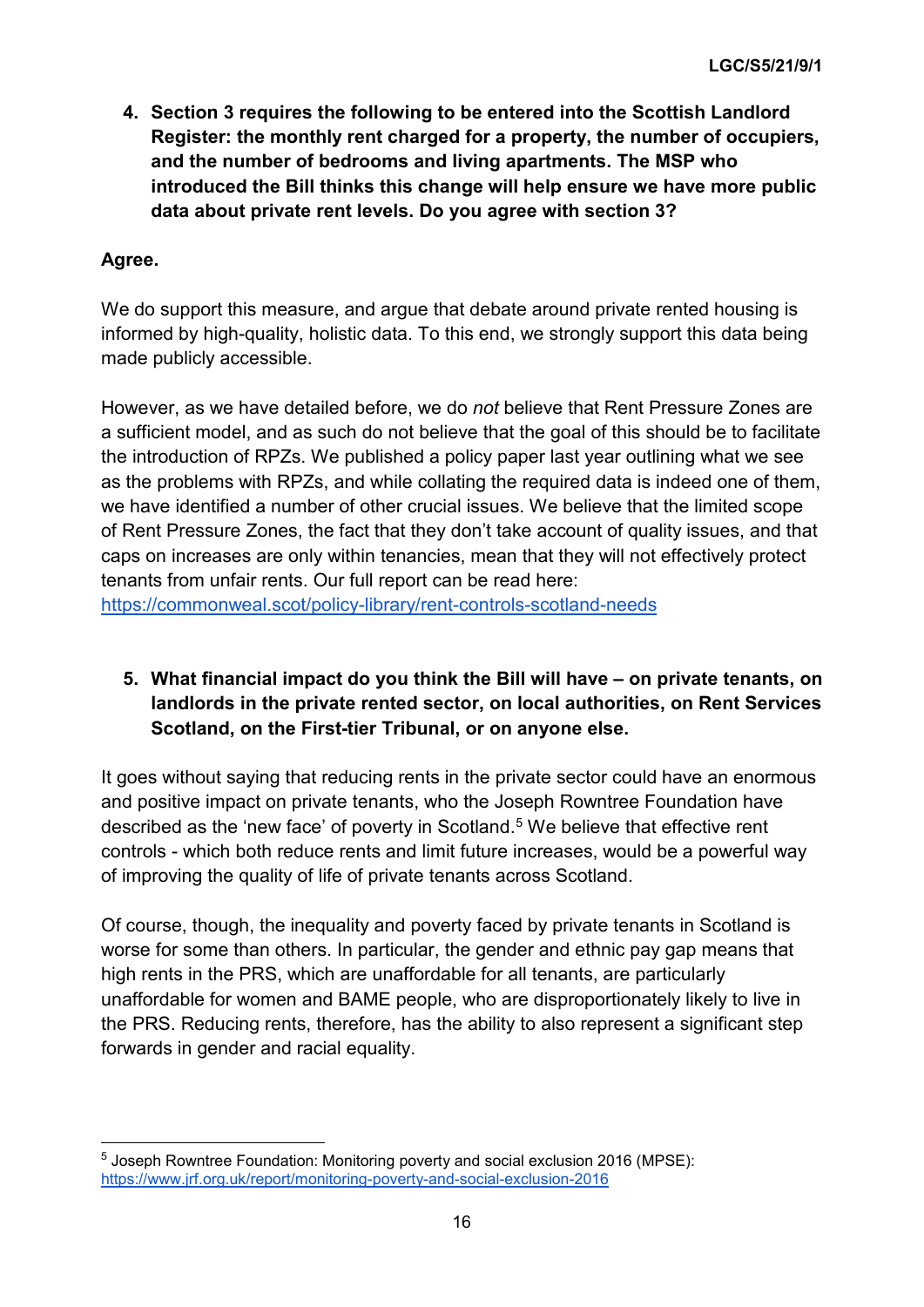We believe that effectively limiting rent increases will have a **profoundly positive impact** in a number of other areas as well, both for local authorities, the NHS, the Scottish Government and the public purse more widely.

- High rents in the PRS are kept high through a number of public subsidies; including discretionary housing allowance and the housing element of Universal Credit. They are also effectively subsidised by, for example, student support. Reducing rents would relieve the pressure on these funds and free up enormous amounts of public money.
- The cost to the NHS of poor quality housing is well established.<sup>[6](#page-19-0)</sup> Ensuring that rent appeals take account of quality issues could prove to be a powerful tool for incentivising rapid improvement in the quality of private rented sector homes, while also improving health and wellbeing in Scotland.
- The proportion of people presenting as homeless from the private rented sector is disproportionately high and high rents are a leading cause of this. Reducing rents could mean a significant reduction in homelessness.

# **6. We welcome any other comments you may have on the Bill that you think are relevant and important, including its likely impact (positive or negative) on equalities, human rights and quality of life issues.**

As well as the health impacts (and associated savings to the NHS) outlined above, we believe that there are two other crucial reasons to effectively link quality to rent controls.

- Scotland's PRS is amongst the most **energy inefficient** of all of Scotland's housing. Given that roughly half of Scotland's CO2 are from heating, the potential for effectively incentivising these improvements to dramatically reduce the carbon impact of Scotland's PRS is an important opportunity.
- Additionally, improving the energy efficiency of Scotland's PRS would represent a significant step forward in tackling fuel poverty in Scotland.

<span id="page-19-0"></span> $6$  BRE Group: New BRE Trust report shows poor quality homes in England cost the NHS £1.4bn per year, and wider society £18.6bn: [https://www.bre.co.uk/news/New-BRE-Trust-report-shows-poor-quality](https://www.bre.co.uk/news/New-BRE-Trust-report-shows-poor-quality-homes-in-England-cost-the-NHS-14bn-per-year-and-wider-society-186bn-1161.html)[homes-in-England-cost-the-NHS-14bn-per-year-and-wider-society-186bn-1161.html](https://www.bre.co.uk/news/New-BRE-Trust-report-shows-poor-quality-homes-in-England-cost-the-NHS-14bn-per-year-and-wider-society-186bn-1161.html)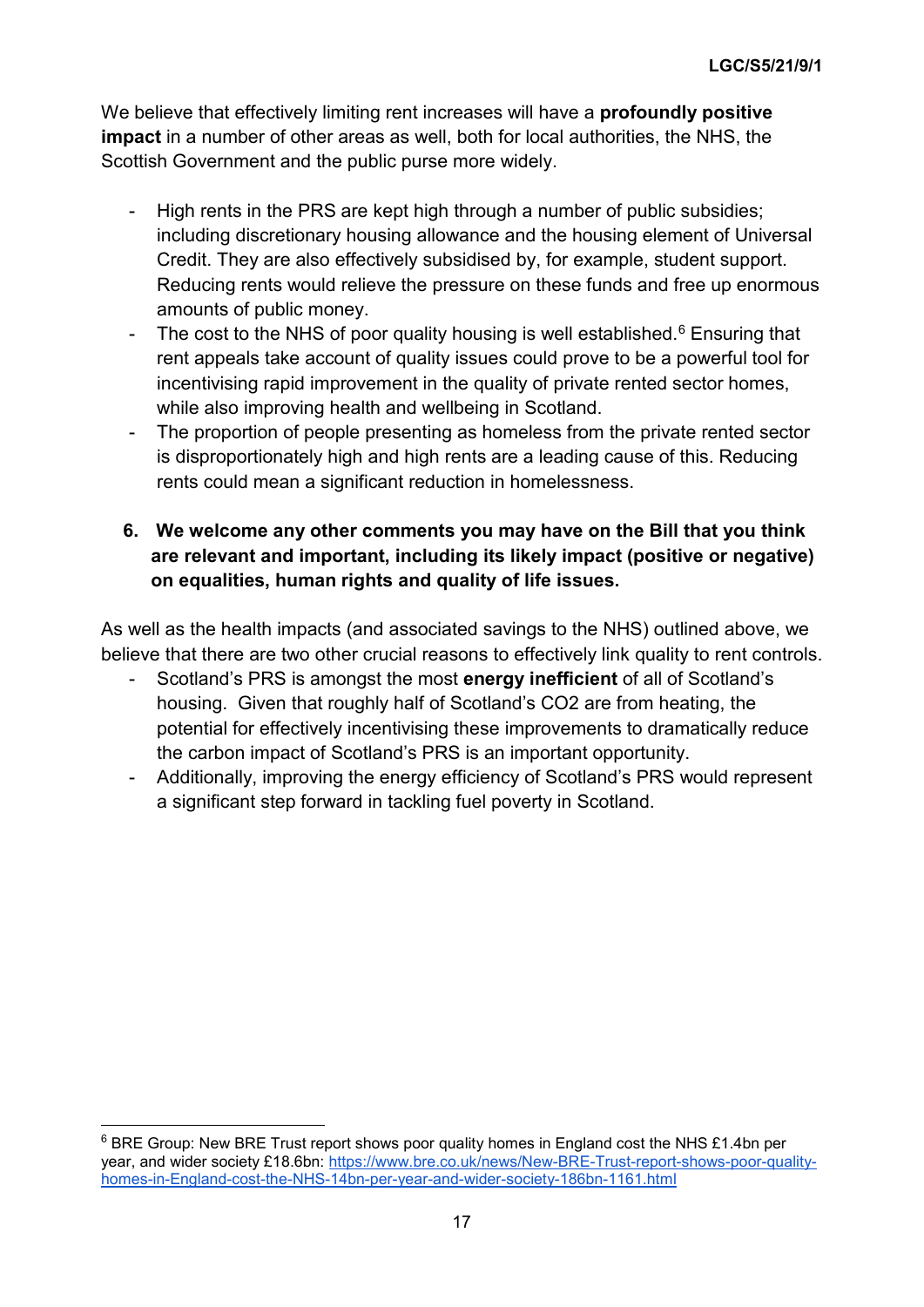# Fair Rents (Scotland) Bill

# Submission from Citizens Advice Scotland

# **1. The Member in Charge thinks there is a need to make private rents fairer for tenants and to create a better balance of power between private landlords and tenants. Do you agree with this overall policy aim? If so, do you think the Bill will help achieve this outcome?**

Yes, partly. CAS supports more affordable rents for tenants and a better balance of power between private landlords and tenants. Our evidence suggests that affordability of housing is a key concern for CAB clients, particularly for those on a low income (whether from employment, social security benefits, or a combination of both).

Between 2012-13 and 2016-17, advice on arrears across all rented tenures grew by over 40%. This stands in sharp contrast to the steady decline in other debt-related advice during the same period. Our research also indicates that in 2017 (still prepandemic), some 36% of Private Rented Sector (PRS) tenants surveyed were already struggling to manage financially, with many spending less on food and other essentials to pay their rent.<sup>7</sup>

In 2020 so far, advice on Private Rented Sector (PRS) rent arrears has grown as a proportion of all housing cost arrears, whereas the share of advice on arrears in other sectors has declined since the start of the pandemic<sup>8</sup>.

CAS therefore believes that there is both a necessity for and clear benefits to intervention in this area. In addition, whilst we believe that the PRS should not take the place of social housing, we agree that it has an important role in meeting housing need in Scotland while social housing waiting lists are oversubscribed. At least 158,439 applicants were on transfer or waiting lists just for local authority housing in Scotland last year<sup>[9](#page-20-2)</sup>so the PRS needs to be an affordable option for people on low incomes, and a cap on rent increases may help to ensure that more PRS stock is and remains affordable.

CAS particularly supports the introduction of a rent register as a basic foundation to improve understanding of the PRS and improve PRS policymaking in Scotland, leading to more truly affordable housing for those who need it.

However, this Bill lacks the scale of ambition required to achieve its stated aims. The current power imbalance between landlords and tenants relates to factors that fall

<span id="page-20-0"></span> <sup>7</sup> <https://www.cas.org.uk/publications/rent-arrears>

<span id="page-20-1"></span><sup>8</sup> [https://www.cas.org.uk/publications/citizens-advice-scotland-housing-data-feb-oct-](https://www.cas.org.uk/publications/citizens-advice-scotland-housing-data-feb-oct-2020)[2020](https://www.cas.org.uk/publications/citizens-advice-scotland-housing-data-feb-oct-2020)

<span id="page-20-2"></span><sup>9</sup> [https://www.housingnet.co.uk/pdf/housing-statistics-scotland-2019-key-trends](https://www.housingnet.co.uk/pdf/housing-statistics-scotland-2019-key-trends-summary.pdf)[summary.pdf](https://www.housingnet.co.uk/pdf/housing-statistics-scotland-2019-key-trends-summary.pdf)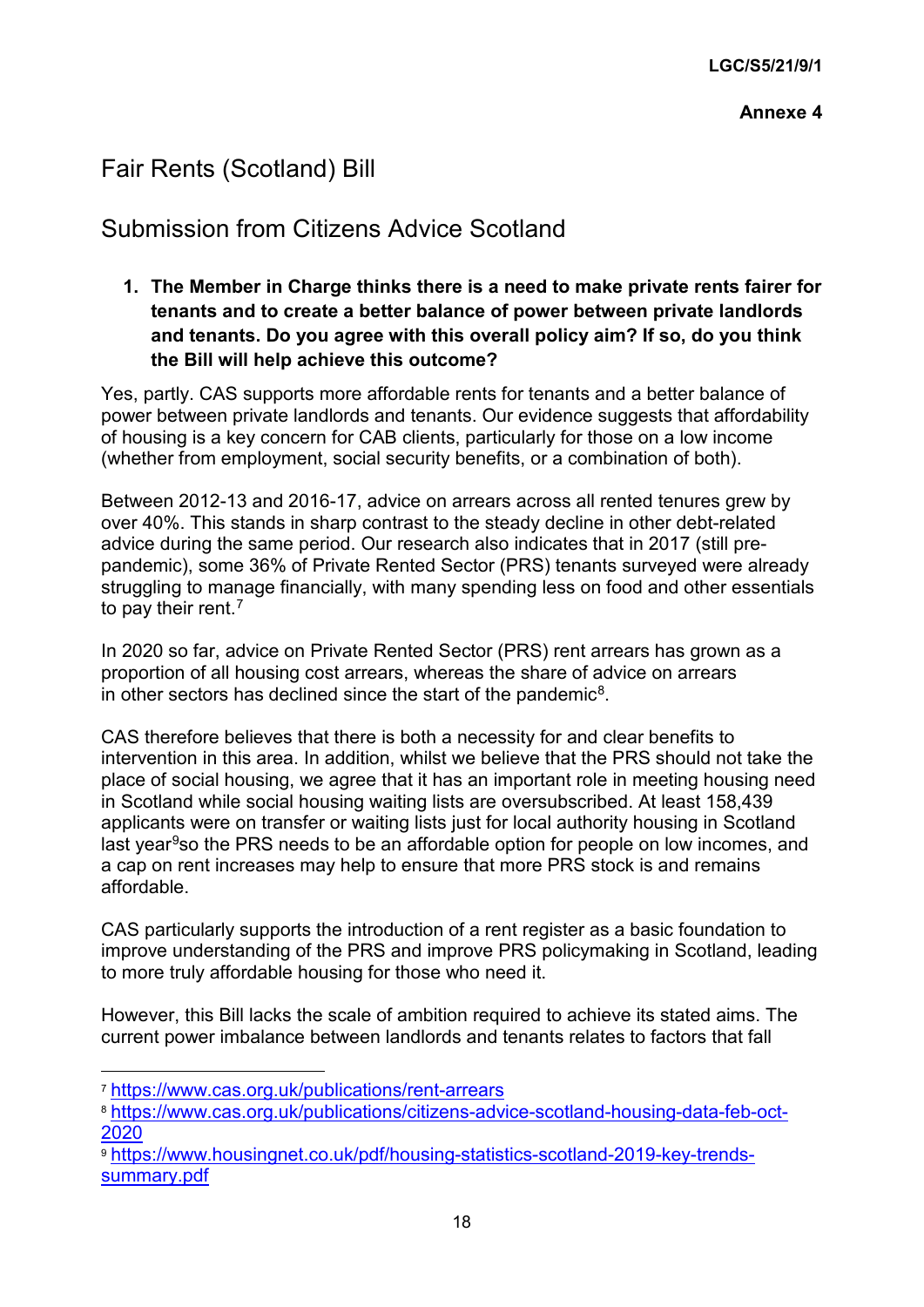outwith the scope of this Bill. These factors include low awareness of tenants' rights, limited funding for specialist housing advice across Scotland, the lack of meaningful choice for tenants in finding a home and an overstretched housing and property chamber where early Shelter research<sup>[10](#page-21-0)</sup> shows tenants are often absent or unrepresented in hearings while landlords and letting agents have access to professional support.

CAS also has concerns that the specific measure proposed to limit rent increases is too modest, as detailed further in response to question 2.

**2. Section 1 of the Bill prevents a landlord of a private residential tenancy from increasing rent in any year by more than the Consumer Price Index plus 1%? Do you agree with this? Section 1 also gives the Scottish Government a power to vary the cap by order. Do you agree with this?**

Partly. CAS would see this as an improvement to the rate of rent increases in some circumstances but we are concerned that the proposed cap of CPI +1% will not result in genuinely affordable PRS housing where rents are already too high. This is particularly so for people on lower incomes, who are already struggling to make ends meet. Instead, we believe that it would more likely offer a sense of predictability, rather true affordability, due to the disconnect between existing PRS rents, wages and social security income. Average wages seldom grow in line with inflation, particularly for the lowest earners. Local Housing Allowance (LHA) rates are currently set to only cover the bottom 30% of rents. Tenants under 35 accessing Housing Benefit will also only be entitled to the "shared accommodation rate" even if living alone, and despite shared accommodation being in short supply in some areas. This means that the support low income private renters can receive through Housing Benefit or Universal Credit is capped, increasingly bearing little or no relation to the true cost of renting in many areas and leaving tenants to make up the shortfall themselves. This has an obvious knock-on impact on tenants' ability to pay their rent, and how much income tenants have remaining after housing costs.

With as many as one fifth of private renters in Scotland receiving help with their housing  $costs<sup>11</sup>$ , we should not underestimate how many people this problem affects. Some changes have made social security fractionally more generous in 2020 on a temporary basis in response to the pandemic. However, unless social security rates and wages are also uprated annually by CPI  $+$  1% (which is unlikely, the 'usual' rate for the former is CPI), CAS believes that the proposal as it stands would have a limited impact.

10

11

<span id="page-21-0"></span>https://scotland.shelter.org.uk/ data/assets/pdf file/0009/1919898/Shelter Scotland Data Analysis of First-tier Tribunal Housing and Property Chamber.pdf/ nocache

<span id="page-21-1"></span>[https://scotland.shelter.org.uk/housing\\_policy/key\\_statistics/homelessness\\_facts\\_and\\_r](https://scotland.shelter.org.uk/housing_policy/key_statistics/homelessness_facts_and_research) [esearch](https://scotland.shelter.org.uk/housing_policy/key_statistics/homelessness_facts_and_research)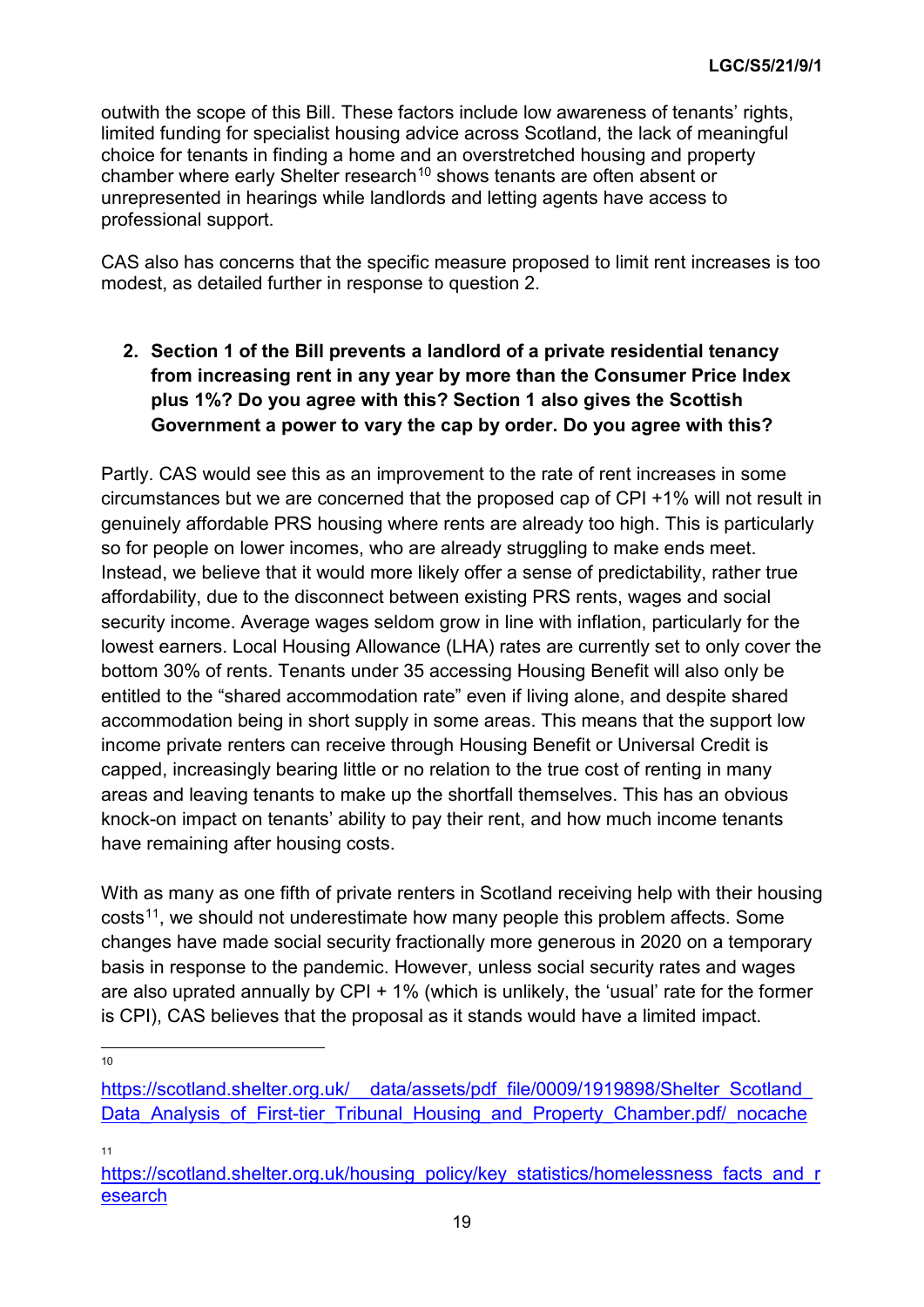Indeed, for benefit claimants, any rent increase greater than annual benefit uprate would simply not be affordable over time, and so those on the lowest incomes would continue to experience the most detriment.

CAS is also concerned that the proposal does not contain any provisions to tackle rents that are already too high. Indeed, any positive impact of a cap on rent increases is likely to be limited for tenants who are already struggling to pay their rent. Whilst not problematic in every area of Scotland, high pressure markets are not confined to the country's bigger cities, such as Edinburgh, Glasgow and Aberdeen. Indeed, CAB advisers have highlighted that there tends to be fewer social lets available in many rural areas. This increases demand on PRS stock, which is often already limited, due to higher concentrations of holiday homes and because many homes are tied to employment in these areas. There also tends to be less investment in new affordable homes in rural areas<sup>12</sup>. The result of all of the above is higher rents.

Related to this, CAS is also concerned that properties entering the market for the first time would not be subject to the cap. Whilst this many not be an issue in areas where PRS rents are relatively low, we remain unconvinced that market forces in mid-range and high pressure areas will act as a suitably robust safeguard against landlords setting unreasonably high rents. This runs the risk of PRS remaining unaffordable or simply unreachable in the first place, particularly for those on the lowest incomes.

Finally, it is also important to note that the Scottish housing market is not homogenous. Rather, it is made up of many smaller sub-markets, each with (sometimes hugely) varying levels of demand for PRS housing and average rents charged. Average incomes of those who need and live in PRS housing will also vary across the country. Thus, CAS believes that it is important to consider and evaluate the possible impacts that a blanket national policy such as this may have in different areas. For instance, whilst it may help to increase affordability of rent in high pressure markets, it may also drive rents up (even to the maximum allowed by the cap) in others. This is conceivable in low-demand areas where rents may be relatively cheap and landlords may not be accustomed to routinely increasing them.

# **3. Section 2 allows a tenant in a private residential tenancy to apply to have a "fair open market rent" determined by a Rent Officer. Do you agree with section 2?**

Partly. CAS agree with the ambition to introduce more objectivity in rent setting, and to remove the current option for a determination to result in a higher rent than that proposed by the landlord.

<span id="page-22-0"></span> <sup>12</sup> [https://ruralhousingscotland.org/wp-content/uploads/RHS-Rural-Housing-Investment-](https://ruralhousingscotland.org/wp-content/uploads/RHS-Rural-Housing-Investment-Analysis.pdf)[Analysis.pdf](https://ruralhousingscotland.org/wp-content/uploads/RHS-Rural-Housing-Investment-Analysis.pdf)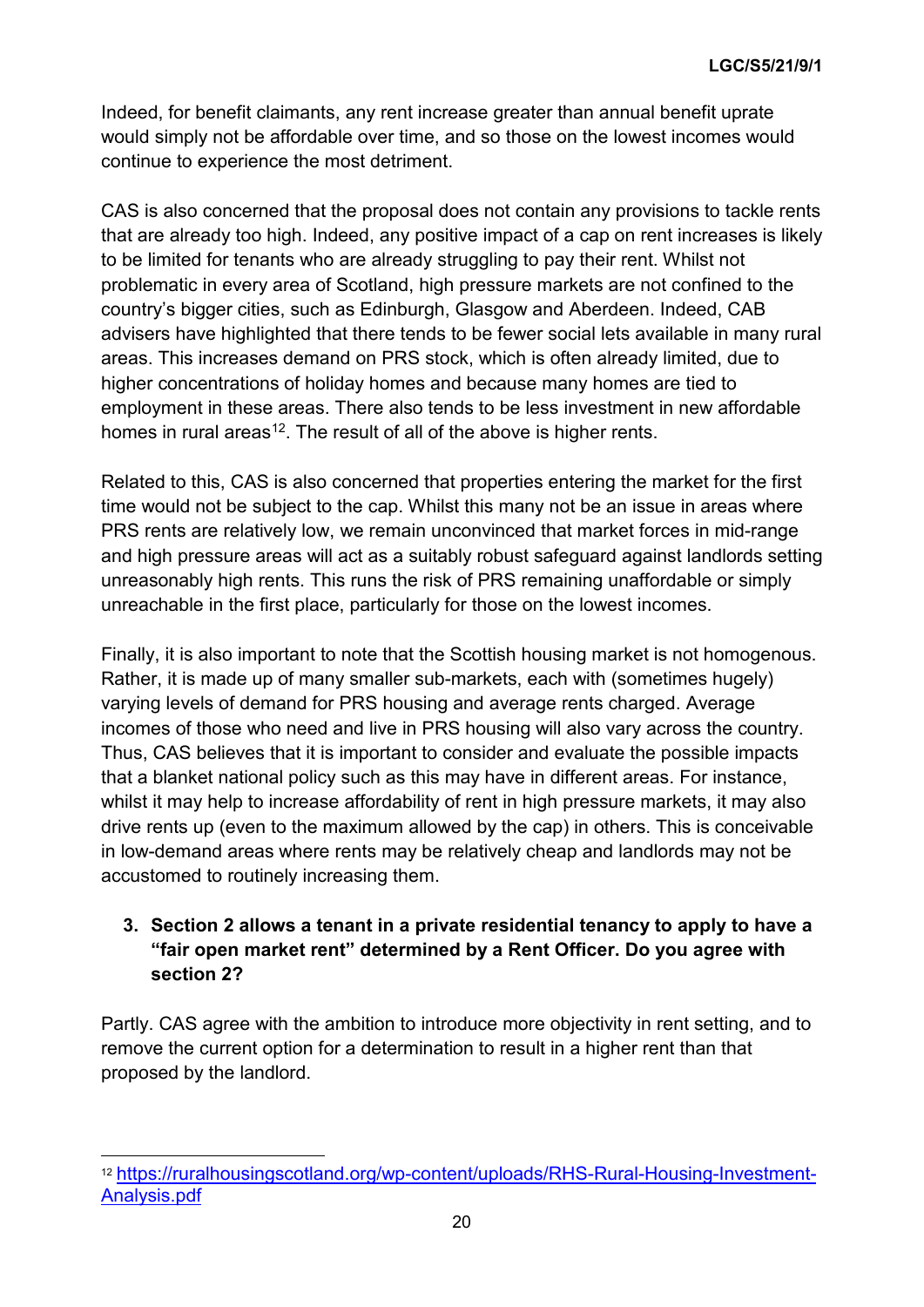However, while these proposals mark a small improvement on existing arrangements, practical issues in relation to the appeal system proposed and the method proposed for determining a "fair market rent" mean this is unlikely to make a significant difference to the lives of most tenants. The Committee specifically seeks views relating to these two points and further detail is set out below.

(a.) In principle, CAS is supportive of the right set out in section 2 to appeal a Rent Officer's determination to the First-tier Tribunal. However, this must be accompanied by increased resource to support tenants to represent themselves or be represented at tribunals, in the same way most landlords and letting agents are.

It would also likely not be feasible for every tenant who wished to appeal, to do so. Early evidence from the first-tier tribunal confirms that caseload has been unprecedented, with tenants sometimes having to wait months for their cases to be heard. For instance, in 2018-19 alone, the tribunal heard almost 3,196 cases, and noted in its annual report it received three times more than the anticipated number of applications in its first year of operation, causing delays and challenges.  $13$ The events of 2020 will increase those challenges and delays. And as rent adjudication is carried out with regard to market rates, and many markets rates are vastly inflated by constrained supply, many PRS properties would simply remain out-of-reach for those on a low income.

(b.) CAS supports what is set out in Section that must be taken into account in determining what is a "fair open market rent" to an extent. We would support the matters listed as being reasonable grounds for a rent reduction, and they could help incentivise landlords to ensure their property is of better standards.

However, it's not clear in the Bill how a Rent Officer would establish whether or not a rent was fair in an instance where there were no significant shortcomings in the property, or what the starting rent level would be for reductions. Currently, rent determinations are based on sampled advertised market rents. This does not reflect within-tenancy changes or properties that were never advertised on the open market. For this reason, we are very supportive of the measures in the Bill to gather more accurate information on PRS rents through an obligation to register rent information. However, even setting a rent at a more accurate "market rate" would not necessarily improve affordability in areas where values of sales and rental incomes in the housing market have been inflated due to constrained supply.

CAS does not have sufficient case evidence to understand how well the current rent appeal system works, and we have been unable to locate evidence or evaluations from other sources. CAS believes that this is an important consideration and we would

<span id="page-23-0"></span> <sup>13</sup> [https://www.judiciary.scot/docs/librariesprovider3/judiciarydocuments/scottish](https://www.judiciary.scot/docs/librariesprovider3/judiciarydocuments/scottish-tribunals-publications/scottish-tribunals-annual-report-2018-19.pdf)[tribunals-publications/scottish-tribunals-annual-report-2018-19.pdf](https://www.judiciary.scot/docs/librariesprovider3/judiciarydocuments/scottish-tribunals-publications/scottish-tribunals-annual-report-2018-19.pdf)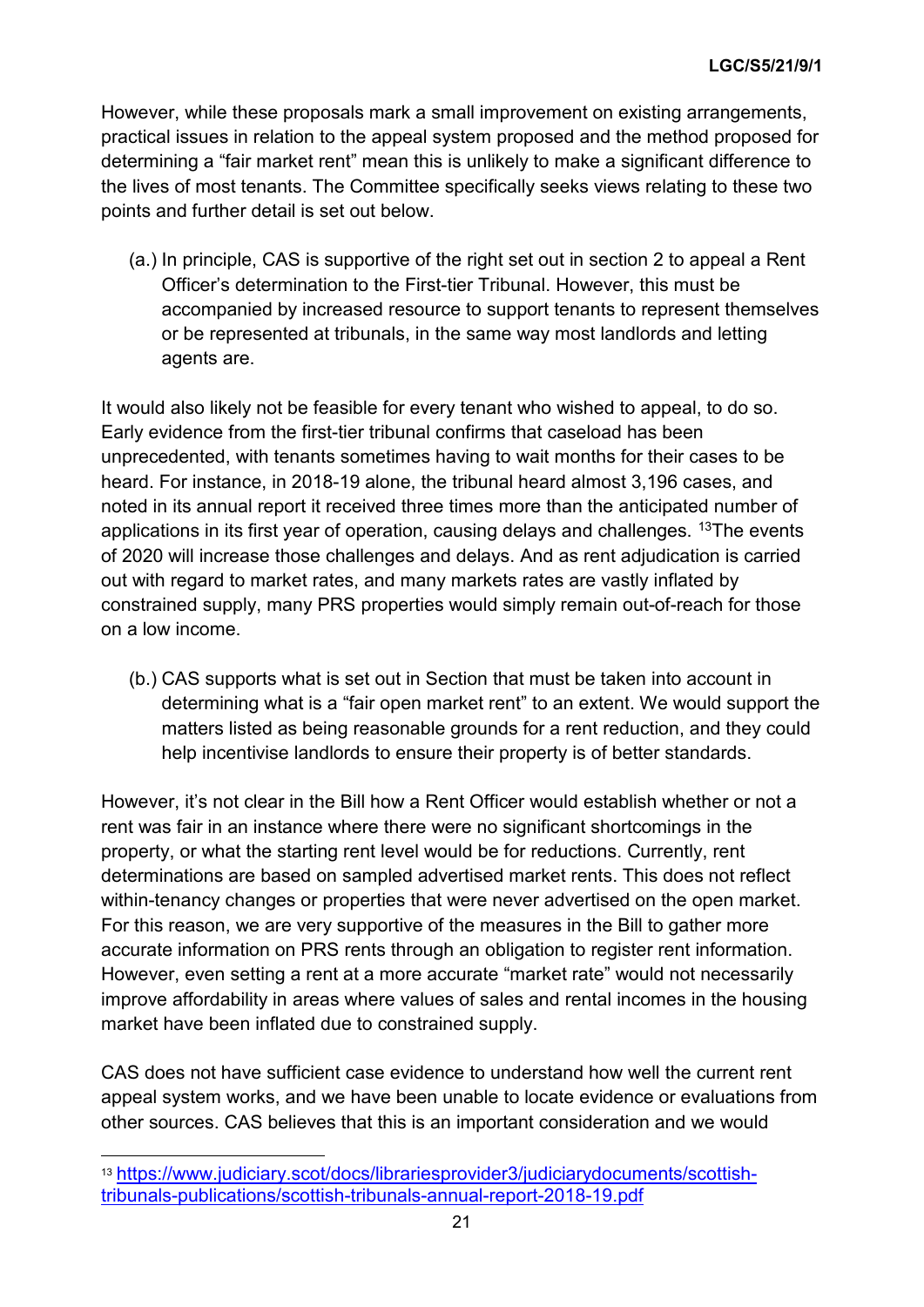therefore welcome investigation into the matter, if it has not already been carried out. In addition, as discussed above, we are concerned that the tribunal may not be able to cope with increased demand for its services.

Therefore, in order to maximise efficacy, we believe that this proposal must be accompanied by sufficient resource for the tribunal, advice and representation for tenants and an effective way of establishing a "fair rent" starting level, before any reductions

**4. Section 3 requires the following to be entered into the Scottish Landlord Register: the monthly rent charged for a property, the number of occupiers, and the number of bedrooms and living apartments. The MSP who introduced the Bill thinks this change will help ensure we have more public data about private rent levels. Do you agree with section 3?**

Yes. CAS supports this proposal in principle. We agree that there is a need to gather more comprehensive data about rents in Scotland, and collecting this alongside other PRS property information would be simplest for those interested in that information. This would be true for individual tenants seeking to make an informed choice about their home, and for the public sector, organisations and academics interested in making use of that data to improve understanding of the PRS and develop policy recommendations.

CAS would suggest also making sure energy efficiency information for properties is publicly available too. While landlords already have to include energy performance certificates for their portfolio while registering, this information is only available to the local register operator, not to prospective tenants or other organisations. This will help in making fair comparisons between properties, similar to the proposal to include bedroom and living apartment numbers in the Bill, and contribute to better understanding of energy efficiency in the sector.

Although hopefully these are isolated incidents, CAS also notes evidence from across the Scottish CAB network that suggests the current landlord registration system is perhaps not working as well as it should, with unregistered landlords still operating across the country.

For example, a West of Scotland CAB in August 2020 reported of a client who was seeking advice on taking their landlord to the First Tier Tribunal on the grounds of not meeting repairs obligations. In the course of supporting the client, the adviser found that the landlord did not appear on the local landlord register.

In a similar case, a client visited an East of Scotland CAB just this month (December 2020) for advice on handling their rent arrears. Once again, in the process of supporting the client, the adviser discovered that the landlord did not appear on the local landlord register.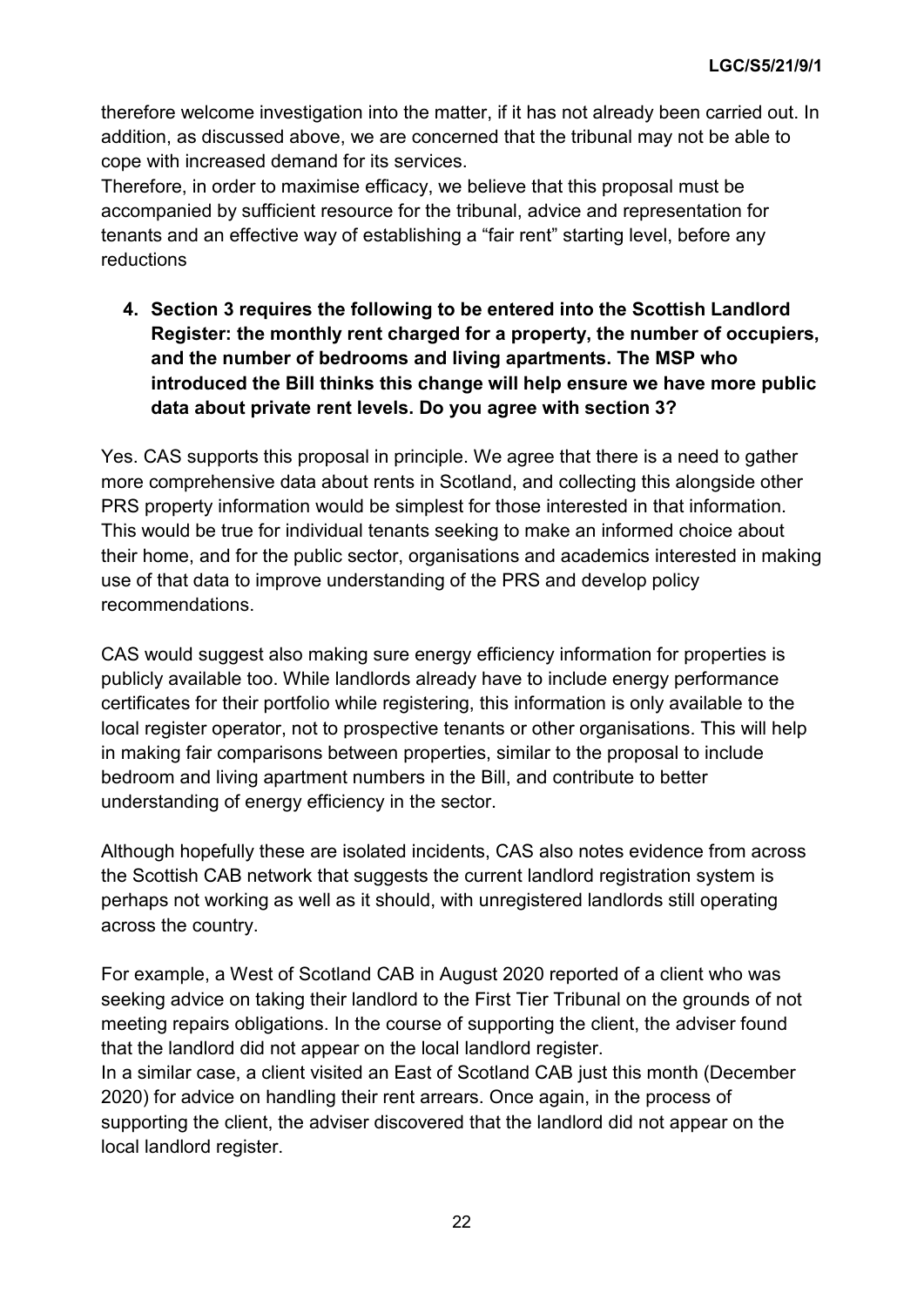Other landlords, whilst registered, do not always comply with their legal responsibilities, such as the minimum repair standards. It would also appear that in practice, pursuit and fines for non-compliance with registration requirements are sometimes limited, or even non-existent, unless moved by a tenant. These issues occur not because the current legislation is insufficient, but because enforcement is lacking, with no coordinated way to tackle poor practice, other than the burden on an individual tenant to pursue a case to tribunal. A number of CAB advisers have also highlighted that many of their clients do not know that the landlord register exists, or what information it contains. This evidence is complemented by the results of a survey commissioned by CAS which suggest that the majority of people in Scotland know very little, or indeed nothing, about both the responsibilities of landlords and their rights as tenants<sup>14</sup>. A survey of tenants by SafeDeposit Scotland also found that more than a quarter of respondents didn't know that their deposit had to be protected in a Government-back scheme by law. [15](#page-25-1)

Therefore, in order for this proposal to be effective, CAS believes that it is vital that the landlord registration scheme is suitably resourced and enforced. It should also be accompanied by a sustained effort to promote and ensure that tenants understand their rights, as well as the legal responsibilities of their landlords. Informed tenants can help (to an extent) to address bad practice, including failure to comply with registration requirements, by challenging it individually when they encounter it. Tenants must also be able to access high quality advice services to support them, where required.

To support a generation of confident renters, CAS also recommends the development of an educational rights resource, including housing rights, similar in scope to rshp.scot. This could be part of the social studies area of the Curriculum for Excellence or build on the review of Personal and Social Education through the proposed PSE Delivery and Implementation Group, which the review recommended be established.

# **5. What financial impact do you think the Bill will have – on private tenants, on landlords in the private rented sector, on local authorities, on Rent Services Scotland, on the First-tier Tribunal, or on anyone else.**

In terms of local authorities, the Scottish Government and other public sector bodies, there are a range of possible impacts. We recognise that local authorities, including trading standards, may require a significant increase in resource to suitably enforce all of the recommendations made above. Expansion of the landlord registration database would also require some additional resource for set up, but ongoing maintenance costs should not be significantly larger. However, incentivising better quality PRS homes and reducing housing costs for those on lower incomes would also result in wider public

<span id="page-25-0"></span> <sup>14</sup> <https://www.cas.org.uk/publications/rent-arrears>

<span id="page-25-1"></span><sup>15</sup> [https://www.scottishhousingnews.com/article/scottish-tenant-survey-shows](https://www.scottishhousingnews.com/article/scottish-tenant-survey-shows-surprising-lack-of-awareness-around-deposits)[surprising-lack-of-awareness-around-deposits](https://www.scottishhousingnews.com/article/scottish-tenant-survey-shows-surprising-lack-of-awareness-around-deposits)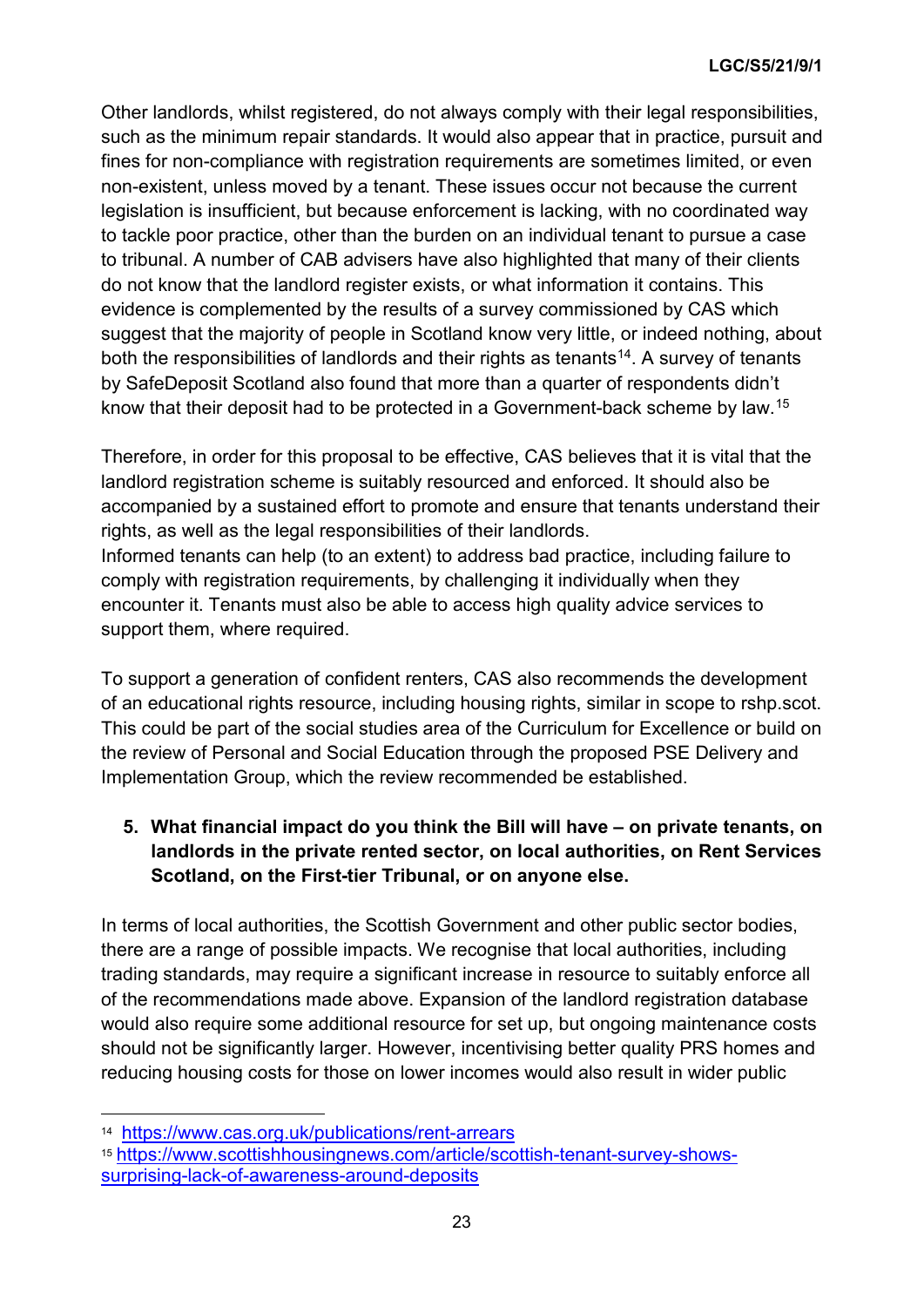sector benefits. Housing has an important influence on health inequalities. Housing costs throw thousands of families into poverty in Scotland, causing destitution and the increased risk of poor health to individuals<sup>[16](#page-26-0)</sup>. More affordable rents would help reduce this and the strain it can place on over-stretched public services.

CAS understands that there may be some increase in cost for landlords. Some landlords may experience a decrease in their profits and so may be more reluctant to let their properties. Some may even remove their properties from the market. However, based on the conclusions so far of research conducted in England looking at a similar scenario<sup>17</sup>, we could reasonably expect this impact to be minimal. In addition, more affordable rents could also reduce tenant churn, benefitting good landlords.

For tenants, CAS would expect to see some reduction in cost. More affordable rents would benefit tenants, reducing the number of households in poverty after housing costs. However, as discussed above, the proposal is unlikely to improve the financial situation of all tenants, particularly for those on low incomes, and/or for those living in high pressure markets where rents are already very high. For tenants in these situations, we believe the proposal would guarantee a sense of predictability, as opposed to genuine affordability.

The resource challenges face by the First-tier Tribunal referenced in answer to earlier questions are also relevant here.

# **6. We welcome any other comments you may have on the Bill that you think are relevant and important, including its likely impact (positive or negative) on equalities, human rights and quality of life issues.**

CAS does not hold sufficient case evidence from the CAB network to determine the possible impacts of the proposal on equalities.

However, given that some protected characteristics are more likely to be represented in the PRS<sup>[18](#page-26-2)</sup>, the proposal may help to ease some of the additional financial pressure that these groups tend to be burdened with. In turn, this would, at least in theory, help to reduce the disadvantage that these groups face. For example, disabled people are more likely to suffer from the impacts of higher rents than non-disabled people because they are more likely to be living in poverty, due in part to the increased costs of living with a disability<sup>[19](#page-26-3)</sup>. In addition, there are a disproportionate number of disabled people living in high pressure PRS markets such as Edinburgh and Glasgow (compared with

<span id="page-26-0"></span> <sup>16</sup> [http://www.healthscotland.scot/media/1250/housing-and-health\\_nov2016\\_english.pdf](http://www.healthscotland.scot/media/1250/housing-and-health_nov2016_english.pdf)

<span id="page-26-1"></span><sup>17</sup> [https://www.cchpr.landecon.cam.ac.uk/Research/Start-Year/2015/The-effects-of](https://www.cchpr.landecon.cam.ac.uk/Research/Start-Year/2015/The-effects-of-rent-controls-on-supply-and-markets/Project-Report/Report)[rent-controls-on-supply-and-markets/Project-Report/Report](https://www.cchpr.landecon.cam.ac.uk/Research/Start-Year/2015/The-effects-of-rent-controls-on-supply-and-markets/Project-Report/Report)

<span id="page-26-2"></span><sup>18</sup> [https://www.gov.scot/publications/scotlands-people-annual-report-results-2017-scottish-household](https://www.gov.scot/publications/scotlands-people-annual-report-results-2017-scottish-household-survey/)[survey/](https://www.gov.scot/publications/scotlands-people-annual-report-results-2017-scottish-household-survey/)

<span id="page-26-3"></span><sup>19</sup> <https://www2.gov.scot/Topics/Statistics/Browse/Social-Welfare/IncomePoverty/povertytable>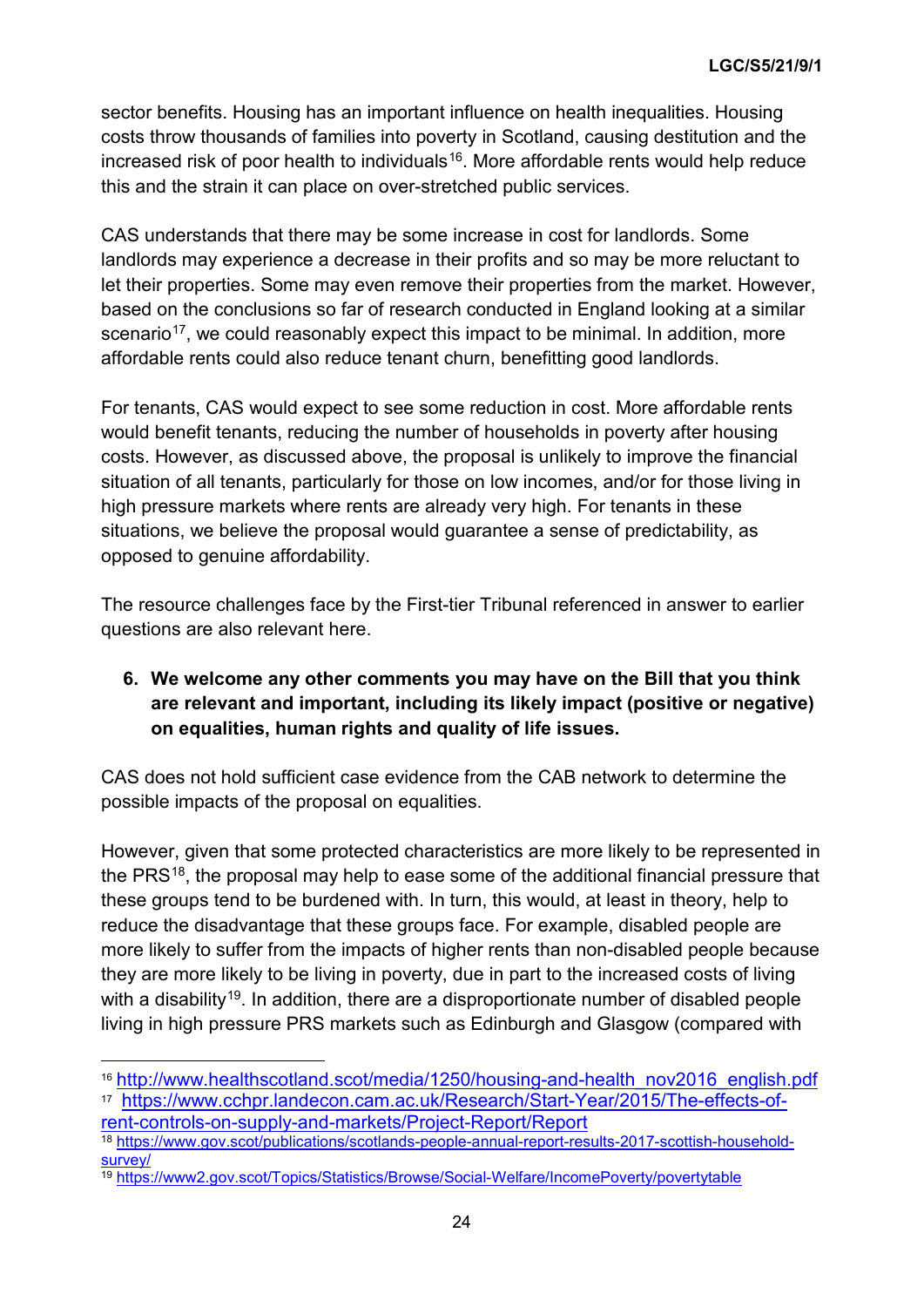rural and remote areas)<sup>[20](#page-27-0)</sup>. Further, the gender pay gap means that women suffer the impacts of unaffordable rents disproportionately, and structural problems in the PRS have the added impact of making it more difficult to leave abusive relationships<sup>21</sup>. Finally, 58% of PRS tenants record their ethnicity as White Scottish, compared to 79% of adults as a whole in Scotland. This would suggest that other ethnic groups are overrepresented in the PRS<sup>22</sup>.

However, as some groups with protected characteristics tend to be lower earners, we remain concerned that the impact of the proposal on equality will be limited, particularly whilst wage growth does not keep up with inflation and LHA rates remain at only 30%.

As discussed above, CAS acknowledges the possibility of two unwelcome impacts from the Bill's proposals: encouraging regular rent increases where none previously existed, and the withdrawal of properties from the market. On the first point, we are satisfied that the information available through the proposed rent registration, if combined with adequate resources, would allow for monitoring and, if necessary, flagging this issue to local and national government where necessary.

On the second point, CAS acknowledges that some landlords could perceive the cap as an unwelcome limit on their income and opt to withdraw their properties from the market as a result. This could either be withdrawal from the rental market altogether or renting properties as short-term lets, such as AirBnB. While the former could result in a small increase in supply of properties for sale, both could contribute to a reduction in availability of PRS stock for mid to long-term homes.

This may create additional demand for remaining PRS stock, which could force tenants to leave the area. However, as discussed above, we would expect this to be minimal<sup>23</sup>. In addition, forthcoming licensing and regulation of short-term lets could be used to bring more parity between the two sectors, reducing incentives for long-term PRS landlords to switch. Thus, any potential disproportionate impacts of the proposed Bill could be mitigated or addressed through effective implementation of its measures, robust resourcing for monitoring and compliance, and co-ordination with other relevant legislation.

Whilst CAS welcomes measures to make the PRS more affordable, the issue itself cannot be considered in isolation. In order to achieve genuinely affordable PRS housing, particularly for people on the lowest incomes, CAS believes that any form of rent control (whether through this proposal or any other) needs to be accompanied by a balanced housing market. This requires serious investment in both social and truly

20

<span id="page-27-0"></span>[https://www.understandingglasgow.com/indicators/health/trends/disability\\_trends\\_scottish\\_cities/overvie](https://www.understandingglasgow.com/indicators/health/trends/disability_trends_scottish_cities/overview) [w](https://www.understandingglasgow.com/indicators/health/trends/disability_trends_scottish_cities/overview)

<span id="page-27-1"></span><sup>21</sup> <https://www.dahalliance.org.uk/facts>

<span id="page-27-2"></span><sup>22</sup> Scottish Household Survey, as above

<span id="page-27-3"></span><sup>23</sup> [https://www.cchpr.landecon.cam.ac.uk/Research/Start-Year/2015/The-effects-of-rent-controls-on](https://www.cchpr.landecon.cam.ac.uk/Research/Start-Year/2015/The-effects-of-rent-controls-on-supply-and-markets/Project-Report/Report)[supply-and-markets/Project-Report/Report](https://www.cchpr.landecon.cam.ac.uk/Research/Start-Year/2015/The-effects-of-rent-controls-on-supply-and-markets/Project-Report/Report)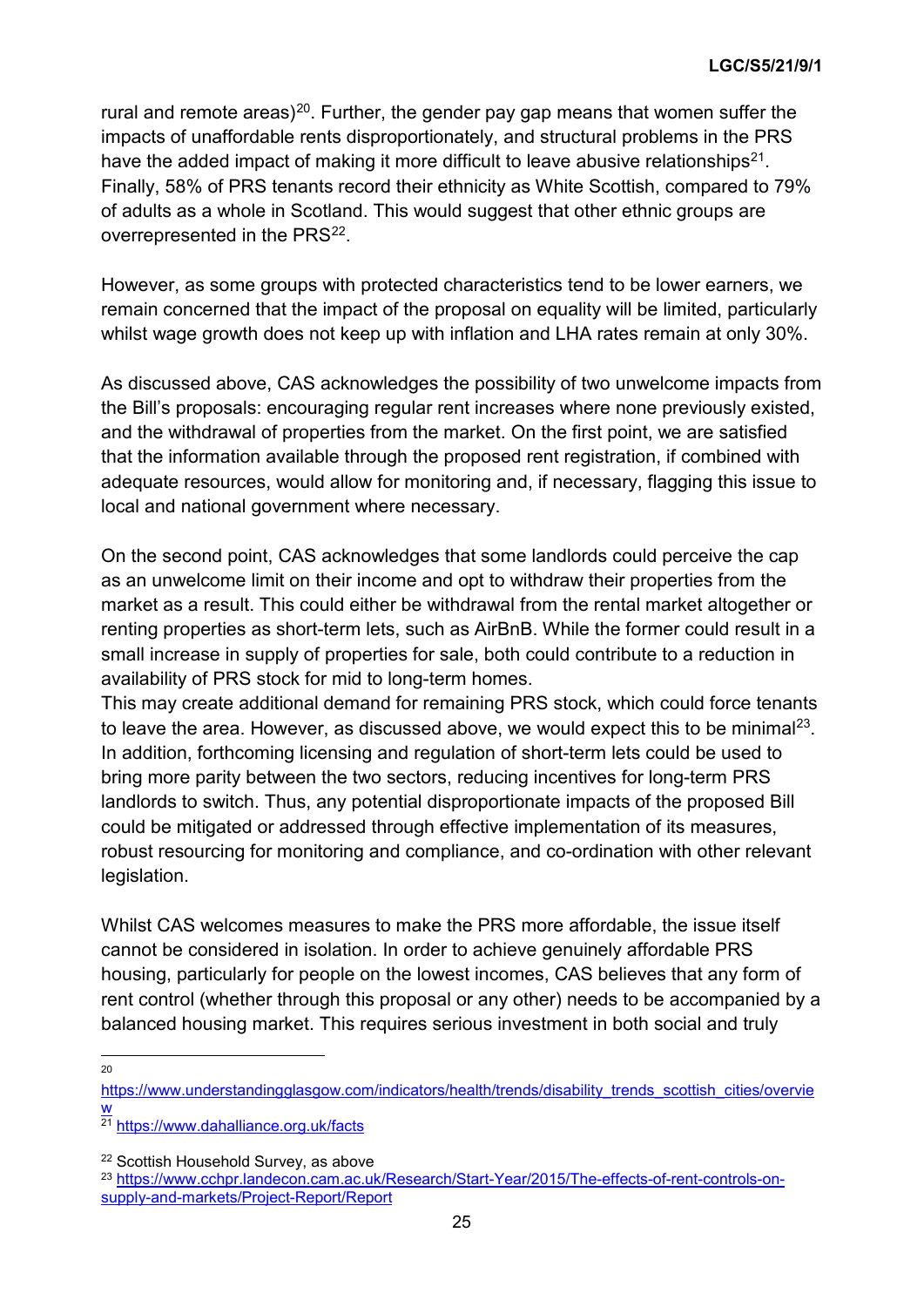affordable housing, particularly in high pressure housing markets like Edinburgh, Glasgow, Aberdeen and many rural areas. This would achieve two things. Firstly, it would help to ensure that more affordable cross-tenure housing options are available to everybody. Secondly, it would also provide the essential surrounding context needed for rent control (in any of its many possible forms) to work. Crucially, research from across Europe shows that where rent controls were introduced without this wider action to boost the supply of social and affordable housing, they were all too often rendered ineffective by loopholes and shadow markets on rentals $24$ . This is a critical consideration for this proposal. Finally, whilst not 'within our powers', it is essential that LHA rates are increased, with a view to enabling them to cover more than the bottom 30% of market rents once more.

24

<span id="page-28-0"></span>https://scotland.shelter.org.uk/ data/assets/pdf file/0011/1527590/Shelter\_RentReport\_May18\_screen [3\\_1.pdf](https://scotland.shelter.org.uk/__data/assets/pdf_file/0011/1527590/Shelter_RentReport_May18_screen3_1.pdf)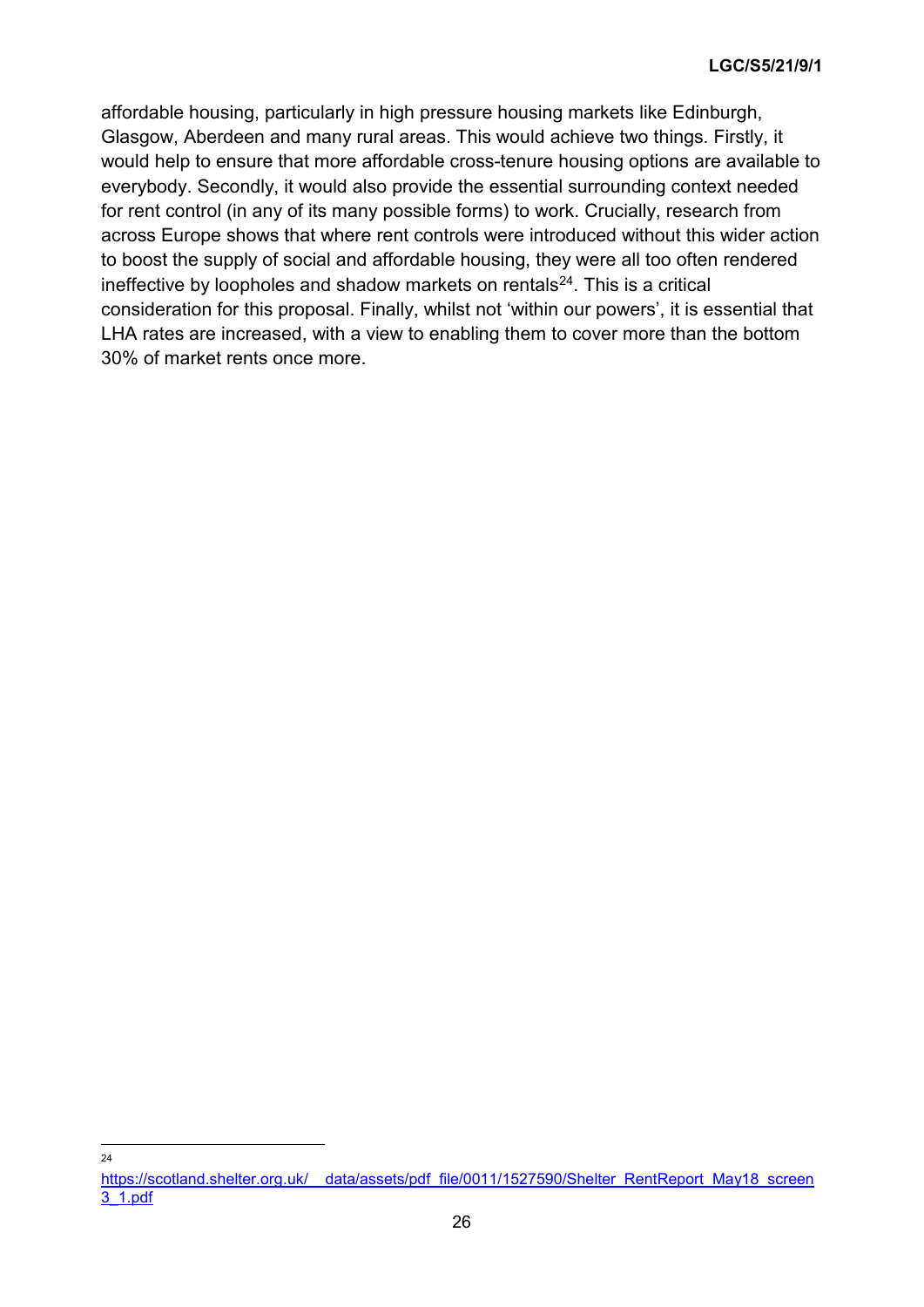# **Local Government and Communities Committee**

# **9th Meeting, 2020 (Session 5), Wednesday 24 February 2021**

# **Subordinate Legislation**

### **Overview of instrument**

- 1. The following instruments, subject to negative procedure, are being considered at today's meeting:
	- **[Non-Domestic Rating \(Valuation of Utilities\) \(Scotland\) Amendment Order](https://www.legislation.gov.uk/ssi/2021/59/contents/made)  [2021 \(SSI 2021/59\)](https://www.legislation.gov.uk/ssi/2021/59/contents/made)**
	- **[Non-Domestic Rate \(Scotland\) Order 2021\(SSI 2021/63\)](https://www.legislation.gov.uk/ssi/2021/63/contents/made)**
	- **[Non-Domestic Rates \(District Heating Relief and Renewable Energy](https://www.legislation.gov.uk/ssi/2021/64/contents/made)  [Generation Relief\) \(Scotland\) Amendment Regulations 2021\(SSI 2021/64\)](https://www.legislation.gov.uk/ssi/2021/64/contents/made)**
	- **[Non-Domestic Rates \(Levying and Miscellaneous Amendments\)](https://www.legislation.gov.uk/ssi/2021/65/contents/made)  [\(Scotland\) Regulations 2021 \(SSI 2021/65\)](https://www.legislation.gov.uk/ssi/2021/65/contents/made)**

## **Non-Domestic Rating (Valuation of Utilities) (Scotland) Amendment Order 2021 (SSI 2021/59)**

## **Purpose**

- 2. This Order amends the Non-Domestic Rating (Valuation of Utilities) (Scotland) Order 2005 to amend a list of fixed line telecommunications companies that are to be entered in a single valuation roll, rather than local rolls. Further detail on the Order is set out in the policy note attached at **Annexe A**.
- 3. The instrument was laid before the parliament on 4 February 2021 and comes into force on 1 April 2021. It is subject to the negative procedure.
- 4. An electronic copy of the instrument is available at:

<https://www.legislation.gov.uk/ssi/2021/59/introduction/made>

5. No motion to annul this instrument has been lodged.

# **Delegated Powers and Law Reform Committee consideration**

6. The Delegated Powers and Law Reform Committee (DPLRC) considered the instrument at its meeting on [16 February](http://www.parliament.scot/parliamentarybusiness/report.aspx?r=13127) 2021 and [determined](https://digitalpublications.parliament.scot/Committees/Report/DPLR/2021/2/16/61a4c1d3-ff27-452b-89c8-b9437f9f9764-1#Introduction) that it did not need to draw the attention of the Parliament to the instrument on any grounds within its remit

#### **Committee Consideration**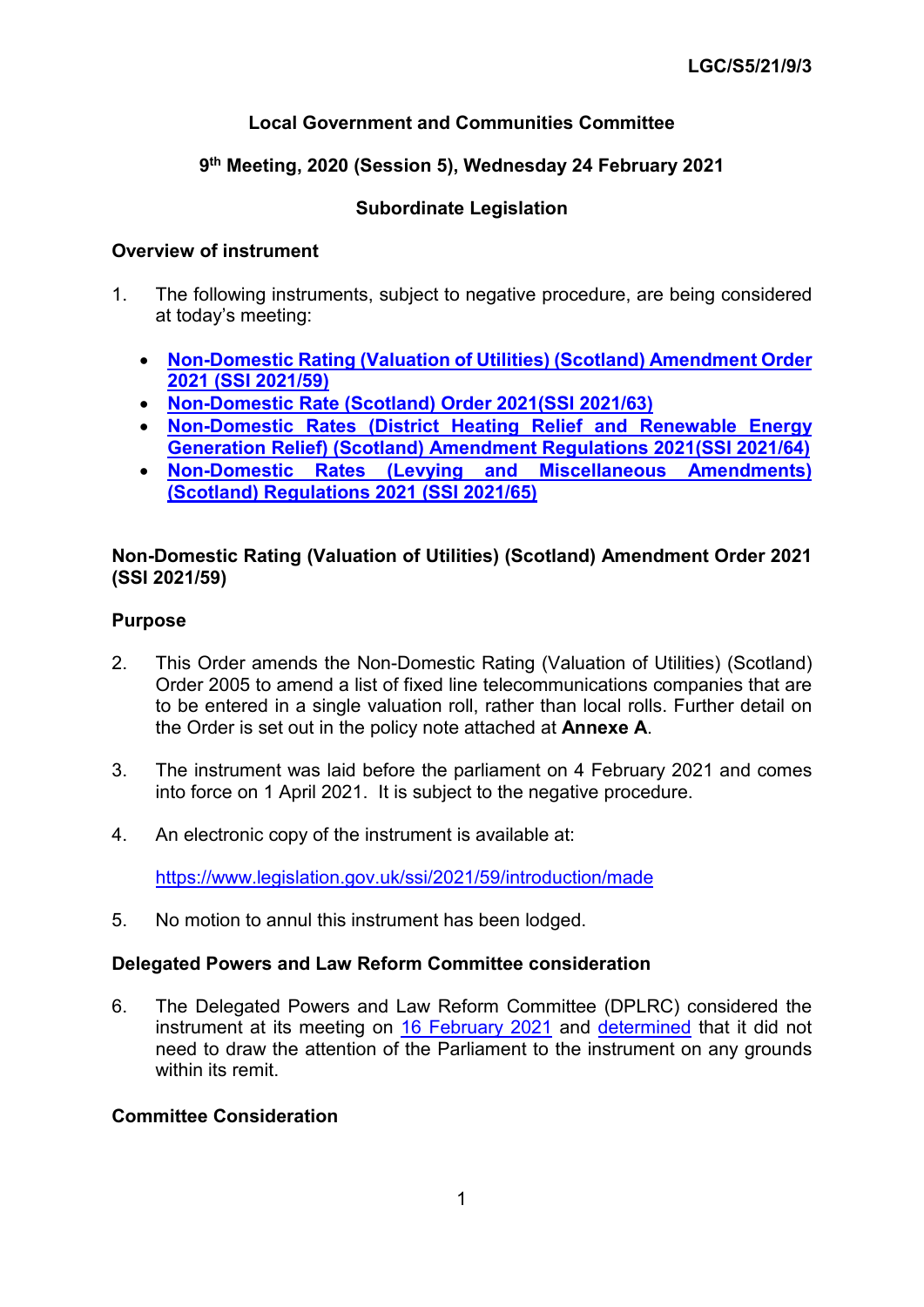7. The Committee is not required to report on negative instruments, but should it wish to do so, the deadline for reporting is 15 March 2021.

## **Non-Domestic Rate (Scotland) Order 2021(SSI 2021/63)**

#### **Purpose**

- 8. This Order prescribes a rate of 49 pence in the pound as the non-domestic rate to be levied throughout Scotland in respect of the financial year 2021-2022. A rate of 49.8 pence in the pound was prescribed by the Scottish Ministers as the non-domestic rate to be levied throughout Scotland for the financial year 2020- 2021 (S.S.I. 2020/37). Further detail on the Order is set out in the policy note attached at **Annexe B.**
- 9. The instrument was laid before the parliament on 8 February 2021 and comes into force on 1 April 2021. It is subject to the negative procedure.
- 10. An electronic copy of the instrument is available at:

<https://www.legislation.gov.uk/ssi/2021/63/introduction/made>

11. No motion to annul this instrument has been lodged.

#### **Delegated Powers and Law Reform Committee consideration**

12. The Delegated Powers and Law Reform Committee (DPLRC) considered the instrument at its meeting on [16 February 2021](http://www.parliament.scot/parliamentarybusiness/report.aspx?r=13127) and [determined](https://digitalpublications.parliament.scot/Committees/Report/DPLR/2021/2/16/61a4c1d3-ff27-452b-89c8-b9437f9f9764-1#Introduction) that it did not need to draw the attention of the Parliament to the instrument on any grounds within its remit

#### **Committee Consideration**

13. The Committee is not required to report on negative instruments, but should it wish to do so, the deadline for reporting is 15 March 2021.

#### **Non-Domestic Rates (District Heating Relief and Renewable Energy Generation Relief) (Scotland) Amendment Regulations 2021(SSI 2021/64)**

#### **Purpose**

14. These Regulations amend the Non-Domestic Rates (Domestic Heating Relief) (Scotland) Regulations 2017 and the Non-Domestic Rates (Renewable Energy Generation Relief) (Scotland) Regulations 2010. The policy note (attached at **Annexe C**) states that the instrument time-limits the current 60% non-domestic rates reduction for lands and heritages used to generate renewable energy from water and the 50% rates reduction for lands and heritages used as District Heating schemes, until the end of the 2031-32 financial year.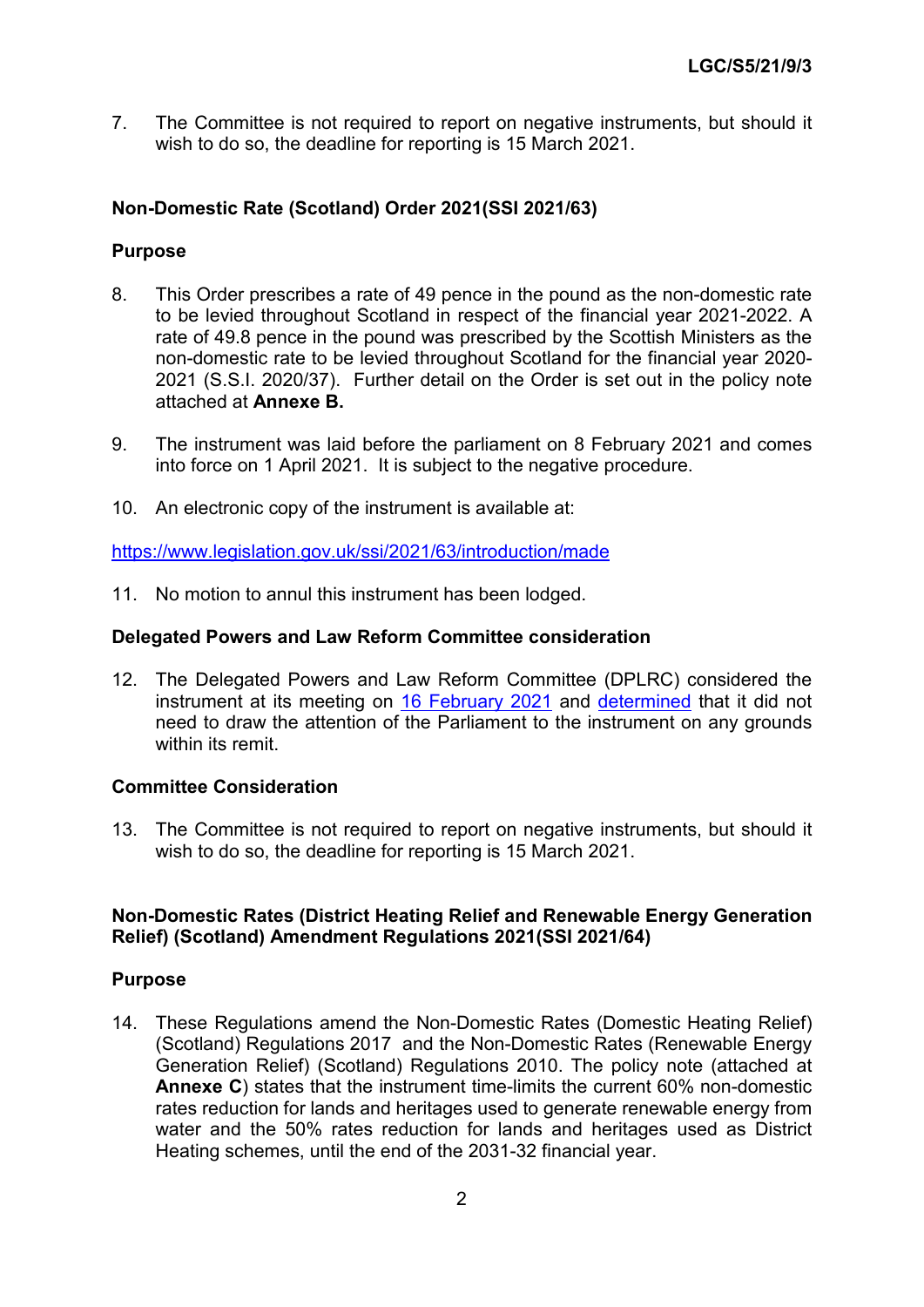- 15. The policy note also states that the instrument provides a 90% rates reduction for lands and heritages used for district heating networks, introduced on or after 1 April 2021 that are powered by renewables, until the end of the 2023-24 financial year.
- 16. The instrument was laid before the parliament on 8 February 2021 and comes into force on 1 April 2021. It is subject to the negative procedure.
- 17. An electronic copy of the instrument is available at:

<https://www.legislation.gov.uk/ssi/2021/64/introduction/made>

18. No motion to annul this instrument has been lodged.

#### **Delegated Powers and Law Reform Committee consideration**

19. The Delegated Powers and Law Reform Committee (DPLRC) considered the instrument at its meeting on [16 February 2021](http://www.parliament.scot/parliamentarybusiness/report.aspx?r=13127) and [determined](https://digitalpublications.parliament.scot/Committees/Report/DPLR/2021/2/16/61a4c1d3-ff27-452b-89c8-b9437f9f9764-1#Introduction) that it did not need to draw the attention of the Parliament to the instrument on any grounds within its remit

#### **Committee Consideration**

20. The Committee is not required to report on negative instruments, but should it wish to do so, the deadline for reporting is 15 March 2021.

#### **Non-Domestic Rates (Levying and Miscellaneous Amendments) (Scotland) Regulations 2021 (SSI 2021/65)**

#### **Purpose**

- 21. These Regulations make provision for the amount payable in certain circumstances as non-domestic rates in respect of non-domestic subjects in Scotland. A list of the non-domestic subjects covered by these regulations, and further detail, is set out in the policy note (attached at **Annexe D**). The nondomestic rate for subjects not covered by these Regulations is fixed by the Non-Domestic Rate (Scotland) Order 2021, made under the Local Government (Scotland) Act 1975 - further detail on that Order is set out above.
- 22. The instrument was laid before the parliament on 8 February 2021 and comes into force on 1 April 2021. It is subject to the negative procedure.
- 23. An electronic copy of the instrument is available at:

<https://www.legislation.gov.uk/ssi/2021/65/introduction/made>

24. No motion to annul this instrument has been lodged.

#### **Delegated Powers and Law Reform Committee consideration**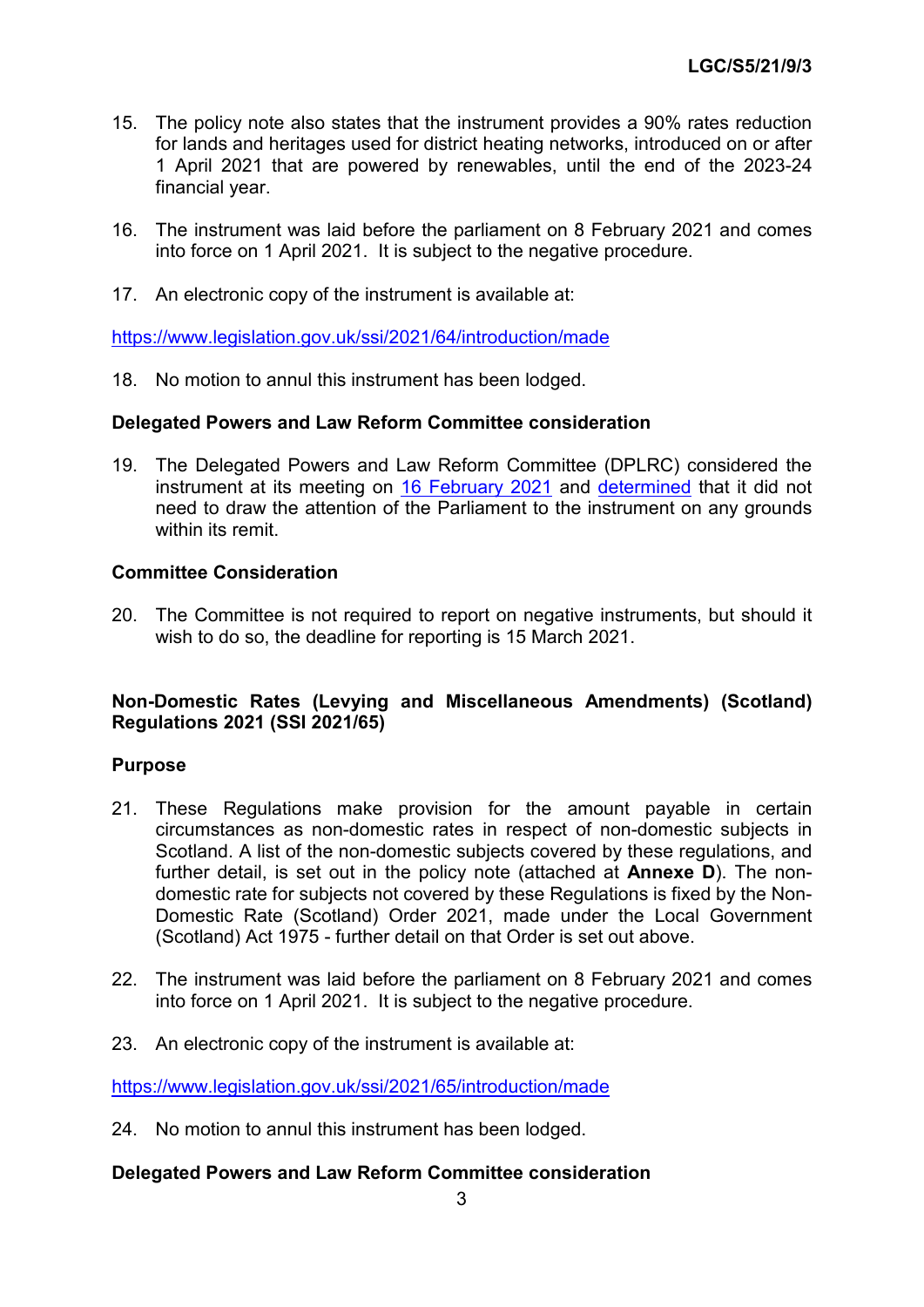25. The Delegated Powers and Law Reform Committee (DPLRC) considered the instrument at its meeting on [16 February 2021](http://www.parliament.scot/parliamentarybusiness/report.aspx?r=13127) and [determined](https://digitalpublications.parliament.scot/Committees/Report/DPLR/2021/2/16/61a4c1d3-ff27-452b-89c8-b9437f9f9764-1#Introduction) that it did not need to draw the attention of the Parliament to the instrument on any grounds within its remit.

#### **Committee Consideration**

26. The Committee is not required to report on negative instruments, but should it wish to do so, the deadline for reporting is 15 March 2021.

#### **Procedure**

- 27. Negative instruments are instruments that are "subject to annulment" by resolution of the Parliament for a period of 40 days after they are laid. This means they become law unless they are annulled by the Parliament. All negative instruments are considered by the Delegated Powers and Law Reform Committee (on various technical grounds) and by the relevant lead committee (on policy grounds).
- 28. Under Rule 10.4, any member (whether or not a member of the lead committee) may, within the 40-day period, lodge a motion for consideration by the lead committee recommending annulment of the instrument.
- 29. If the motion is agreed to by the lead committee, the Parliamentary Bureau must then lodge a motion to annul the instrument to be considered by the Parliament as a whole. If that motion is also agreed to, the Scottish Ministers must revoke the instrument.
- 30. Each negative instrument appears on the Local Government and Communities Committee's agenda at the first opportunity after the Delegated Powers and Law Reform Committee has reported on it. This means that, if questions are asked or concerns raised, consideration of the instrument can usually be continued to a later meeting to allow the Committee to gather more information or to invite a Minister to give evidence on the instrument. Members should however note that, for scheduling reasons, it is not always possible to continue an instrument to the following week. For this reason, if any Member has significant concerns about a negative instrument, they are encouraged to make this known to the clerks in advance of the meeting.
- 31. In many cases, the Committee may be content simply to note the instrument and agree to make no recommendations on it.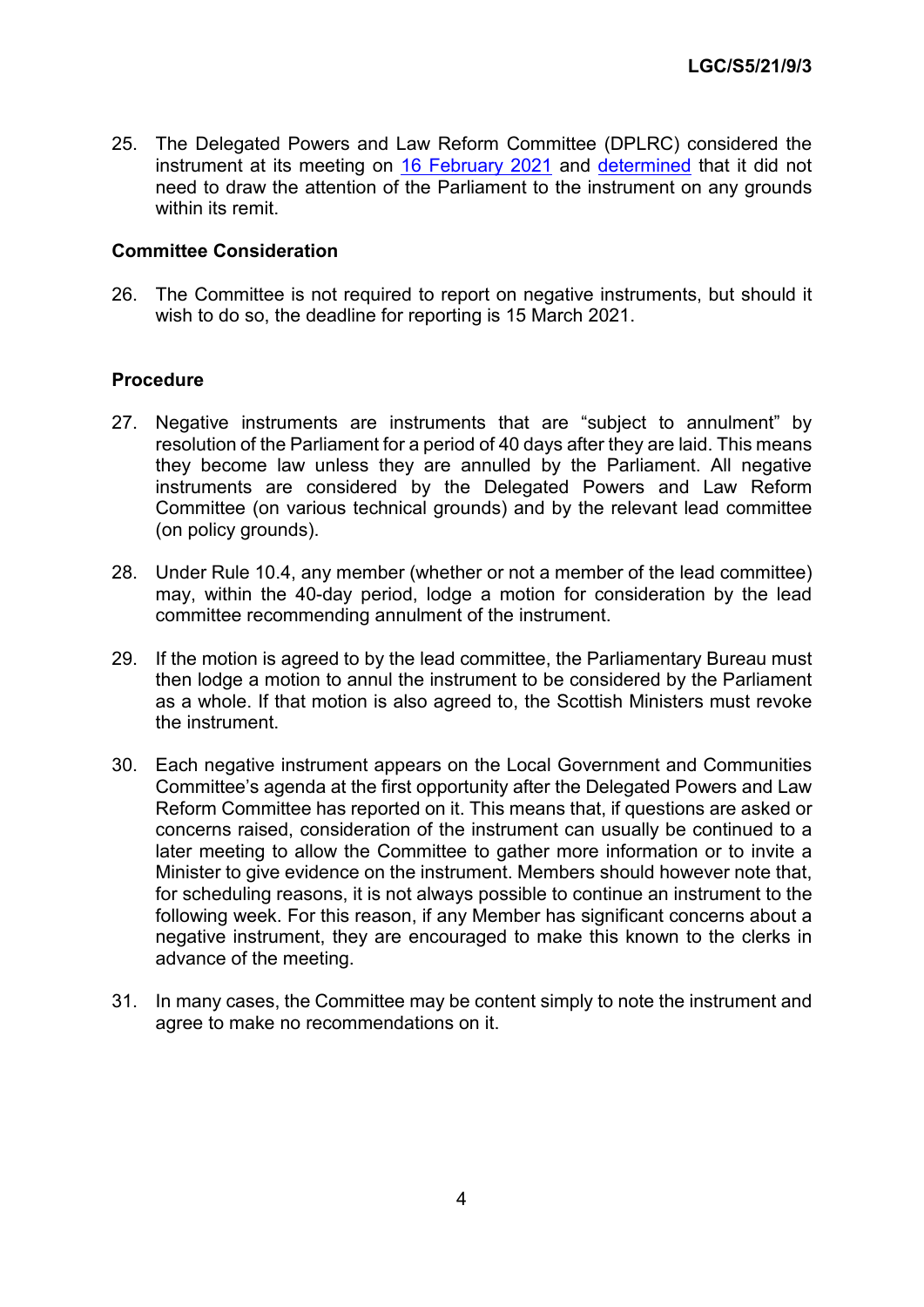# **ANNEXE A**

# **POLICY NOTE**

## **THE NON-DOMESTIC RATING (VALUATION OF UTILITIES) (SCOTLAND) AMENDMENT ORDER 2021**

#### **SSI 2021/59**

The above instrument is made in exercise of the powers conferred on the Scottish Ministers by sections 6A(1)(aa) and 6A(1B) of the Valuation and Rating (Scotland) Act 1956 and all other enabling powers. The instrument is subject to negative procedure.

This Order updates The Non-Domestic Rating (Valuation of Utilities) (Scotland) Order 2005 ("the principal Order") to amend a list of fixed line telecommunications companies that are to be entered in a single valuation roll, rather than local rolls.

#### **Policy Objectives**

The purpose of this instrument is to amend the list of companies registered at article 7A(2) (fixed line telecommunications) of the principal Order. This includes: the addition of four companies:

- Grain Connect Limited
- Grain Communications Limited
- Open Fibre Networks Limited
- **Sky Telecommunications Limited**

the removal of three companies:

- **Everything Everywhere Limited**
- Interoute Vtesse Limited
- Oath (UK) Limited

The names of companies can change, and these changes need to be shown in the 2005 Order to allow designated assessors to treat the lands and heritages held by relevant companies as a single entry on the valuation roll for a single, designated, area, despite being situated in areas covered by different rolls.

#### **Consultation**

There is a statutory requirement to consult on this Order. Scottish Assessors, representatives from the Institute of Revenues Rating and Valuation, and COSLA were consulted during drafting of the Order and are content with the changes it makes to the 2005 Order.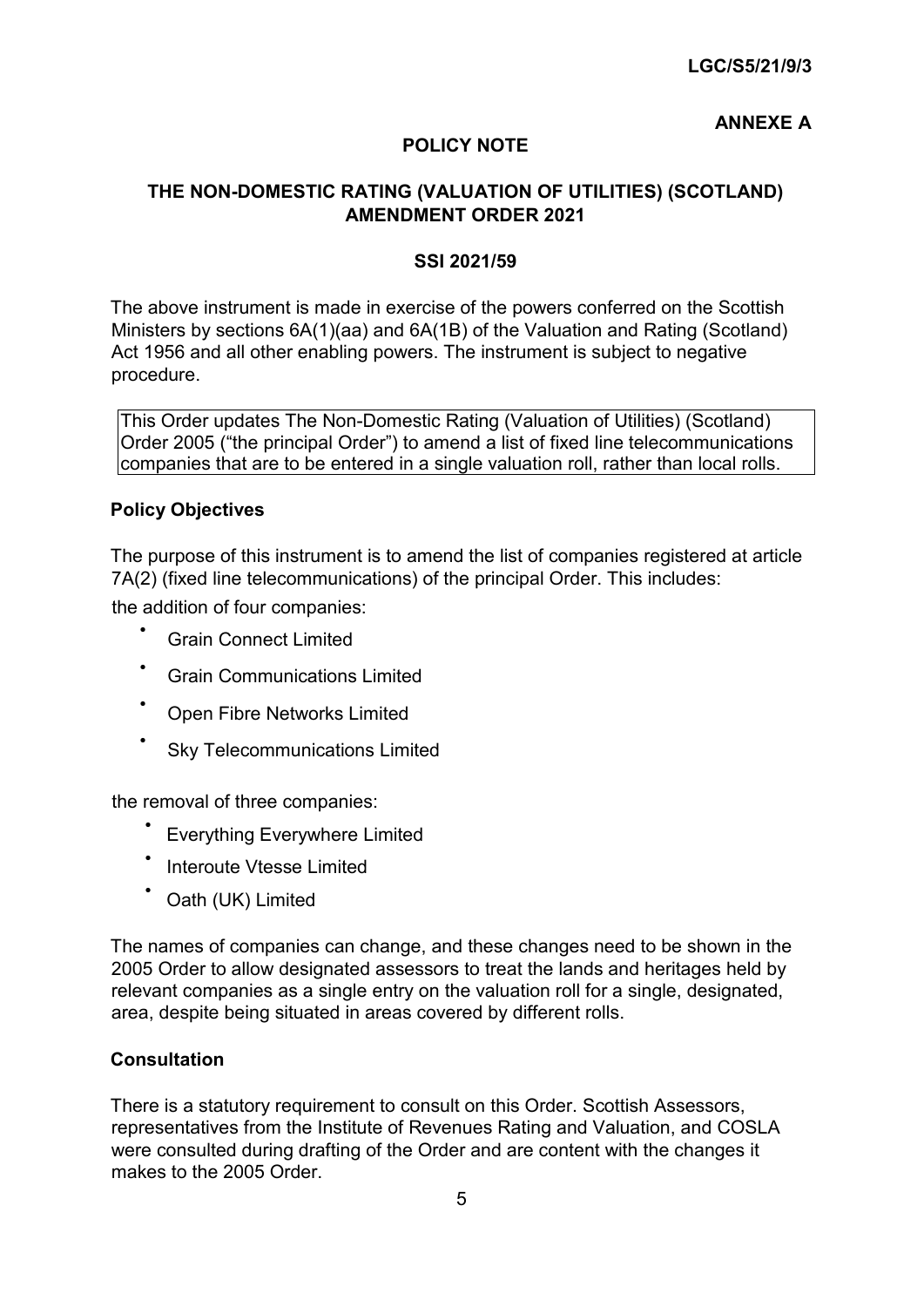# **Business and Regulatory Impact Assessment**

No Business Regulatory Impact Assessment is required because this instrument will not impose new regulatory burdens on businesses, charities or the voluntary sector.

## **Financial Implications**

There are no financial implications resulting from this instrument.

Scottish Government *Local Government and Communities Directorate February 2021*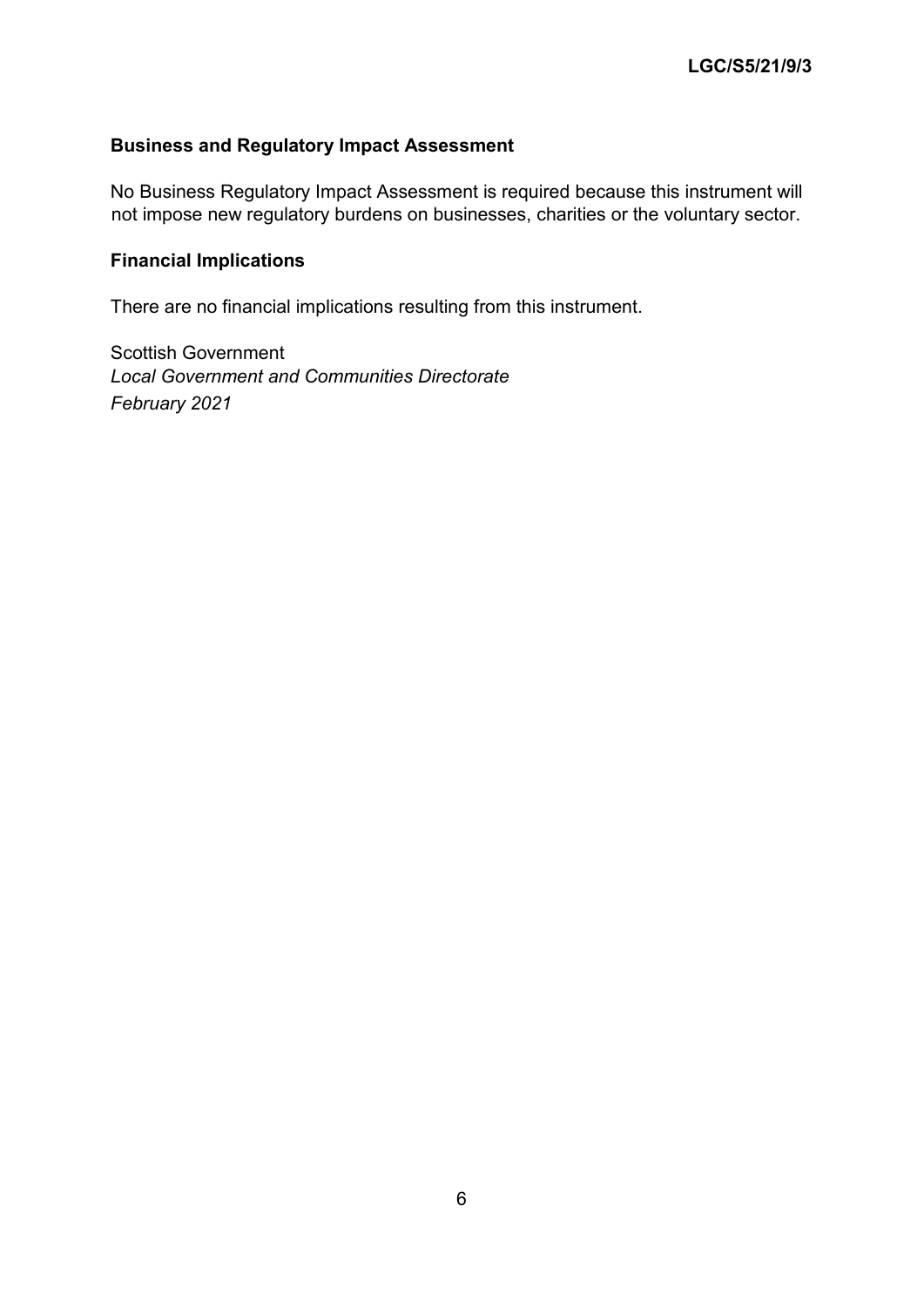## **ANNEXE B**

# **POLICY NOTE**

## **THE NON-DOMESTIC RATE (SCOTLAND) ORDER 2021**

#### **SSI 2021/63**

The above instrument is made in exercise of the powers conferred on the Scottish Ministers by section 7B(1) of the Local Government (Scotland) Act 1975 and by all other enabling powers. The instrument is subject to the negative procedure.

The purpose of this instrument is to set the non-domestic (business) rate poundage, also known as the basic property rate, in Scotland at 49 pence for 2021-22.

#### **Policy objective**

This instrument will result in the Basic Property Rate (i.e. poundage) paid by nondomestic properties in Scotland from 1 April 2021 to 31 March 2022 being 49 pence. This is 0.8 pence lower than the poundage in 2020-21 (which was 49.8 pence) and returns the poundage to its 2019-20 level.

#### **Consultation**

There is no statutory requirement to consult on these Regulations.

#### **Business and Regulatory Impact Assessment**

No Business and Regulatory Impact Assessment is required because the present instrument will not impose new regulatory burdens on businesses, charities or the voluntary sector compared with the Non-Domestic Rate (Scotland) Order 2020 which it replaces.

#### **Financial Implications**

This instrument has no additional financial effects on the Scottish Government, local government or business.

Scottish Government *Local Government and Communities Directorate February 2021*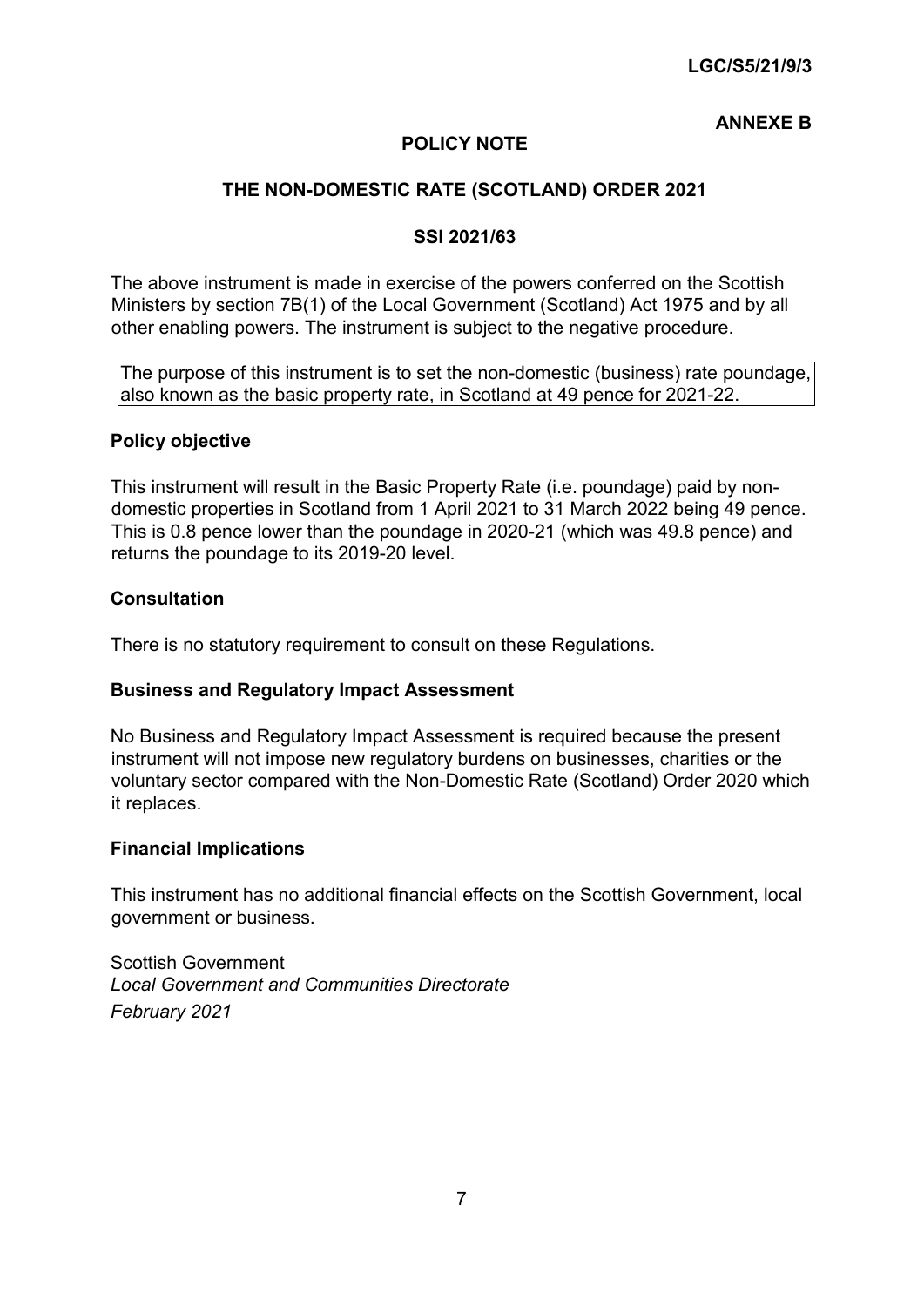## **ANNEXE C**

#### **POLICY NOTE**

## **THE NON-DOMESTIC RATES (DISTRICT HEATING RELIEF AND RENEWABLE ENERGY GENERATION RELIEF) (SCOTLAND) AMENDMENT REGULATIONS 2021**

#### **SSI 2021/64**

The above instrument is made in exercise of the powers conferred by section 153(1) of the Local Government etc. (Scotland) Act 1994 and all other enabling powers. The instrument is subject to the negative procedure and comes into force on 1 April 2021.

This instrument amends the Non-Domestic Rates (Renewable Energy Generation Relief) (Scotland) Regulations 2010 and the Non-Domestic Rates (District Heating Relief) (Scotland) Regulations 2017. The instrument time-limits the current 60% non-domestic rates reduction for lands and heritages used to generate renewable energy from water and the 50% rates reduction for lands and heritages used as District Heating schemes, until the end of the 2031-32 financial year.

The instrument also provides a 90% rates reduction for lands and heritages used for district heating networks, introduced on or after 1 April 2021 that are powered by renewables, until the end of the 2023-24 financial year.

**Policy objective** This instrument time limits the current 50% District Heating relief and 60% Hydro relief, until the end of the 2031-32 financial year, as per commitments made in the Scottish Budget 2020-21 and 2021-22 respectively.

The instrument also creates a 90% relief for District Heating networks powered wholly or mainly by renewable generation, for District Heating networks entered on the valuation roll on or after 1 April 2021. This relief will be available until 31 March 2024. The instrument also defines "renewable generation" for this purpose.

#### **Background**

On 1 April 2017, a 50% District Heating Relief was introduced through The Non-Domestic Rates (District Heating Relief) (Scotland) Regulations 2017. On 1 April 2018, 60% relief was introduced for small hydro generators through The Non-Domestic Rates (Renewable Energy Generation Relief) (Scotland) Amendment Regulations 2018, amending The Non-Domestic Rates (Renewable Energy Generation Relief) (Scotland) Regulations 2010.

The Scottish Government has a commitment to supporting renewable energy. The relief for District Heating networks that is created by this instrument aims to support development of non-domestic properties that produce renewable energy. The objective of time-limiting the 60% Hydro relief and the 50% District Heating relief to 31 March 2032 is to provide investor certainty by demonstrating the Government's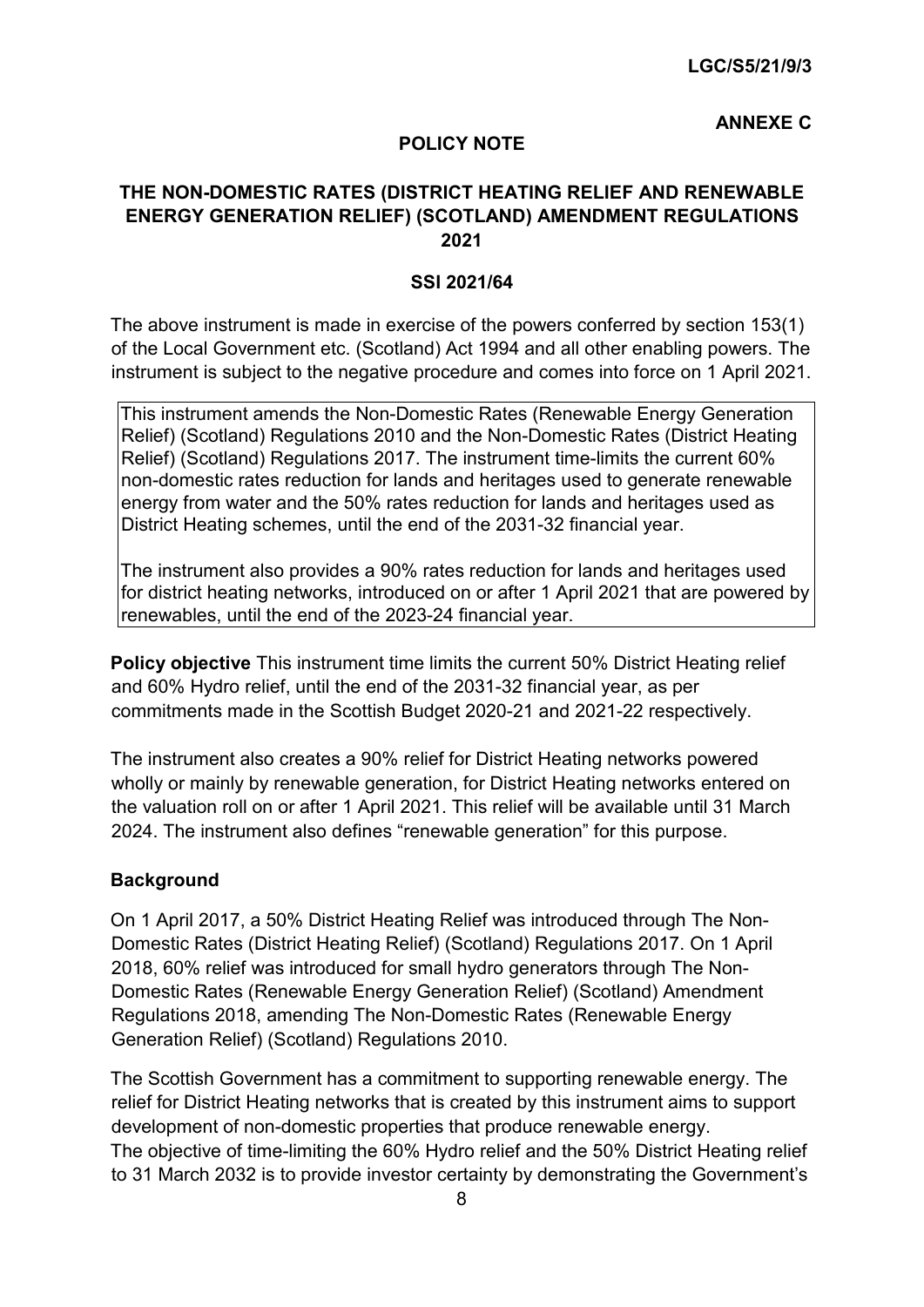commitment to these reliefs. In relation to Hydro relief, this also responds to the findings of the Tretton Review of Small Scale Hydro Plant and Machinery.

The expansion of the District Heating relief to provide 90% relief, until 31 March 2024, to new schemes introduced on or after 1 April 2021 that are powered by renewables, forms part of the Heat in Building Strategy.

## **Consultation**

There is no statutory requirement to formally consult on these Regulations.

#### **Impact Assessments**

No Business and Regulatory Impact Assessment has been carried out.

#### **Financial Implications**

The decrease in the amount of non-domestic rates payable is in line with the policy objective as outlined above.

Scottish Government *Local Government and Communities Directorate* 

*February 2021*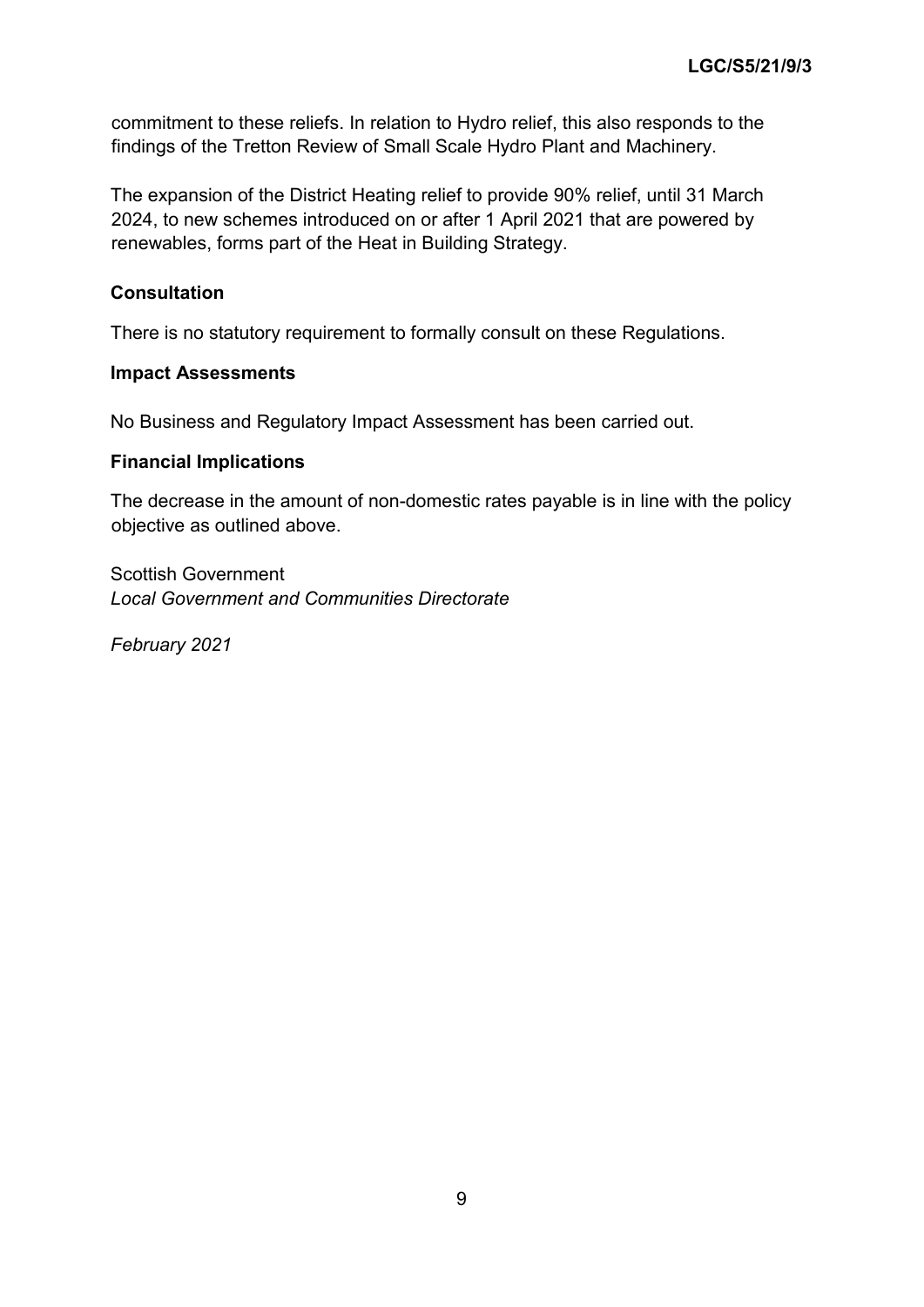### **ANNEXE D**

## **POLICY NOTE**

## **THE NON-DOMESTIC RATES (LEVYING AND MISCELLANEOUS AMENDMENTS) (SCOTLAND) REGULATIONS 2021**

#### **SSI 2021/65**

The above instrument is made in exercise of the powers conferred by section 153 of the Local Government etc. (Scotland) Act 1994 and by all other enabling powers. The instrument is subject to the negative procedure and comes into force on 1 April 2021.

These Regulations provide for a number of non-domestic rates policies.

- The Levying Regulations make provision from 1 April 2021 for reductions in non-domestic rates as a result of the Small Business Bonus Scheme and provides for poundage supplements, the combined Basic Property Rates (i.e. poundage) and supplement being known as the Intermediate Property Rate and Higher Property Rate, on non-domestic properties with a rateable value in excess of £51,000 and £95,000 respectively.
- An amendment to The Non-Domestic Rates (Telecommunication Installations) (Scotland) Regulations 2016 to reflect mast location changes to the previously published grid references, and incorporate grid references of additional eligible new mast locations.
- Amendments to The Non-Domestic Rates (Transitional Relief) (Scotland) Regulations 2017 reduce the amount payable as non-domestic rates for certain properties. This instrument adjusts provision for the relief in 2021-22 by adjusting it for inflation and adjusting calculations to take account of changes in the rates poundage and supplements that will operate in 2021-22.
- An amendment to The Non-Domestic Rates (Day Nursery Relief) (Scotland) Regulations 2018 to continue Day Nursery relief until 30 June 2023.
- An amendment to the Non-Domestic Rating (Unoccupied Property) (Scotland) Regulations 2018 to increase the upper threshold of the rateable value of lands and heritages for Fresh Start relief from £65,000 to £95,000. An amendment to The Non-Domestic Rates (Relief for New and Improved Properties) (Scotland) Regulations 2019 removing a restriction on the nondomestic rates relief provided by the Business Growth Accelerator relief, in cases which meet certain qualifying conditions, where there is also an increase in rateable value.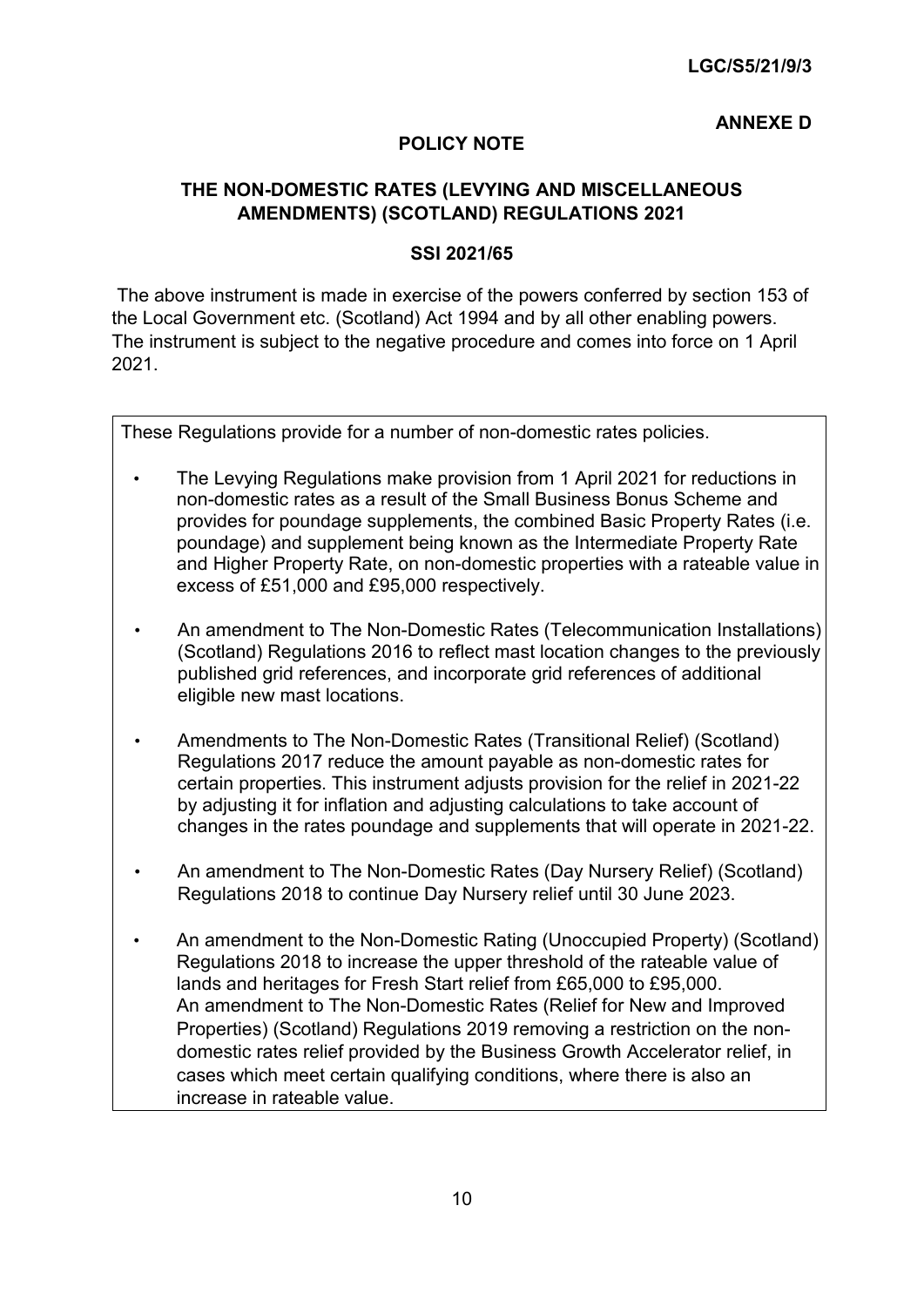# **Policy Objective**

# **Poundage Supplements (Property Rates)**

This instrument provides for a poundage supplement of 1.3p in the pound for all nondomestic properties with a rateable value of £51,001 and not more than £95,000 (supplement + poundage = Intermediate Property Rate); and a poundage supplement of 2.6p in the pound for all non-domestic properties with a rateable value exceeding £95,000 (supplement + poundage = Higher Property Rate) on any day in the financial year 2021-22.

## **Small Business Bonus Scheme**

The Small Business Bonus Scheme provides relief (bill discounts) to non-domestic properties in Scotland, the cumulative rateable value (i.e. the total number of premises held by the ratepayer) of which is £35,000 or less on any day in the financial year 2021-22. If this condition is met (payday lending is excluded), the Scheme offers 100% relief to individual properties with a cumulative rateable value of £15,000 or less; 25% relief to individual properties with a cumulative rateable value over £15,000 and no more than £18,000; and 25% relief to individual properties with an individual rateable value of £18,000 or less where the cumulative rateable value is over 18,000 and no more than £35,000.

The Scheme provides the following reliefs from 1 April 2021 for non-domestic properties:

| Cumulated rateable value of all<br>individual properties in Scotland<br>2020-21 | Relief percentage under the Small<br><b>Business</b><br><b>Bonus Scheme</b> |
|---------------------------------------------------------------------------------|-----------------------------------------------------------------------------|
| £15,000 or less                                                                 | 100%                                                                        |
| £15,001 to £18,000                                                              | 25%                                                                         |
| £18,001 to £35,000                                                              | 25% on each individual property with<br>a rateable value of £18,000 or less |

No relief is available for individual properties where the cumulative rateable value is over £35,000.

The rateable values of sites of Reverse Vending Machines will not be included in the cumulative rateable value assessment for the Small Business Bonus Scheme.

Properties which are receiving relief on account of not being in active use are ineligible for Small Business Bonus Scheme relief. In addition, payday lenders will continue to be unable to benefit from the Scheme.

#### **Telecommunications relief**

These regulations reflect mast location changes to the previously published grid references, and incorporate grid references of additional eligible new mast locations.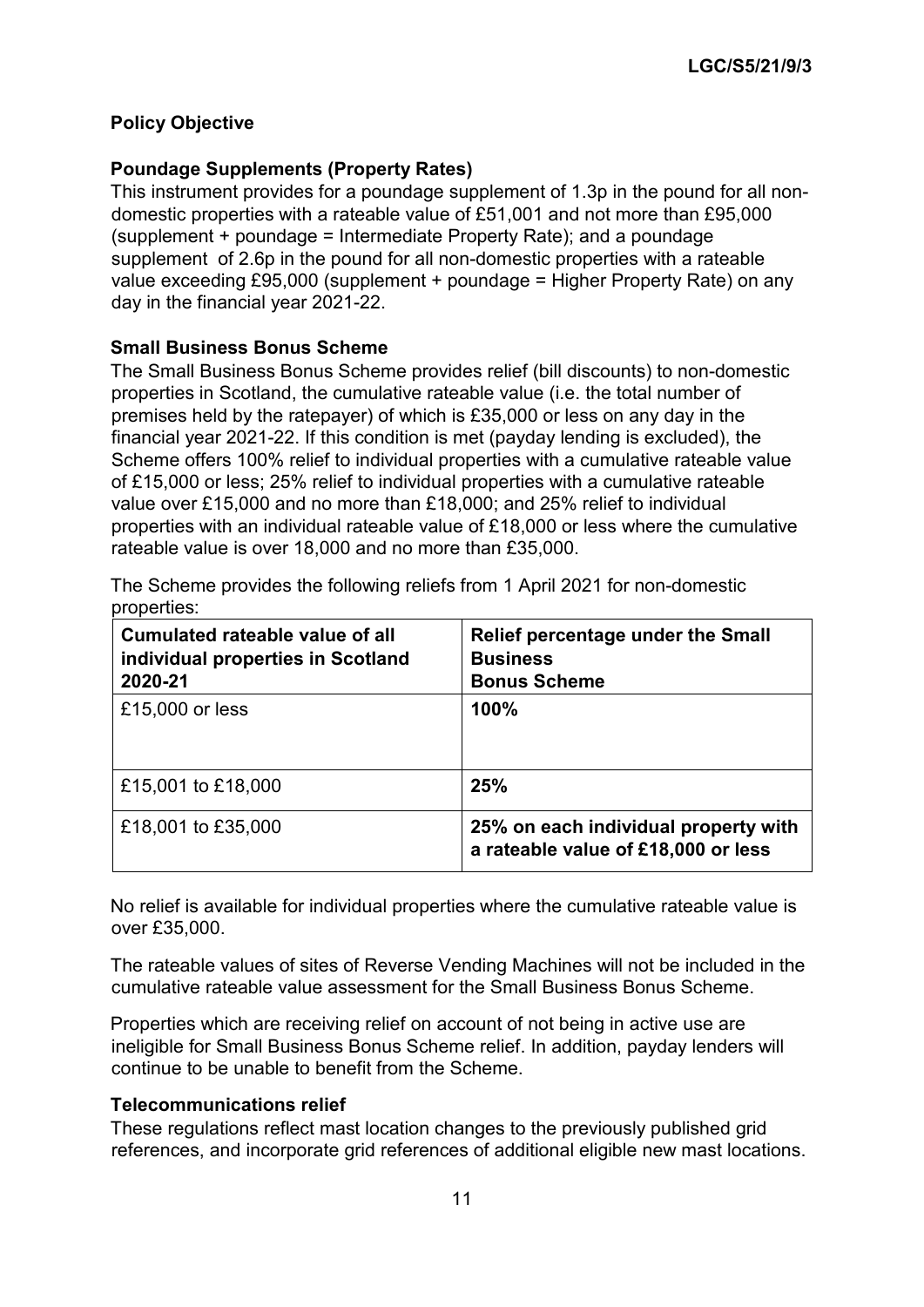Relief for new mobile telecommunications masts in specified locations is aimed at incentivising mobile operators to build masts and/or improve the viability of mobile operators' business case to provide mobile services in those areas.

Achieving improved mobile coverage in Scotland is a key objective set out in the **Scottish** 

Government's *Mobile connectivity: action plan* (20[1](#page-40-0)6).<sup>1</sup> It is referenced in the Scottish Government's

Digital Strategy refresh: '*Realising Scotland's full potential in a digital world: a digital strategy for* 

*Scotland'* (2017)<sup>2</sup> and the Scottish Government's 'A nation with ambition: the *Government's* 

*Programme for Scotland 2017-2018'* (2017).[3](#page-40-2) The non-domestic rates relief is part of the Scottish Government's commitment to working in collaboration with the mobile industry to set the right conditions to incentivise infrastructure investment in noncommercial areas (so-called "notspots"). The Scottish Government's expectation is that new mobile masts built in the eligible areas will provide 4G mobile services to notspots in (and potentially around) the eligible areas.

## **Transitional Relief**

Transitional relief was introduced at the last revaluation on 1 April 2017 for hospitality properties across Scotland and offices in Aberdeen and Aberdeenshire and is provided for in annual regulations amending the transitional cap and accounting for the annual poundage and supplements.

The non-domestic properties eligible for this relief are those which are wholly or mainly used for specified purposes, that were so used on 31<sup>st</sup> March 2017 (or, if unoccupied on that date, were so used when last occupied), and that meet certain other conditions.

The full list of qualifying properties is in the schedule of the principal Regulations.

Any increase in the annual 'gross bill'**[4](#page-40-3)** in 2021-22 is to be no more than 12.5 per cent (real terms) (the same in cash terms)**[5](#page-40-4)** of the annual gross bill for 2020-21, subject to adjustment in respect of any changes in rateable value taking effect after the date of revaluation, i.e. 1<sup>st</sup> April 2017.

The table below shows the annual and cumulative impact of Transitional Relief on annual gross bill increase limits for qualifying premises.

|                       |        | 2017/2018 2018/2019 2019/2020 2020/2021 2021/2022 |        |        |        |
|-----------------------|--------|---------------------------------------------------|--------|--------|--------|
| Real terms annual cap | 12.50% | $12.50\%$ .                                       | 12.50% | 12.50% | 12.50% |

**<sup>.</sup> <sup>1</sup>** https://www.gov.scot/policies/digital/broadband-and-mobile/

<span id="page-40-1"></span><span id="page-40-0"></span>**<sup>2</sup>** https://www.gov.scot/publications/realising-scotlands-full-potential-digital-world-digital-strategy-scotland/

**<sup>3</sup>** https://www.gov.scot/publications/nation-ambition-governments-programme-scotland-2017-18/

<span id="page-40-3"></span><span id="page-40-2"></span>**<sup>4</sup>** The gross bill for the purposes of this note is the rateable value on that day multiplied by the poundage factor; the poundage factor being the non-domestic poundage for that year plus, where applicable, the relevant Poundage Supplement for that year.

<span id="page-40-4"></span><sup>&</sup>lt;sup>5</sup> Inflation is set at 0%, which is the percentage increase in the non-domestic poundage from 2020-21 of 49p (factoring in the 1.6% universal relief to all non-domestic properties) to 2022-23 (49p).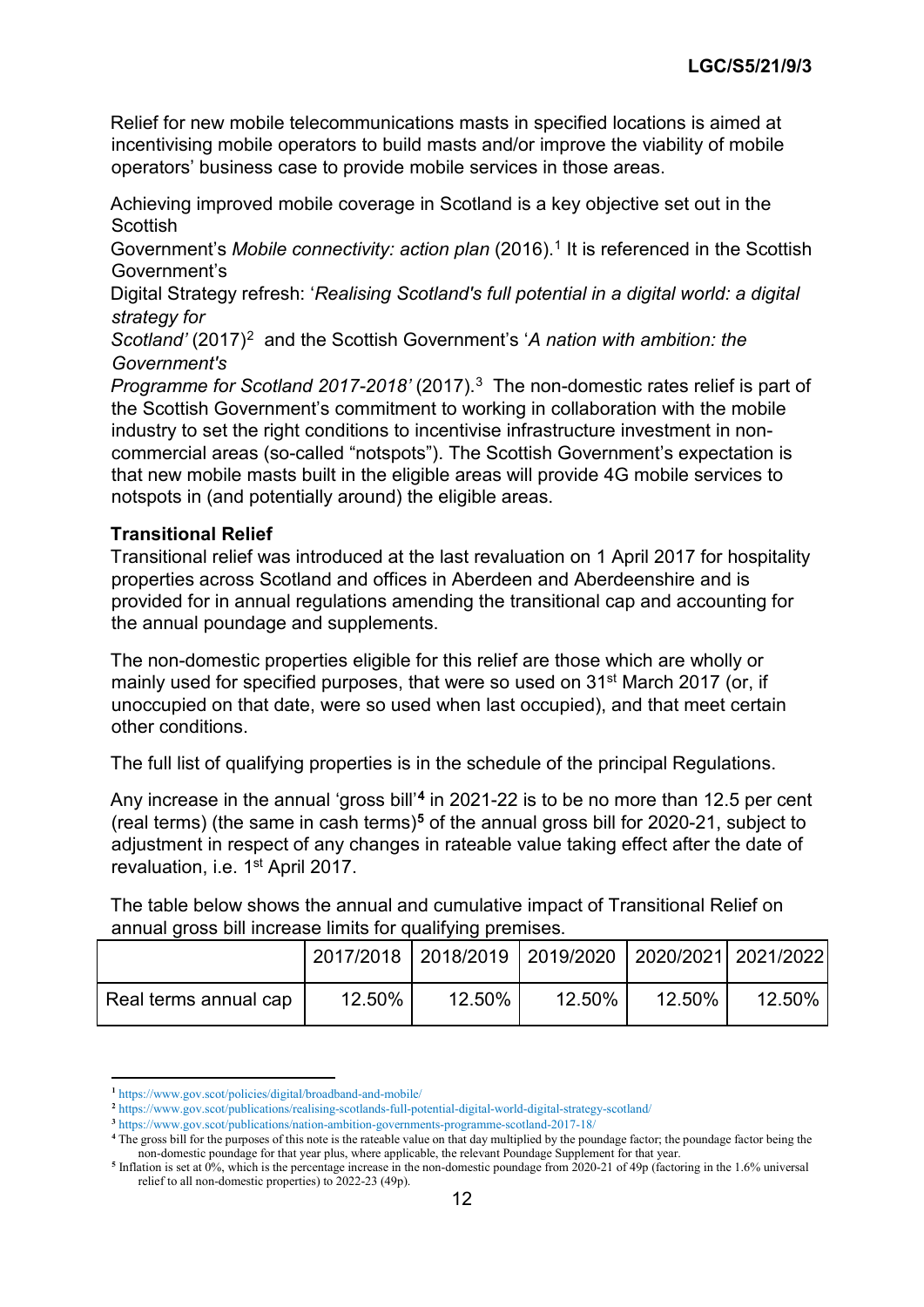| Inflation measure                                                                      | 2.00%  | 3.00%  | 2.10%  | 1.70%  | 0%     |
|----------------------------------------------------------------------------------------|--------|--------|--------|--------|--------|
| Cash terms annual cap                                                                  | 14.75% | 15.80% | 14.80% | 14.40% | 12.50% |
| Cumulated cash terms<br>rates<br>increase<br>$\mathsf{In}$<br>liability from 2016/2017 | 14.75% | 32.90% | 52.70% | 74.70% | 96.50% |
| Annual multiplier                                                                      | 1.1475 | 1.158  | 1.148  | 1.144  | 1.125  |
| Cumulative multiplier                                                                  | 1.1475 | 1.329  | 1.527  | 1.747  | 1.965  |

## **Day Nursery**

These regulations will continue provision of 100% non-domestic rates relief for properties wholly or mainly used as day nurseries (within the meaning of section 135 of the Education (Scotland) Act 1980) which also provide day care of children (as defined in paragraph 13 of schedule 12 of the Public Services Reform (Scotland) Act 2010) until 30 June 2023.

Day Nursery relief was introduced in 1 April 2018 following the Barclay Review's recommendation that the Scottish Government should introduce a new relief for day nurseries to ensure the workforce is supported by convenient, affordable and accessible childcare. The Scottish Government accepted this recommendation.

## **Fresh Start Relief**

Fresh Start relief was introduced on 1 April 2016 and initally offered up to 12 months 50% relief to shops, offices, restaurants, pubs or hotels (or where there has not been previous use, the use had been as a shop, office, restaurant, pub or hotel) with a rateable value of up to £65,000; that had been empty for over 12 months and that then became occupied. This relief was expanded in 1 April 2018 as part of the Scottish Government's response to the Barclay Review through an increase in the level of relief from 50% to 100%. All property uses became eligible (except payday lending), and the minimum prior period of having received empty property relief was reduced from 12 to six months. The upper rateable value threshold remained at £65,000, and the maximum period of relief remained at 12 months.

The Scottish Government is committed to supporting the recovery of the Scottish economy in the post-COVID-19 period. Widening the eligibility criteria for Fresh Start relief will expand the existing incentive created by the relief to re-occupy long-term empty property.

This instrument expands Fresh Start relief for qualifying properties occupied from 1 April 2021 or thereafter, by widening the eligibility criteria. The upper rateable value threshold has been increased from £65,000 to £95,000. All property uses are eligible (except payday lending) if they have met the minimum 6 month prior period of having received empty property. The relief delivers 100% discount from non-domestic rates for 12 months.